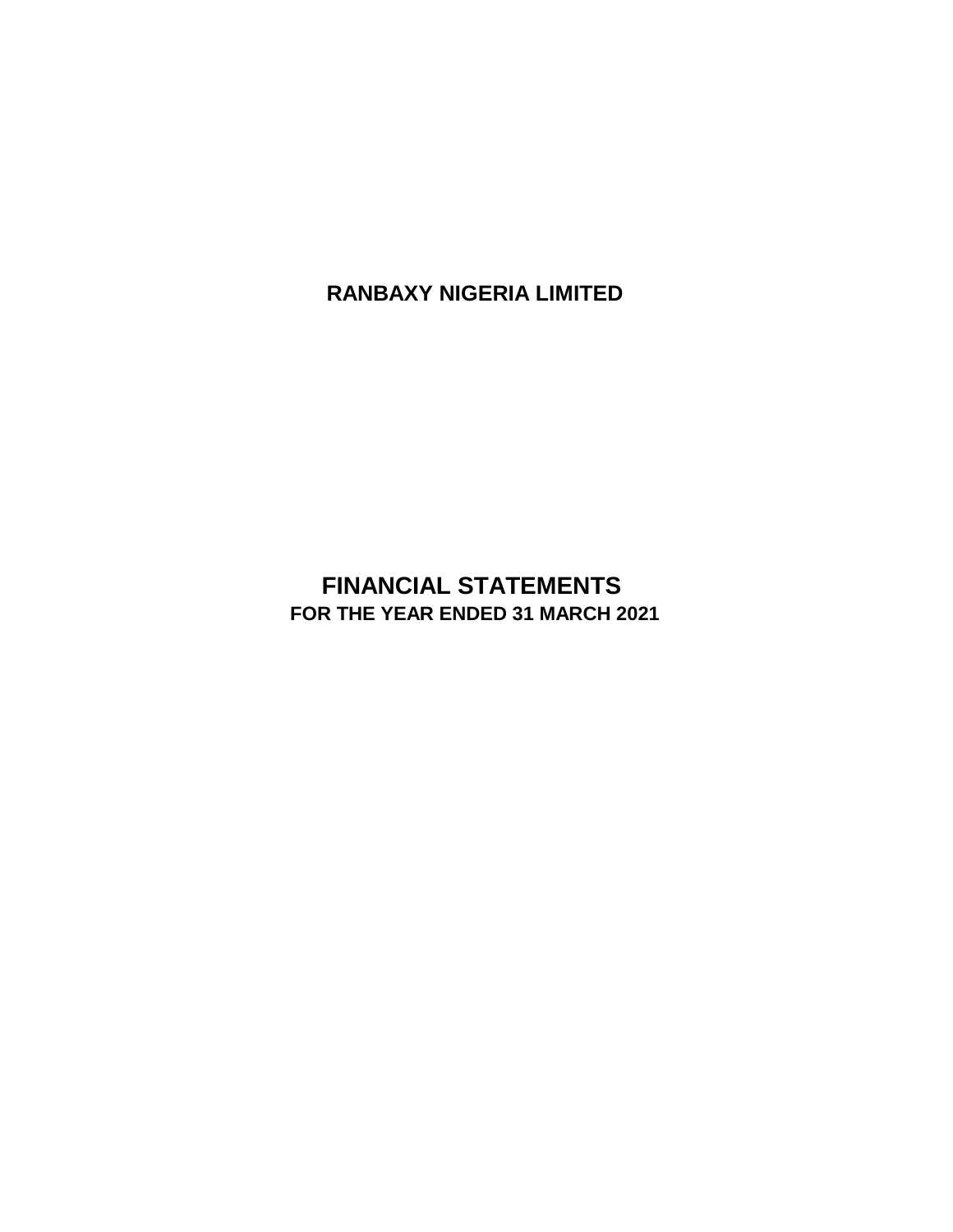# **FINANCIAL STATEMENTS FOR THE YEAR ENDED 31 MARCH 2021**

| <b>Contents</b>                                            | Page           |
|------------------------------------------------------------|----------------|
| Corporate Information                                      | $\mathbf{3}$   |
| Directors' Report                                          | $4 - 6$        |
| Statement of Directors' Responsibilities                   | $\overline{7}$ |
| Report of the Independent Auditors                         | $8 - 9$        |
| <b>Statement of Financial Position</b>                     | 10             |
| Statement of Profit or Loss and Other Comprehensive Income | 11             |
| Statement of Changes in Equity                             | 12             |
| <b>Statement of Cash Flow</b>                              | 13             |
| Notes to the Financial Statements                          | $14 - 42$      |
| <b>Other National Disclosures</b>                          | $43 - 45$      |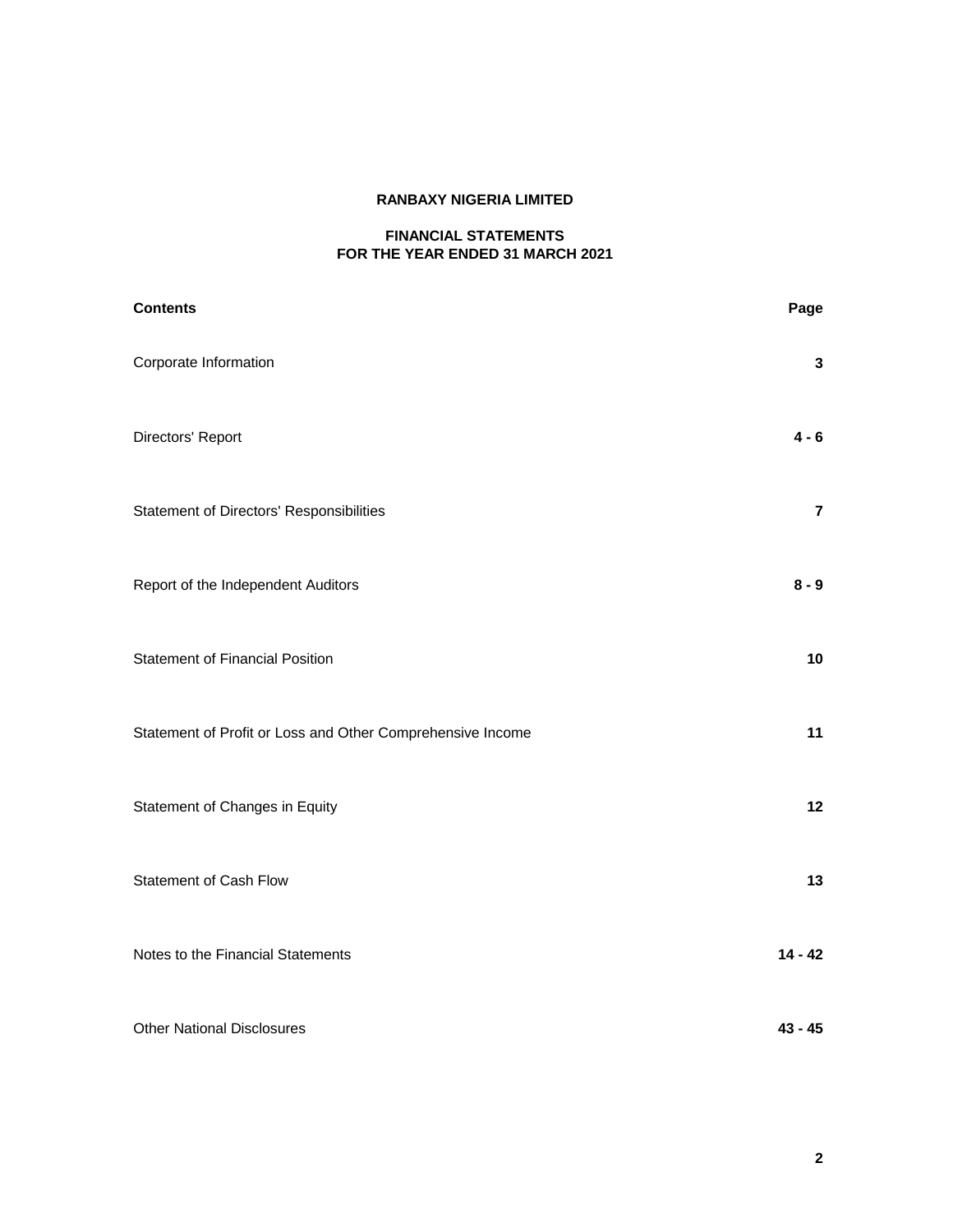# **FOR THE YEAR ENDED 31 MARCH 2021 FINANCIAL STATEMENTS**

# **BOARD OF DIRECTORS, PROFESSIONAL ADVISERS, ETC.**

# **Company Registration No: 95102**

| Shareholders:                | Sun Pharma (Netherlands) B.V.<br><b>Individual Shareholders</b>                                                                                                     |                                                             |
|------------------------------|---------------------------------------------------------------------------------------------------------------------------------------------------------------------|-------------------------------------------------------------|
| <b>Chairman of the Board</b> | Olaogun Badru Atanda                                                                                                                                                | (Nigerian)                                                  |
| <b>Board of Directors:</b>   | Mahendra Bharadwaj<br>Hanwant Singh Arora<br>Samson Yomi Osewa<br>Harin Mehta<br>Mihaly Kaszas                                                                      | (Indian)<br>(Indian)<br>(Nigerian)<br>(Indian)<br>(Hungary) |
| <b>Registered Address:</b>   | 24 Abimbola Street,<br>Abimbola House,<br>Ilasamaja, Isolo,<br>Lagos.                                                                                               |                                                             |
| <b>Company Secretary:</b>    | Mr. Kufre Udoh<br>24, Abimbola Street,<br>Ilasamaja, Isolo,<br>Lagos.                                                                                               |                                                             |
| <b>Independent Auditors:</b> | <b>Grant Thornton Nigeria</b><br>(Chartered Accountants)<br>2A Ogalade Close,<br>Off Ologun Agbaje Street,<br>Off Adeola Odeku Street,<br>Victoria Island,<br>Lagos |                                                             |
| <b>Bankers:</b>              | Access Bank Plc<br>Citibank Nigeria Limited<br><b>Standard Chartered Bank Plc</b><br>Wema Bank Plc<br>Zenith Bank Plc                                               |                                                             |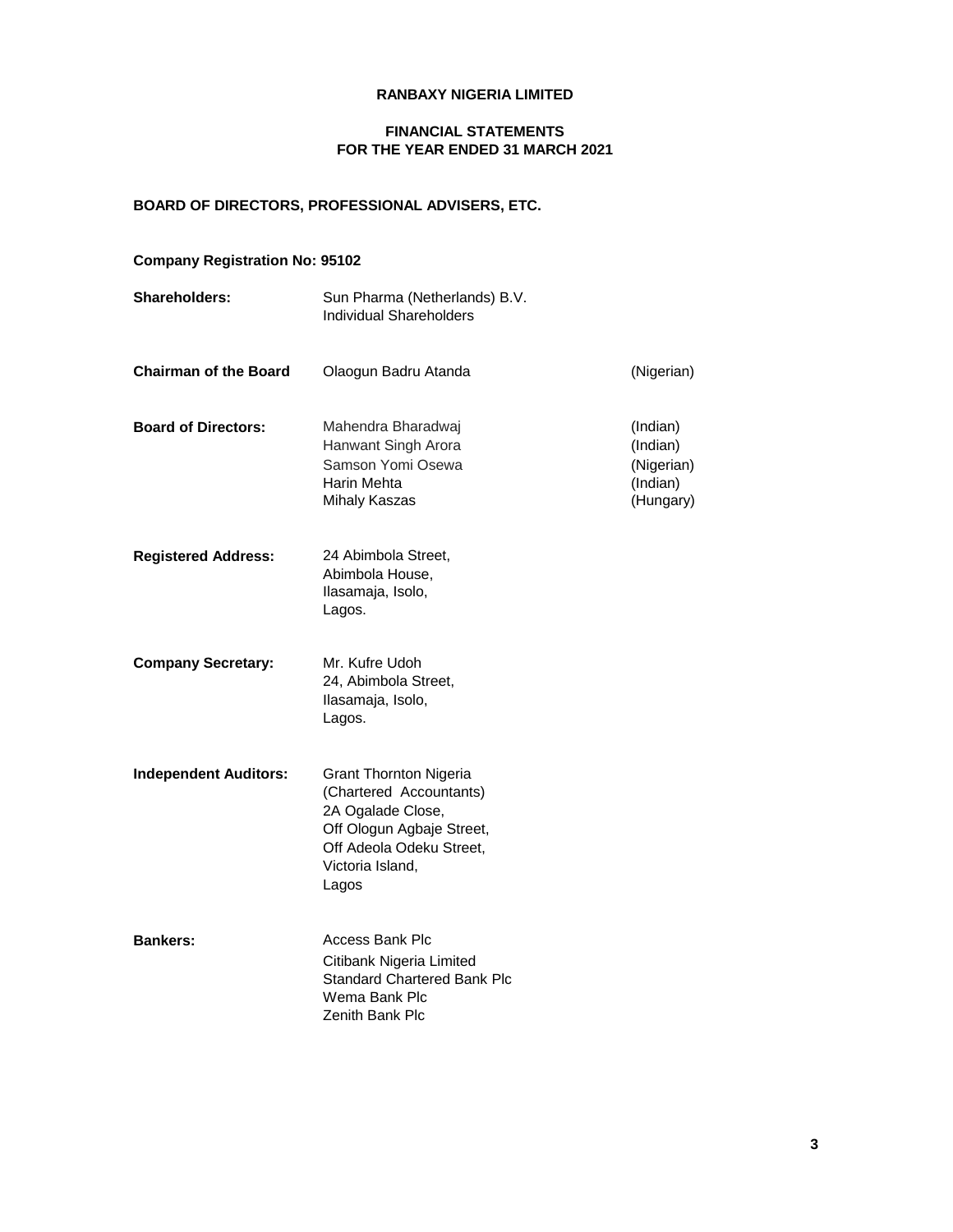# **DIRECTORS' REPORT FOR THE YEAR ENDED 31 MARCH 2021**

The directors present their report on the affairs of Ranbaxy Nigeria Limited ("the company"), together with the financial statements and independent auditor's report for the year ended 31 March 2021.

## **Legal Form**

Ranbaxy Nigeria Limited ("the company") was incorporated as a private limited liability company in Nigeria on 12 May 1987 under the name Ranmax Laboratories Nigeria Limited. The Company name was changed to Ranbaxy Nigeria Limited at an extra ordinary general meeting held on 6 October 1987, under the Companies and Allied Matters Act 2020, Laws of the Federation of Nigeria, 2004.

## **Principal Activities**

The principal activities of the company involve manufacturing, importation and sale of pharmaceutical products in Nigeria.

## **Directors**

The directors who held office during the year and to the date of this report were:

| Olaogun Badru Atanda | (Nigerian) |
|----------------------|------------|
| Mahendra Bharadwaj   | (Indian)   |
| Hanwant Singh Arora  | (Indian)   |
| Samson Yomi Osewa    | (Nigerian) |
| Harin Mehta          | (Indian)   |
| Mihaly Kaszas        | (Hungary)  |

## **Directors and their Interest**

The directors who served during the year and their interest in the shares of the company at the year end were as follows:

|                      |                    | Number of shares held |               |  |
|----------------------|--------------------|-----------------------|---------------|--|
|                      | <b>Nationality</b> | 2021<br>#.000         | 2020<br>#,000 |  |
| Olaogun Badru Atanda | (Nigerian)         | 684,104               | 684.104       |  |
| Mahendra Bharadwaj   | (Indian)           | Nil                   | Nil           |  |
| Hanwant Singh Arora  | (Indian)           | Nil                   | Nil           |  |
| Samson Yomi Osewa    | (Nigerian)         | Nil                   | Nil           |  |
| Harin Mehta          | (Indian)           | Nil                   | Nil           |  |
| Mihaly Kaszas        | (Hungary)          |                       |               |  |

The directors have no direct interest in the share capital of the company. Also, they do not have indirect interests in the issued share capital of the company as recorded in the register of directors shareholding and/or as notified by the directors for the purpose of Section 301 of the Company and Allied Matters Act 2020.

## **Operating Results**

The following is the summary of the company's operating results:

| #,000         | 2020<br>#,000 |
|---------------|---------------|
| 6,069,604     | 5,611,940     |
| (949,059)     | (1,266,939)   |
| (191, 043)    | (28,060)      |
| (1, 140, 103) | (1,522,135)   |
|               | 2021          |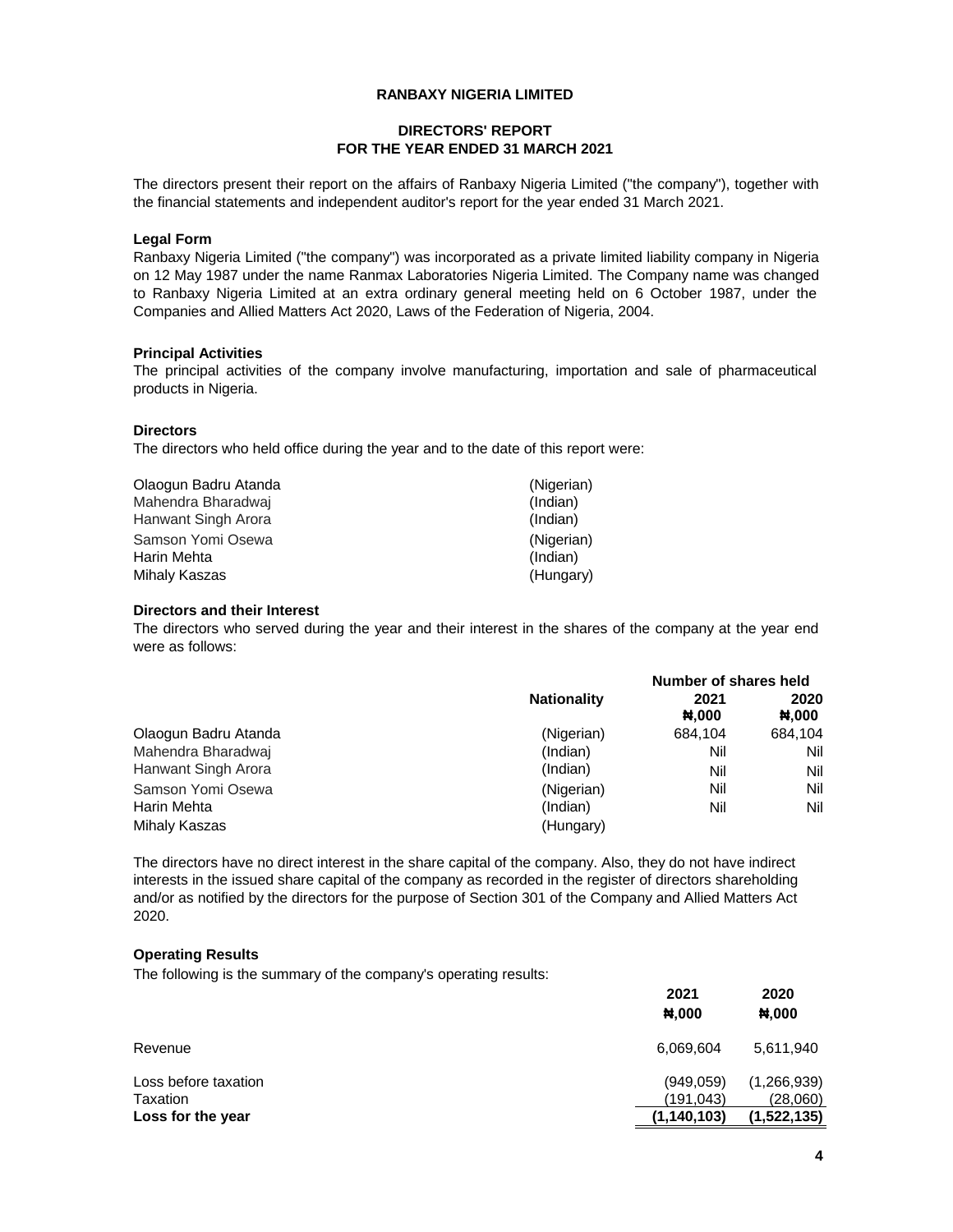# **DIRECTORS' REPORT FOR THE YEAR ENDED 31 MARCH 2021 (CONT'D)**

## **Shareholders and shareholdings**

The shareholder structure of the company at the end of the year was as follows:

|                                              | 2021                   |            | 2020                   |            |
|----------------------------------------------|------------------------|------------|------------------------|------------|
|                                              | No. of ordinary shares |            | No. of ordinary shares |            |
|                                              | %                      | of #1 each | %                      | of #1 each |
| Sun Pharma (Netherlands) B.V.                | 86.16                  | 34.464.134 | 53.48                  | 21.393.486 |
| Sun Pharmaceutical Industries Limited, India | ٠                      |            | 32.68                  | 13,070,648 |
| Individual Shareholders                      | 13.84                  | 5,535,866  | 13.84                  | 5,535,866  |
|                                              | 100                    | 40,000,000 | 100                    | 40,000,000 |

Apart from SUN Pharmaceutical Industries Limited that jointly holds 86.16% of the issued share capital; no other shareholder held 5% or more of the issued share capital of the Company as at 31 March 2021.

## **Donations and Charitable Gifts**

The company did not make any charitable donation during the year.

In compliance with section 38 (2) of the Company and Allied Matter Act 2020, the company did not make any donation or gift to any political party, political association or for any political purpose during the year.

## **Employment and Employees**

## **Employment of physically challenged persons disabled persons**

It is the policy of the company that there is no discrimination in considering applications for employment including those of physically challenged persons. All employees, whether or not physically challenged, are given equal opportunities to develop their skill and knowledge and qualify for promotion in furtherance of their careers. In the event of members of staff becoming physically challenged, every effort is made to ensure that their employment wit the company continues. It is the policy of the Company that the training, career development and promotion of physically challenged persons should, as far as possible, be identical with other employees.

Applications for employment by physically challenged persons are always fully considered bearing in mind the respective aptitudes and abilities of the applicants concerned. In the event of members of staff becoming physically challenged, every efforts is made to ensure that their employment with the company continues and that appropriate training is arranged. It is the policy of the company that training, career development and promotion of physically challenged persons should, as far as possible, be identical with those of other employees.

## **Employee involvement and training**

The company is committed to keeping employees fully informed as much as possible, about the company's performance and progress and in seeking their views, whenever practicable on matters which particularly affect them as employees. The company organises on-the-job training for its staff using in-house training facilities complimented, when and where necessary, with external and overseas training, this has broaden opportunities for career development within the organisation.

## **Health, Safety and welfare at work**

Health and safety regulations are in force within the premises of the Company. The Company places a high premium on its human resources and there is existing provision for staff welfare in the areas of lunch, rent and transportation subsidy. The Company has various forms of insurance policies to adequately secure an protect its employees.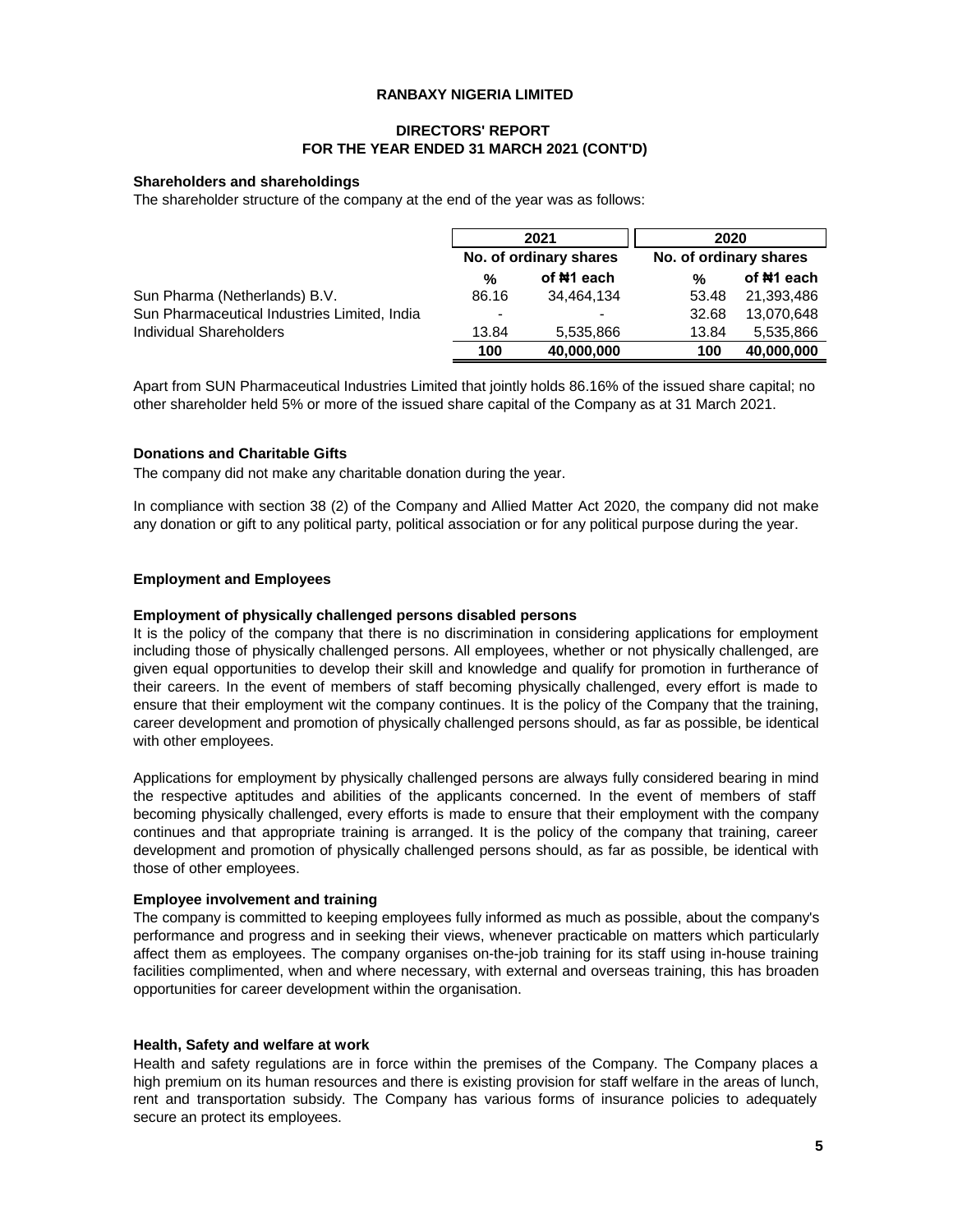# **FOR THE YEAR ENDED 31 MARCH 2021 (CONT'D) DIRECTORS' REPORT**

## **Events after Reporting year**

There are no events after reporting date which could have had a material effect on the state of affairs of the company as at 31 March 2021 which have not been adequately provided for or disclosed.

## **Independent Auditors**

In accordance with Section 401(2) of the Companies and Allied Matters Act 2020, Messrs. Grant Thornton (Chartered Accountants) will be reappointed to continue in office as Auditors to the Company having indicated their willingness to do so. A resolution will be proposed to re-appoint them and to authorize the directors to fix their remuneration.

**LAGOS, NIGERIA. BY ORDER OF THE BOARD Mr. Kufre Udoh 24, Abimbola Street, Abimbola House, Ilasamaja, Isolo Lagos**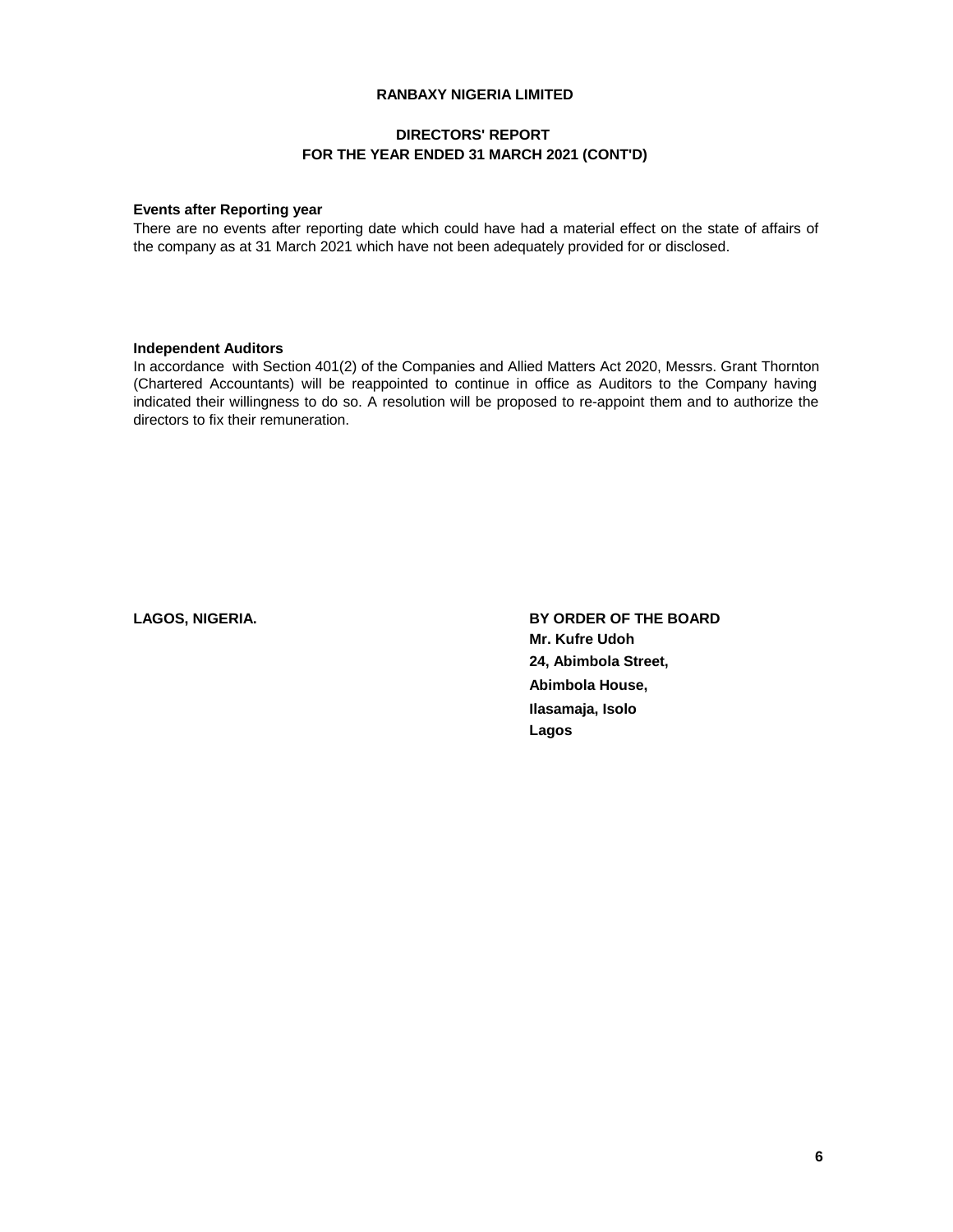# **STATEMENT OF DIRECTORS' RESPONSIBILITIES FOR THE YEAR ENDED 31 MARCH 2021**

The Companies and Allied Matters Act 2020 requires the Directors to prepare financial statements for each financial year that give a true and fair view of the state of financial affairs of the company at the end of each financial year and its profit or loss. The responsibilities include ensuring that the company:

- Keeps proper accounting records that disclose with accuracy, the financial position of the company and comply with the requirement of the Companies and Allied Matters Act 2020;
- Establishes adequate internal controls to safeguard its assets and to prevent and detect fraud and other irregularities; and
- Prepares its financial statements using suitable accounting policies supported by reasonable and prudent judgements and estimates that are consistently applied.

The Directors accept responsibility for the annual financial statements which have been prepared using appropriate accounting policies supported by reasonable and prudent judgements and estimates in conformity with the International Financial Reporting Standards (IFRS) and the Companies and Allied Matters Act 2020.

The Directors are of the opinion that the financial statements give a true and fair view of the state of the financial affairs of the company and of its profit or loss. The Directors further accept responsibility for the maintenance of accounting records that may be relied upon in the preparation of financial statements as well as adequate systems of internal financial control.

Nothing has come to the attention of the Directors to indicate that the company will not remain a going concern for at least twelve months from the date of this statement.

**Director Director Olaogun Badru Atanda Hanwant Singh Arora**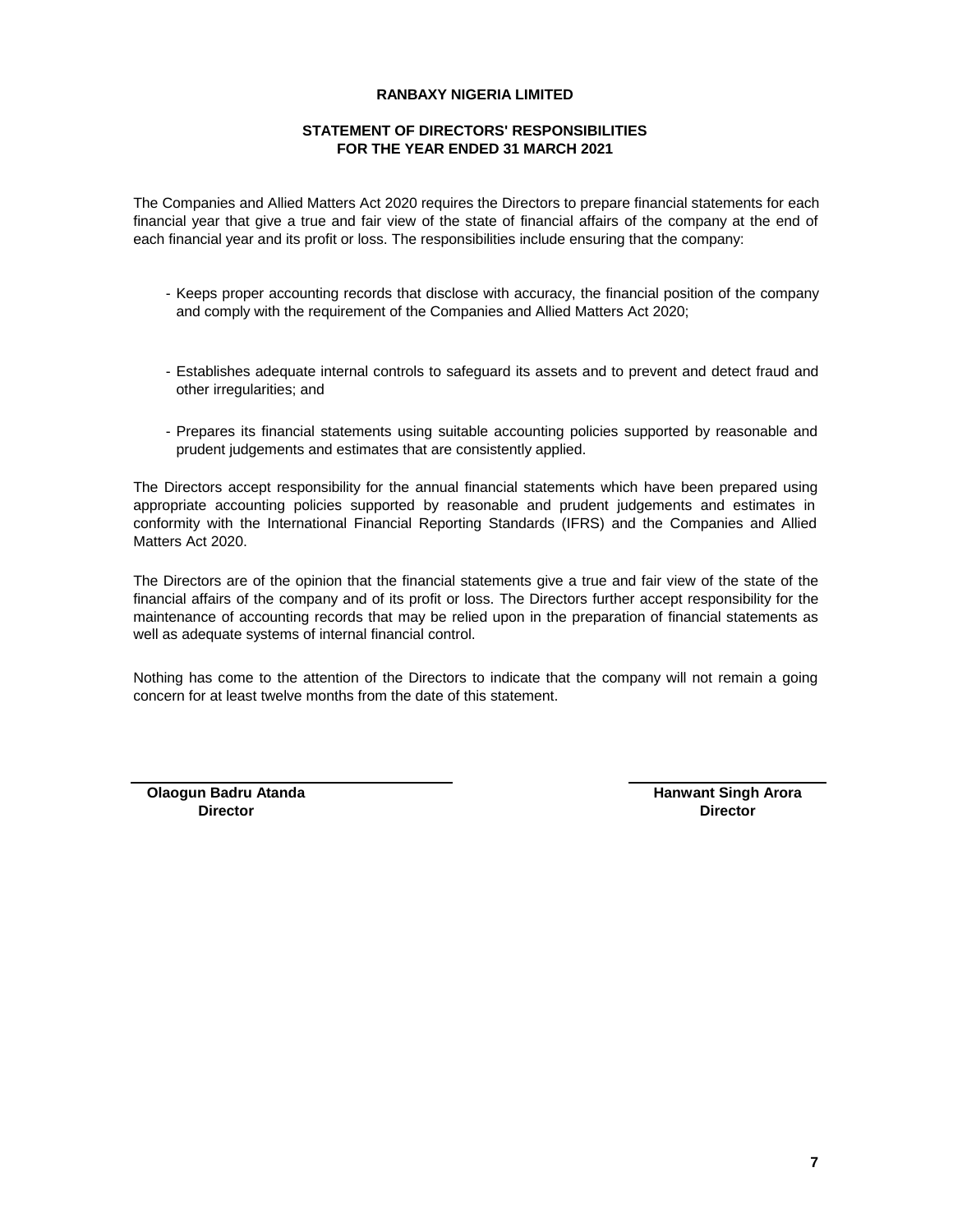

# **INDEPENDENT AUDITOR'S REPORT**

To the Shareholders of Ranbaxy Nigeria Limited

## **Report on the Audit of the Financial Statements**

## **Opinion**

We have audited the financial statements of **Ranbaxy Nigeria Limited** (the Company), which comprise the Statement of Financial Position as at **31 March 2021**, and the Statement of Profit or Loss, Statement of Changes in Equity and Statement of Cash Flows for the year then ended, and notes to the financial statements, including a summary of significant accounting policies.

In our opinion, the accompanying financial statements present fairly, in all material respects, the financial position of the Company as at **31 March 2021**, and of its financial performance and its cash flows for the year then ended in accordance with International Financial Reporting Standards (IFRSs), the Financial Reporting Council of Nigeria Act No. 6, 2011 and the provision of the Companies and Allied Matters Act, 2020.

## **Basis for Opinion**

We conducted our audit in accordance with International Standards on Auditing (ISAs). Our responsibilities under those standards are further described in the *Auditor's Responsibilities for the Audit of the Financial Statements* section of our report. We are independent of the Company in accordance with the International Ethics Standards Board for Accountants' *Code of Ethics for Professional Accountants (IESBA Code),* and we have fulfilled our other ethical responsibilities in accordance with these requirements and the IESBA Code. We believe that the audit evidence we have obtained is sufficient and appropriate to provide a basis for our opinion.

# **Responsibilities of Management and Those Charged with Governance for the Financial Statements**

Management is responsible for the preparation and fair presentation of the financial statements in accordance with

IFRSs, and for such internal control as management determines is necessary to enable the preparation of financial statements that are free from material misstatement, whether due to fraud or error.

In preparing the financial statements, management is responsible for assessing the Company's ability to continue as a going concern, disclosing, as applicable, matters related to going concern and using the going concern basis of accounting unless management either

intends to liquidate the Company or to cease operations, or has no realistic alternative but to do so.

Those charged with governance are responsible for overseeing the Company's financial reporting process.

# **Auditor's Responsibilities for the Audit of the Financial Statements**

Our objectives are to obtain reasonable assurance about whether the financial statements as a whole are free from material misstatement, whether due to fraud or error, and to issue an auditor's report that includes our opinion. Reasonable assurance is a high level of assurance, but is not a guarantee that an audit conducted in accordance with ISAs will always detect a material misstatement when it exists. Misstatements can arise from fraud or error and are considered material if, individually or in the aggregate, they could reasonably be expected to influence the economic decisions of users taken on the basis of these financial statements.

As part of an audit in accordance with ISAs, we exercise professional judgment and maintain professional skepticism throughout the audit. We also: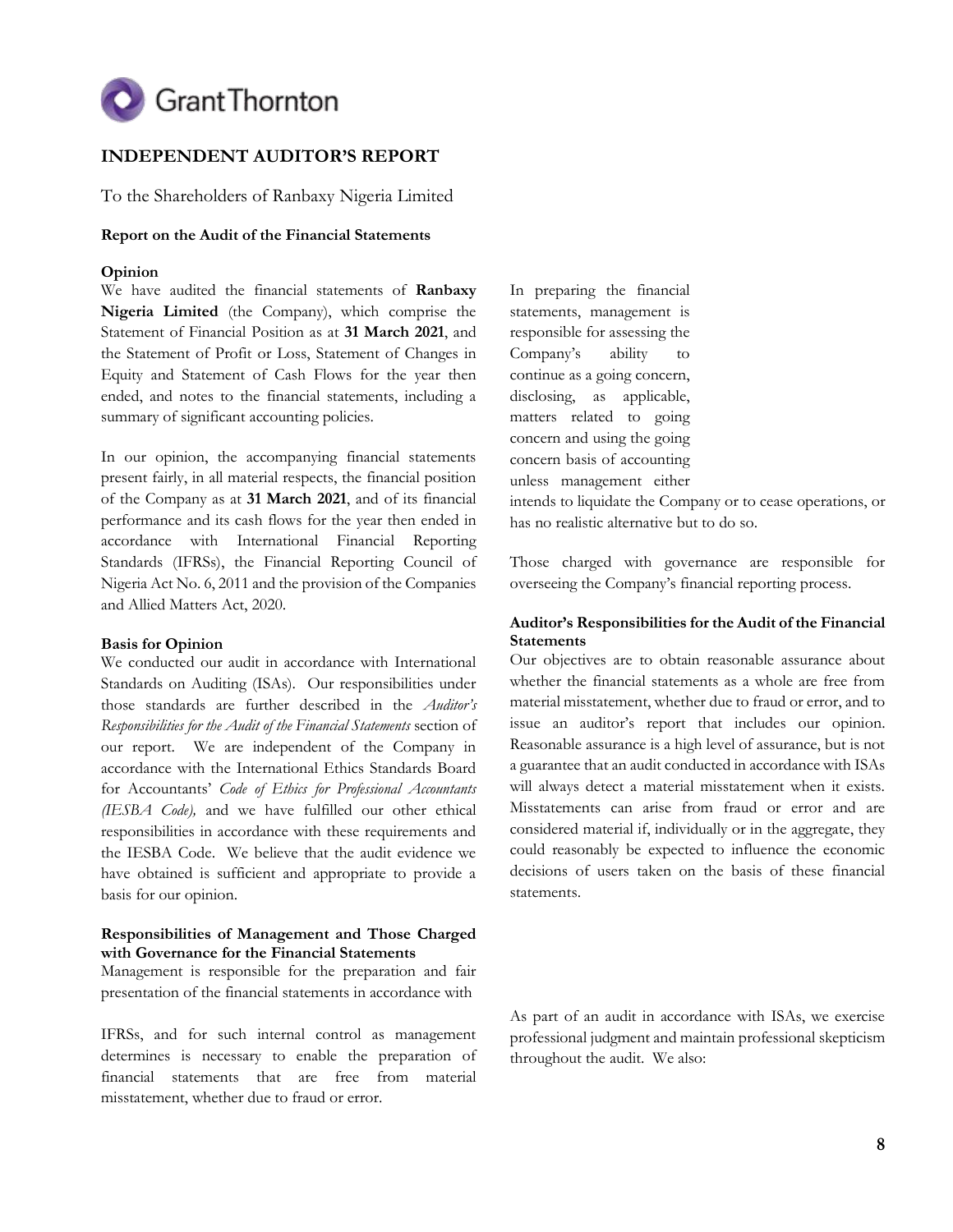- i) Identify and assess the risks of material misstatement of the financial statements, whether due to fraud or error, design and perform audit procedures responsive to those risks, and obtain audit evidence that is sufficient and appropriate to provide a basis for our opinion. The risk of not detecting a material misstatement resulting from fraud is higher than for one resulting from error, as fraud may involve collusion, forgery, intentional omissions, misrepresentations, or the override of internal control.
- ii) Obtain an understanding of internal control relevant to the audit in order to design audit procedures that are appropriate in the circumstance, but not for the purpose of expressing an opinion on the effectiveness of the Company's internal control.
- iii) Evaluate the appropriateness of accounting policies used and the reasonableness of accounting estimates and related disclosures made by management.
- iv) Conclude on the appropriateness of management's use of the going concern of accounting and, based on the audit evidence obtained, whether a material uncertainty exists related to events or conditions that may cast significant doubt on the Company's ability to continue as a going concern. If we conclude that a material uncertainty exists, we are required to draw attention in our auditor's report to the related disclosures in the financial statements or, if such disclosures are inadequate, to modify our opinion. Our conclusions are based on the audit evidence obtained up to the date of our auditor's report. However, future events or conditions may cause the Company to cease to continue as a going concern.
- v) Evaluate the overall presentation, structure and content of the financial statements, including the disclosures, and whether the financial statements represent the underlying transaction and events in a manner that achieves fair presentation.

We communicate with those charged with governance regarding, among other matters, the planned scope and timing of the audit and significant audit findings, including any significant deficiencies in internal control that we identify during our audit.

# **Report on Other Legal and Regulatory Requirements**

The Companies and Allied Matters Act, 2020 requires that in carrying out our audit we consider and report to you on the following matters. We confirm that:

- i) We have obtained all the information and explanations which to the best of our knowledge and belief were necessary for the purpose of our audit.
- ii) In our opinion, proper books of account have been kept by the company; and
- iii) The Company's Statement of Financial Position and Statement of Profit or Loss are in agreement with the books of account.

**Uchenna Okigbo, FCA FRC/2016/ICAN/00000015653 FOR: GRANT THORNTON (CHARTERED ACCOUNTANTS) LAGOS, NIGERIA.**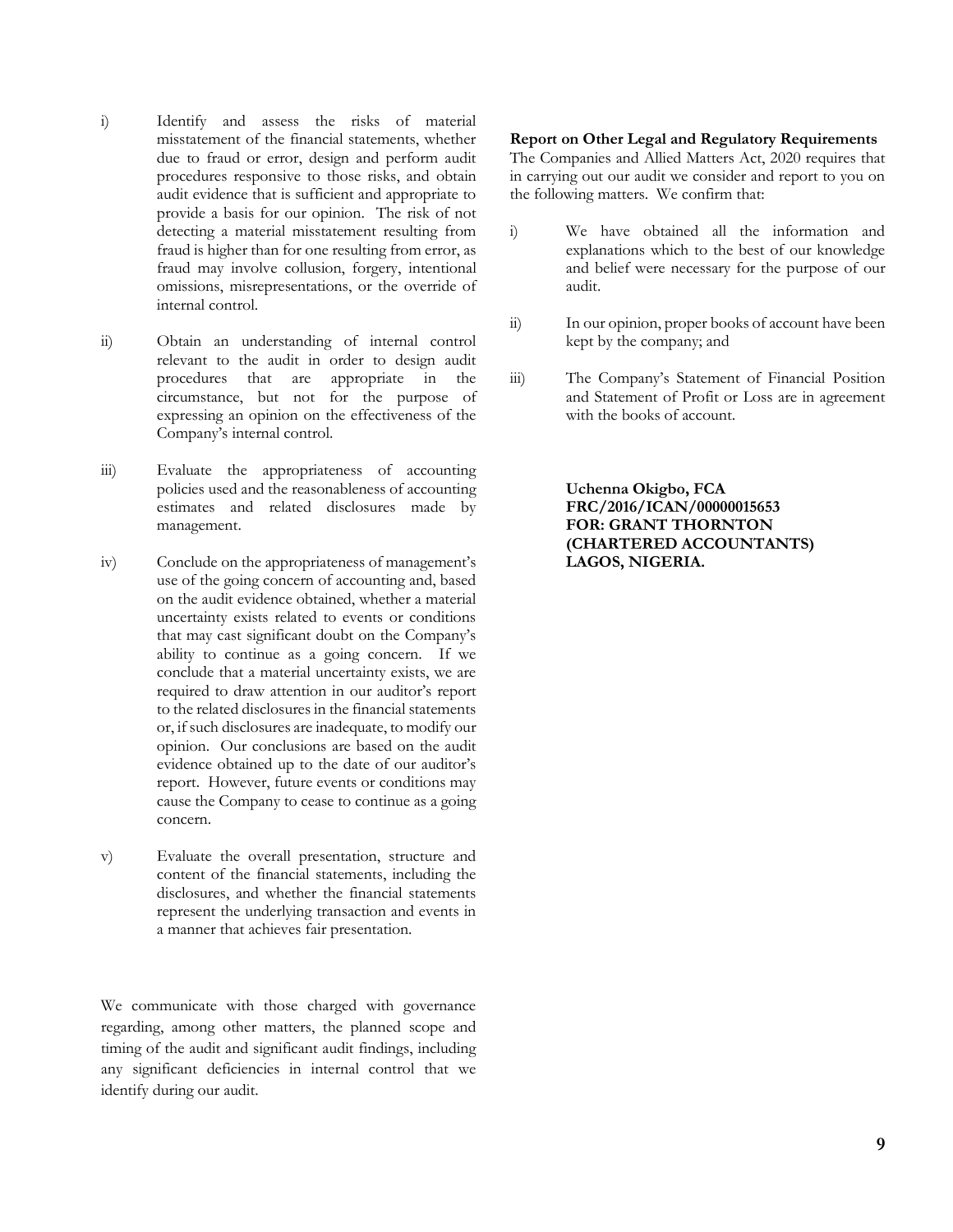# **STATEMENT OF FINANCIAL POSITION AS AT 31 MARCH 2021**

| <b>ASSETS</b>                                                         | <b>Notes</b> | 2021<br>#'000 | 2020<br>#'000 |
|-----------------------------------------------------------------------|--------------|---------------|---------------|
|                                                                       |              |               |               |
| <b>NON CURRENT ASSETS</b>                                             |              |               |               |
| Property, Plant & Equipment                                           | 15           | 3,938,005     | 4,427,551     |
| <b>Deferred Tax Asset</b>                                             | 14.2         | 125,955       | 125,955       |
| <b>Employee Define Benefit Asset</b>                                  | 17           | 98,327        | 87,479        |
|                                                                       |              | 4,162,287     | 4,640,985     |
| <b>CURRENT ASSETS</b>                                                 |              |               |               |
| Inventory                                                             | 18           | 2,371,399     | 1,649,507     |
| <b>Trade and Other Receivables</b>                                    | 19           | 924,869       | 1,052,041     |
| Cash and Cash Equivalent                                              | 20           | 2,954,073     | 1,378,203     |
|                                                                       |              | 6,250,341     | 4,079,751     |
|                                                                       |              |               |               |
| <b>TOTAL ASSETS</b>                                                   |              | 10,412,628    | 8,720,736     |
| <b>EQUITY AND LIABILITIES</b><br><b>Equity Attributable to Owners</b> |              |               |               |
| <b>Share Capital</b>                                                  | 25.1         | 40,000        | 40,000        |
| <b>Share Premium</b>                                                  | 26           | 38,951        | 38,951        |
| <b>Revenue Reserve</b>                                                | 27           | (3,017,892)   | (1,877,789)   |
| <b>TOTAL EQUITY</b>                                                   |              | (2,938,941)   | (1,798,838)   |
| <b>LIABILITIES</b>                                                    |              |               |               |
| <b>Non-Current Liabilities</b>                                        |              |               |               |
| <b>Employment Benefits Obligation</b>                                 | 24           | 148,994       | 110,755       |
| <b>CURRENT LIABILITIES</b>                                            |              |               |               |
| Borrowing                                                             | 21           | 3,799,454     | 3,508,445     |
| <b>Trade and Other Payables</b>                                       | 22           | 9,333,566     | 6,848,328     |
| Provisions                                                            | 23           | 30,955        | 28,621        |
| Income Tax                                                            | 14           | 38,597        | 23,422        |
|                                                                       |              | 13,202,572    | 10,408,817    |
| <b>TOTAL EQUITY AND LIABILITIES</b>                                   |              | 10,412,628    |               |
|                                                                       |              |               | 8,720,736     |

These accounts were approved by the Board of Directors on **…..................... 2021** and signed on its behalf by:

**Olaogun Badru Atanda Director**

**Hanwant Singh Arora Director**

The statement of accounting policies and notes on pages 14 to 41 form an integral part of these financial statements.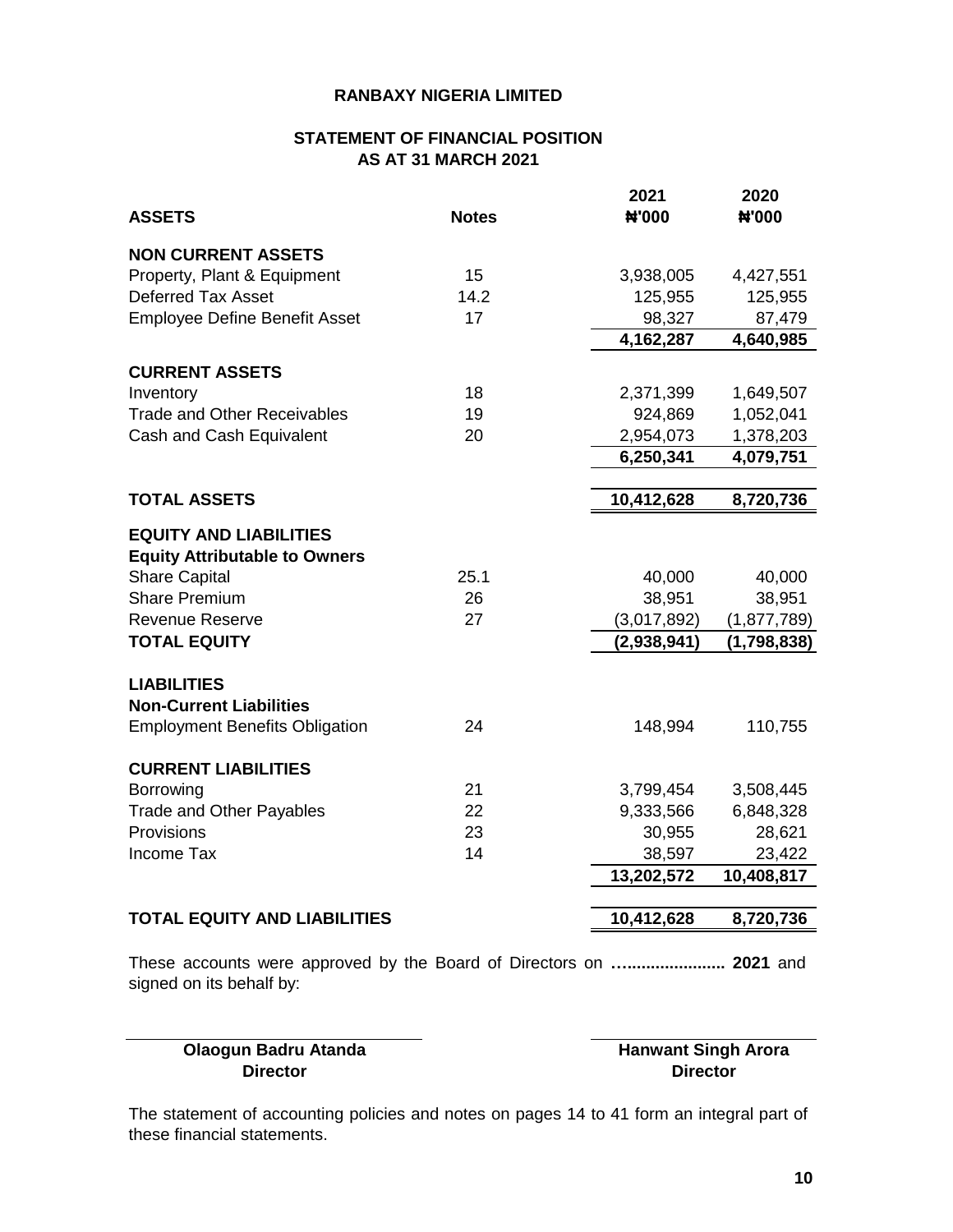# **STATEMENT OF PROFIT OR LOSS AND OTHER COMPREHENSIVE INCOME FOR THE YEAR ENDED 31 MARCH 2021**

|                                                                                            | <b>Notes</b>   | 2021<br>#'000 | 2020<br>#'000 |
|--------------------------------------------------------------------------------------------|----------------|---------------|---------------|
| Revenue                                                                                    | 6              | 6,069,604     | 5,611,940     |
| <b>Cost of Sales</b>                                                                       | $\overline{7}$ | (4,209,528)   | (3,951,754)   |
| <b>Gross Profit</b>                                                                        |                | 1,860,076     | 1,660,186     |
| Other Income                                                                               | 8              | 642,910       | 1,409,658     |
| <b>Less Expenses:</b>                                                                      |                |               |               |
| Selling and Distribution Expenses                                                          | 9              | (473, 689)    | (458, 628)    |
| <b>Administrative Expenses</b>                                                             | 10             | (2,872,121)   | (3,781,502)   |
| <b>Loss from Operation</b>                                                                 |                | (842, 824)    | (1, 170, 287) |
| Finance Income                                                                             | 11             | 373           | 57,233        |
| <b>Finance Cost</b>                                                                        | 12             | (106, 609)    | (153, 886)    |
|                                                                                            |                | (106, 236)    | (96, 653)     |
| <b>Loss Before Taxation</b>                                                                |                | (949, 059)    | (1, 266, 939) |
| <b>Taxation</b>                                                                            | 14             | (191,043)     | (28,060)      |
| <b>Loss After Taxation</b>                                                                 |                | (1, 140, 103) | (1, 294, 999) |
| <b>Other Comphrensive Income:</b><br>Items that will not be reclassified to profit or loss |                |               |               |
| Remeasurement gain on defined benefit plan                                                 |                |               | (355)         |
| Other Comphrensive Income for the year, net of tax                                         |                |               | (355)         |
| Total Comprehensive loss for the year                                                      |                | (1, 140, 103) | (1, 295, 354) |
| Earnings per share attributable to owners of the Company (Naira)<br>Per Share Data:        |                |               |               |

Earnings per share (Naira) **(28.5) (32.4)**

The statement of accounting policies and notes on pages 14 to 41 form an integral part of these financial statements.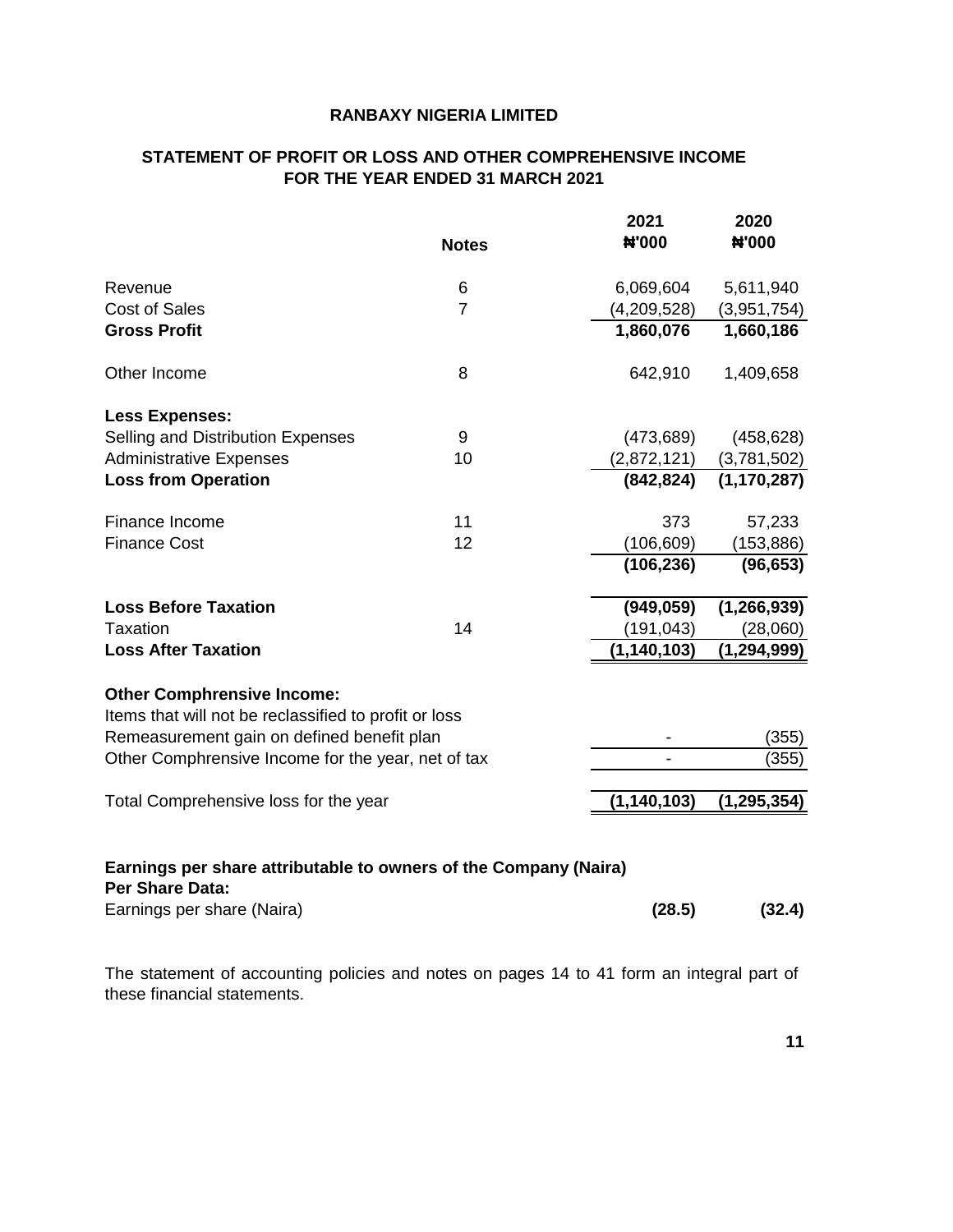# **STATEMENT OF CHANGES IN EQUITY FOR THE YEAR ENDED 31 MARCH 2021**

|                                                  | <b>Equity</b><br><b>Share</b><br>#,000 | <b>Share</b><br><b>Premium</b><br>#,000 | <b>Retain</b><br><b>Earnings</b><br>#,000 | Total<br>#,000 |
|--------------------------------------------------|----------------------------------------|-----------------------------------------|-------------------------------------------|----------------|
| Year Ended 31 March 2020                         |                                        |                                         |                                           |                |
| Balance as at 1 April 2019                       | 40,000                                 | 38,951                                  | (582, 435)                                | (503, 484)     |
| Loss for the year<br>Other Comprehensive Income: |                                        |                                         | (1,294,999)                               | (1,294,999)    |
| Remeasurement Gain on Defined Benefit Plan       |                                        |                                         | (355)                                     | (355)          |
| Balance as at 31 March 2020                      | 40,000                                 | 38,951                                  | (1, 877, 789)                             | (1,798,838)    |
|                                                  |                                        |                                         |                                           |                |
| Year Ended 31 March 2021                         |                                        |                                         |                                           |                |
| Balance as at 1 April 2020                       | 40,000                                 | 38,951                                  | (1,877,789)                               | (1,798,838)    |
| Loss for the year<br>Other Comprehensive Income: |                                        |                                         | (1, 140, 103)                             | (1, 140, 103)  |
| Remeasurement Gain on Defined Benefit Plan       |                                        |                                         |                                           |                |
| <b>Balance as at 31 March 2021</b>               | 40,000                                 | 38,951                                  | (3,017,892)                               | (2,938,941)    |

The statement of accounting policies and notes on pages 14 to 41 form an integral part of these financial statements.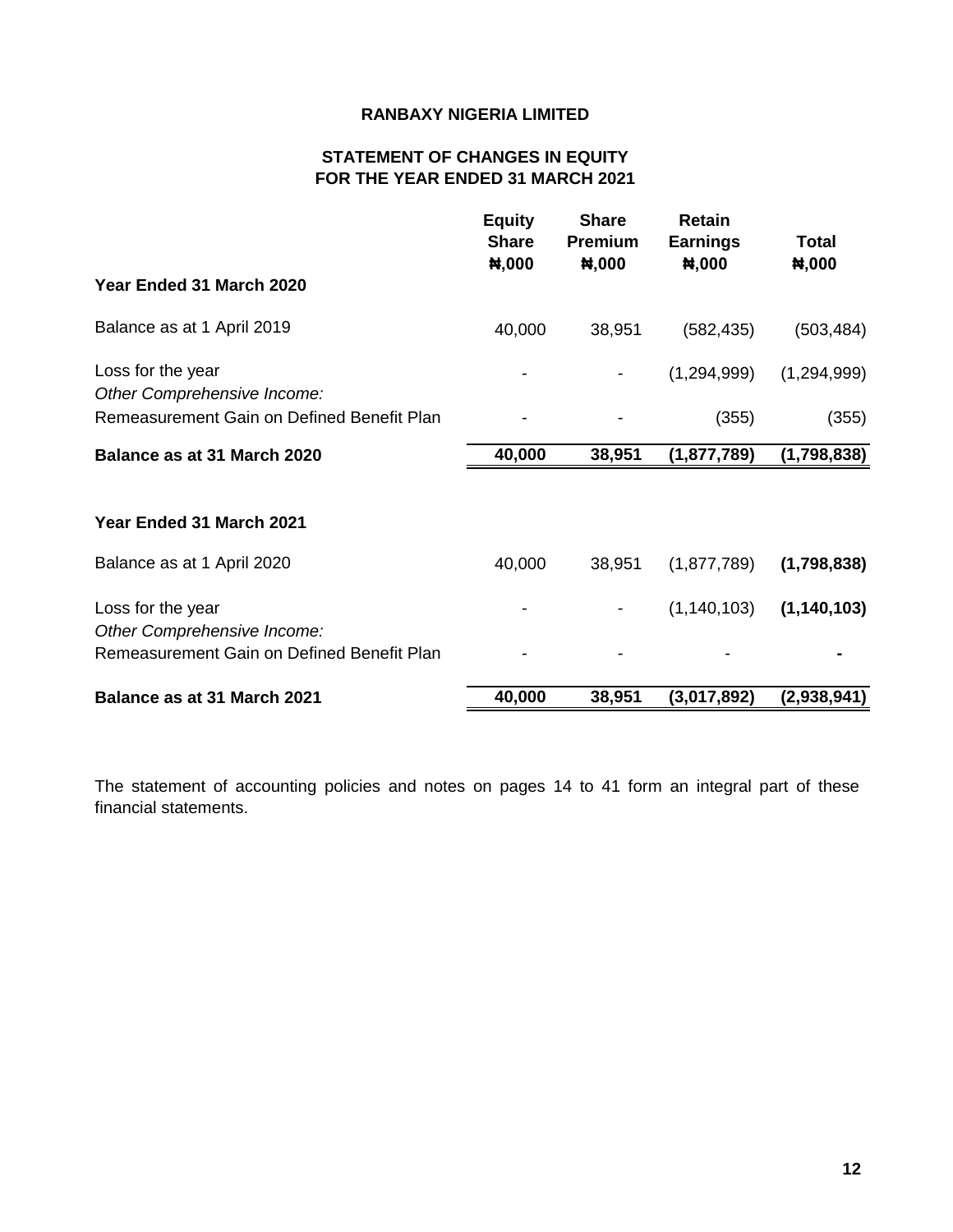# **STATEMENT OF CASHFLOWS FOR THE YEAR ENDED 31 MARCH 2021**

| <b>Cash Flows from Operating Activities</b><br><b>Loss After Taxation</b>                                                                                                                                                                                   | <b>Notes</b>                | 2021<br>#'000<br>(949,059)                                          | 2020<br>#'000<br>(1,266,939)                                              |
|-------------------------------------------------------------------------------------------------------------------------------------------------------------------------------------------------------------------------------------------------------------|-----------------------------|---------------------------------------------------------------------|---------------------------------------------------------------------------|
| <b>Adjustments:</b><br>Depreciation of Property, Plant and Equipment<br>Finance Income<br>Employee Cost Under Defined Benefit Plan<br>Income Tax Expense<br>Profit on Disposal of PPE<br>Adjustment<br><b>Operating Loss Before Working Capital Changes</b> | 15<br>11<br>17<br>14.1<br>8 | 681,340<br>(373)<br>27,391<br>(750)<br>(241, 451)                   | 675,692<br>(57, 233)<br>710<br>28,060<br>(5,213)<br>(2,318)<br>(627, 242) |
| <b>Changes in Working Capital:</b><br>Increase in Inventories<br>Decrease Trade and Other Receivables<br>Increase/(Decrease) in Trade and Other Payables<br>Increase in Provisions<br>Increase in Interest on Borrowings                                    |                             | (721, 892)<br>127,173<br>2,485,238<br>2,334<br>291,008<br>1,942,410 | (189, 856)<br>15,400<br>(345, 892)<br>3,031<br>148,841<br>(995, 718)      |
| <b>Tax Paid</b>                                                                                                                                                                                                                                             | 14                          | (175, 868)                                                          | (15, 559)                                                                 |
| <b>Net Cash Flow from Operating Activities</b>                                                                                                                                                                                                              |                             | 1,766,542                                                           | (1,011,276)                                                               |
| <b>Cash flow from Investing Activities:</b><br>Purchase of Property, Plant and Equipment<br>Proceed from disposal of assets<br>Finance Income<br><b>Net Cash flow from Investing Activities</b>                                                             | 15<br>8<br>11               | (191, 794)<br>750<br>373<br>(190,672)                               | (126, 735)<br>57,233<br>(69, 502)                                         |
| <b>Cash Flow from Financing Activities:</b><br><b>Share Capital</b><br><b>Net Cash Flow from Financing Activities</b>                                                                                                                                       |                             | ۰                                                                   |                                                                           |
| Net Cash Flow for the year                                                                                                                                                                                                                                  |                             | 1,575,870                                                           | (1,080,778)                                                               |
| Cash and Cash Equivalents as at 1 April                                                                                                                                                                                                                     |                             | 1,378,203                                                           | 2,458,981                                                                 |
| Cash and Cash Equivalents as at 31 March                                                                                                                                                                                                                    |                             | 2,954,073                                                           | 1,378,203                                                                 |
| <b>Cash and Cash Equivalent Consist of:</b><br>Cash at Bank                                                                                                                                                                                                 |                             | 2,954,073                                                           | 1,378,203                                                                 |

The statement of accounting policies and notes on pages 14 to 41 form an integral part of these financial statements.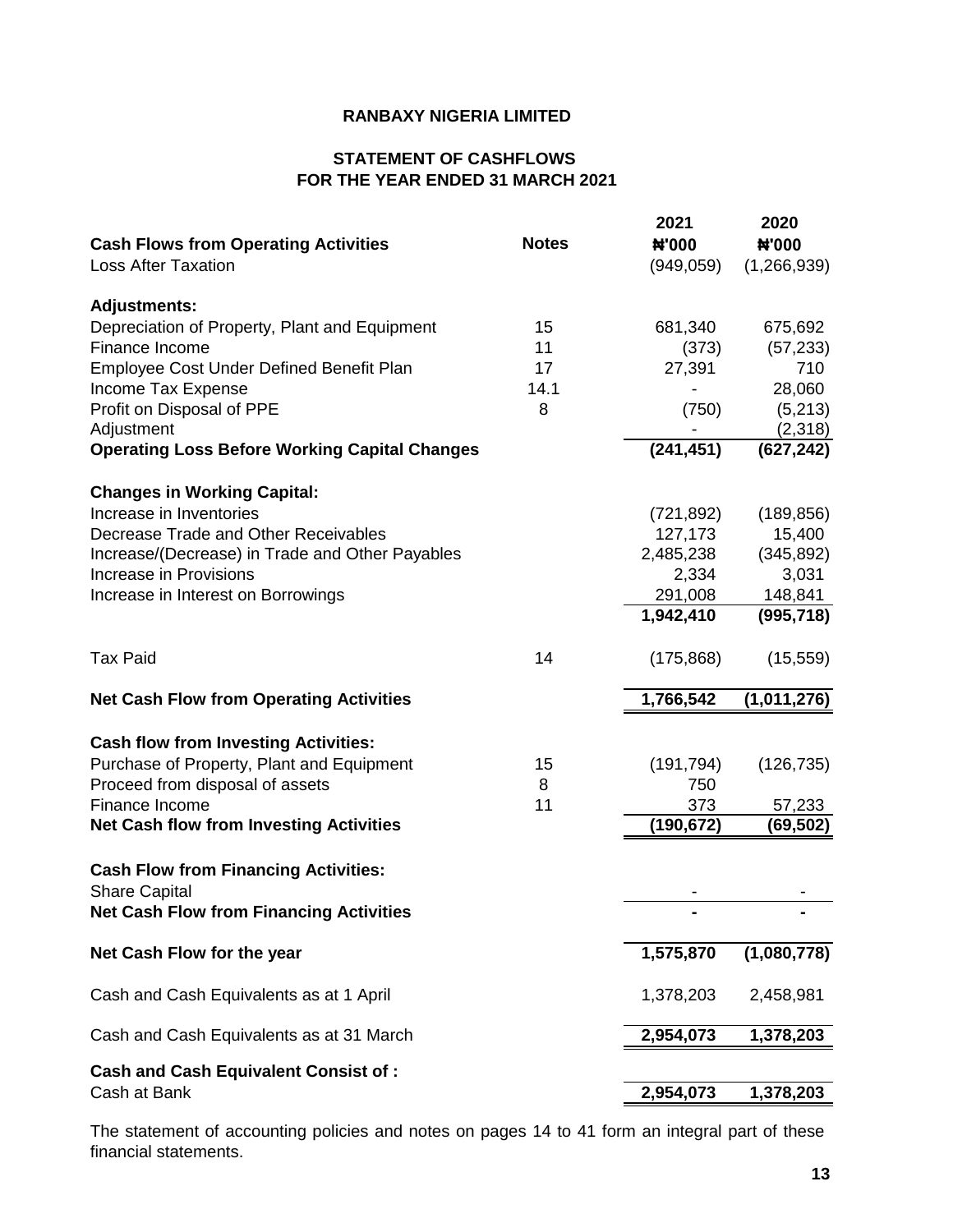## **NOTES TO THE FINANCIAL STATEMENTS FOR THE YEAR ENDED 31 MARCH 2021**

#### **1 Nature of Operation**

The principal activities of the company involves manufacturing, importation and sale of pharmaceutical products in Nigeria.

**Sale Pharmaceutical Product:** The Company involve sales of pharmaceutical product through marketing, sales promotion, the company make use of marketers to promote their product and reach out to the consumers.

### **2 General Information, Statement of Compliance with IFRS and Going Concern Assumption**

Ranbaxy Nigeria Limited ("the company") was incorporated as a private limited liability company in Nigeria on 12 May 1987 under the name Ranmaxy Laboratories Nigeria Limited. The Company name was changed to Ranbaxy Nigeria Limited at an extra ordinary general meeting held on 6 October, under the Companies and Allied Matters Act, Cap C.20, Laws of the Federation of Nigeria, 2004. The Company is a subsidiary of Ranbaxy Laboratories Limited- India until March 2015, when Ranbaxy Laboratories Limited (RLL) merged with the SUN Pharmaceutical Industries Limited, India. Ranbaxy Netherland BV (RNBV), a subsidiary of Ranbaxy Laboratories Limited ( RLL) India holds 86.16% of the ordinary share capital of the Company, with effect from 28 July 2017, the name Ranbaxy Netherland BV was changed to Sun Pharma (Netherlands) B.V.

The financial statements of the company have been prepared in accordance with International Financial Reporting Standards (IFRS) as issued by the International Accounting Standards Board (IASB). They have been prepared under the assumption that the company operates on a going concern basis. The company's audited balances for the year under review are comparable with the prior year balances in all aspects.

The financial statements for the year ended 31 March 2021 (including comparatives) were approved and authorised for issue by the board of directors of Ranbaxy Nigeria Limited on….......................... 2021.

## **3 New or Revised Standards or Interpretations**

### **3.1 New Standards, amendments and interpretations to existing standards adopted as at 1 April 2020**

The Company adopted the following standards and amendments that are effective for the first time in 01 April 2020:

- Conceptual Framework for Financial Reporting
- Definition of Material (Amendments to IAS 1 and IAS 8)
- Amendments to IAS 1 presentation of financial statements
- Amendments to IAS 8 Accounting policies, changes in accounting estimates and errors
- Amendments to IFRS 7 Financial instruments: disclosures Interest rate benchmark reform
- Amendments to IFRS 9 Financial instruments

These amendments do not have a significant impact on these financial statements and therefore the disclosures have not been made. However, they do not affect these financial statements.

#### **3.2 Standards, amendments and interpretations to existing standards that are not yet effective and have not been adopted early by the Company.**

At the date of authorisation of these financial statements, certain new IFRS standards, amendments and interpretations to existing standards have been published by the IASB but are not yet effective, and have not been adopted early by the company. Management anticipates that all of the relevant pronouncements will be adopted in the company's accounting policies for the first period beginning after the effective date of the pronouncement.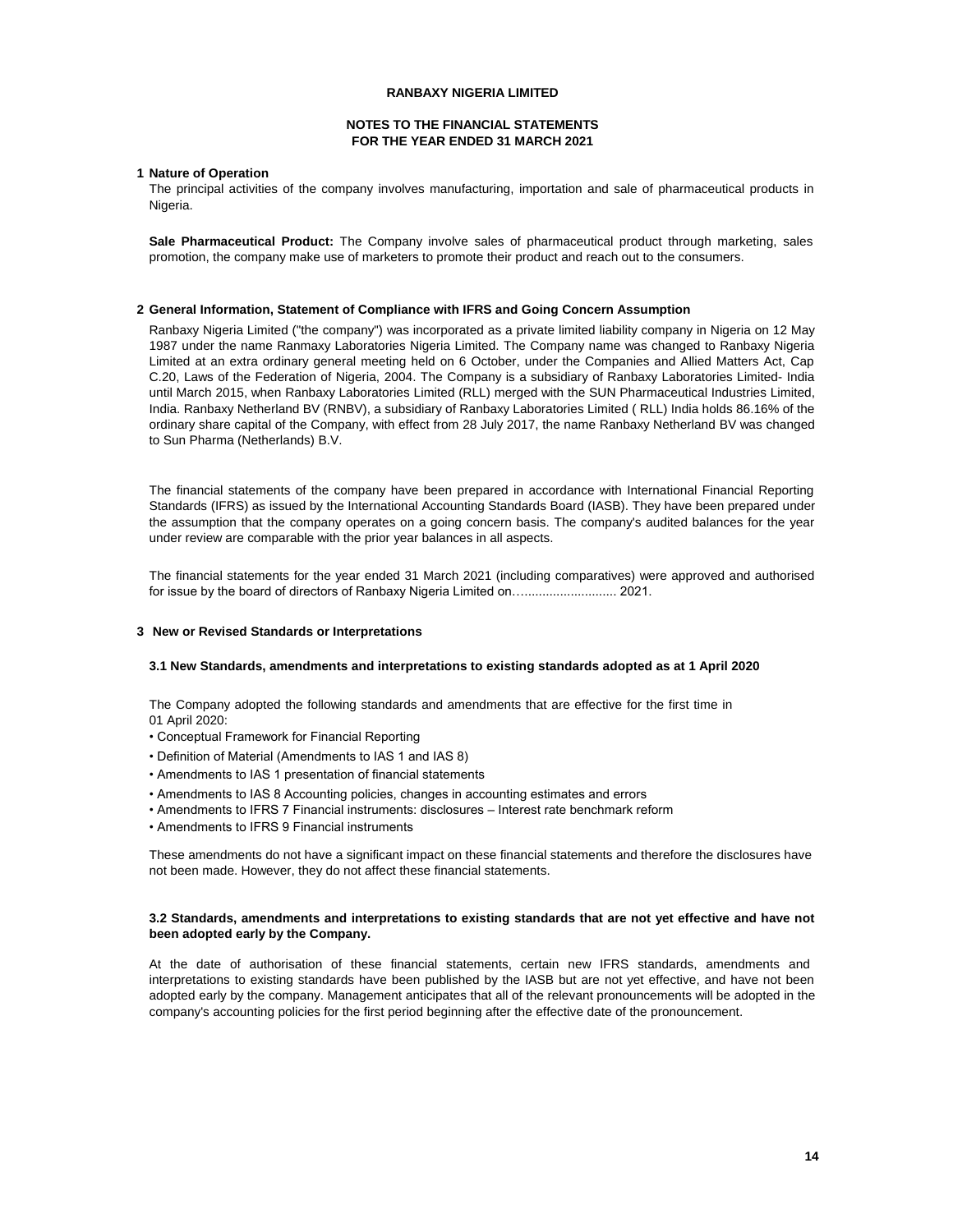## **NOTES TO THE FINANCIAL STATEMENTS FOR THE YEAR ENDED 31 MARCH 2021**

#### **New or Revised Standards or Interpretations (Cont'd)**

#### **3.2.1 Standards, amendments and interpretations to existing standards that are not yet effective and have not been adopted early by the Company (Cont'd)**

Information on new standards, amendments and interpretations that are expected to be relevant to the company's financial statements is provided below. Certain other new standards and interpretations have been issued but are not expected to have a material impact on the company's financial statements.

## **Obscuring information**

By including the concept of 'obscuring information' in the new definition, the IASB intends to address concerns that the definition could be perceived by stakeholders to focus only on information that cannot be omitted (material information), but not on why the inclusion of immaterial information could potentially mislead the users of the financial statements. The amendments explain that information is obscured if it is communicated in a way that would have a similar effect as omitting or misstating the information.

## **3.2.2 The amendments in Classification of Liabilities as Current or Non-Current (Amendments to IAS 1) issued on 23 January 2020 (effectives 01 January 2022)**

On 23 January 2020, the IASB issued 'Classification of Liabilities as Current or Non-Current (Amendments to IAS 1)' providing a more general approach to the classification of liabilities under IAS 1 based on the contractual arrangements in place at the reporting date. The amendments are effective for annual reporting periods beginning on or after 1 January 2022.

The amendments in Classification of Liabilities as Current or Non-Current (Amendments to IAS 1) affect only the presentation of liabilities in the statement of financial position — not the amount or timing of recognition of any asset, liability income or expenses, or the information that entities disclose about those items. They are:

clarify that the classification of liabilities as current or non-current should be based on rights that are in existence at the end of the reporting period and align the wording in all affected paragraphs to refer to the "right" to defer settlement by at least twelve months and make explicit that only rights in place "at the end of the reporting period"

clarify that classification is unaffected by expectations about whether an entity will exercise its right to defer settlement of a liability; and

make clear that settlement refers to the transfer to the counterparty of cash, equity instruments, other assets or services.

### **3.2.3 IFRS 17, 'Insurance Contracts ', Issued: May 2018 (Effective 1 January 2021)**

IFRS 17, "Insurance Contracts" In May 2018, the IASB issued IFRS 17 "Insurance Contracts," which replaces an interim standard IFRS 4 "Insurance Contract" and related interpretations. The standard sets out the requirements that a company should apply in reporting information about insurance contracts.

The standard provides update of information about the obligations, risk and performance of insurance contracts, increases transparency in financial information reported by insurance companies, which will give investors and analysts more confidence in understanding the insurance industry, and introduces a consistent accounting for all insurance contracts based on a current measurement model. IFRS 17 requires that a company update the measurement of insurance obligations at each reporting date, using current estimates of the amount, timing and uncertainty of cash flows and of discount rate.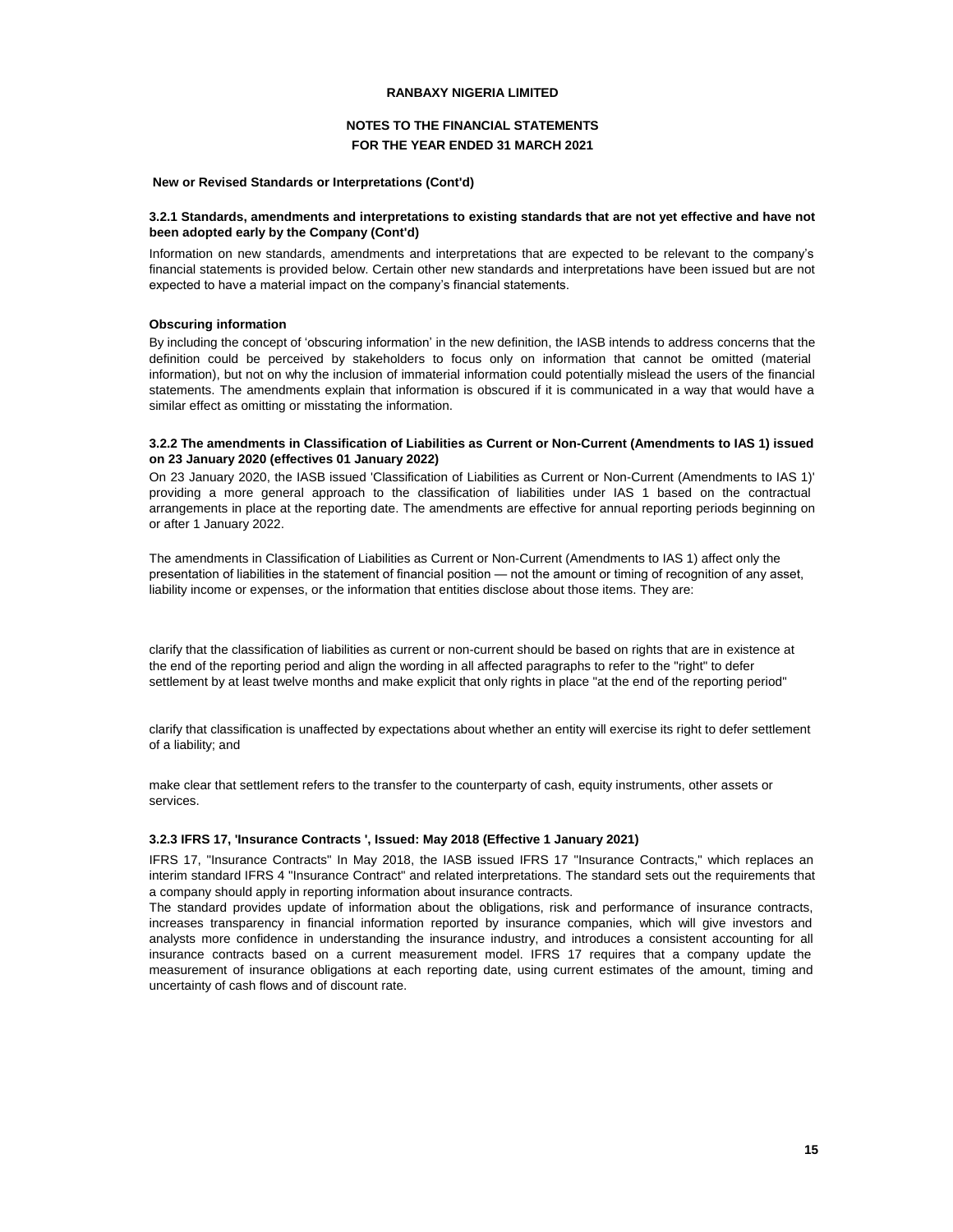# **NOTES TO THE FINANCIAL STATEMENTS FOR THE YEAR ENDED 31 MARCH 2021 (CONT'D)**

### **4 Significant Accounting Policies**

The accounting policies set out below have been applied consistently to all years presented in the financial statements.

#### **4.1 Basis of Preparation**

The Company's financial statements have been prepared on an accrual basis and under the historical cost convention. Monetary amounts are expressed in Nigerian Currency Naira (₦).

## **4.2 Foreign Currency Translation**

#### **4.2.1 Functional and presentation currency**

These financial statements are presented in Nigeria Naira (₦) which is the company's functional currency. Except otherwise indicated. All financial information presented in Nigeria Naira has been rounded to the nearest thousand except where otherwise stated.

#### **4.2.2 Foreign currency transactions and balances**

Foreign currency transactions are translated into the functional currency of the respective entities, using the exchange rates prevailing at the dates of the transactions (spot exchange rate). Foreign exchange gains and losses resulting from the settlement of such transactions and from the remeasurement of monetary items denominated in foreign currency at year-end exchange rates are recognised in profit or loss.

Non-monetary items are not retranslated at year-end and are measured at historical cost (translated using the exchange rates at the transaction date), except for non-monetary items measured at fair value which are translated using the exchange rates at the date when fair value was determined.

#### **4.3 Revenue Recognition**

Revenue from contracts with customers is recognised when control of the services are transferred to the customer at an amount that reflects the consideration to which the company expects to be entitled in exchange for those services. Revenue arises mainly from manufacture, imports and sale of pharmaceutical products to customers in Nigeria.

To determine whether to recognize revenue, the Company follows a 5-step process:

- **(i)** Identifying the contract with a customer
- **(ii)** Identifying the performance obligations
- **(iii)** Determining the transaction price
- **(iv)** Allocating the transaction price to the performance obligations
- **(v)** Recognizing revenue when/as performance obligation(s) are satisfied.

The Company manufactures, imports and sells pharmaceutical products in the wholesale market. Sales are recognised based on invoices raised on or before the 24th day of each months for up- country customers (i.e customers outside Lagos) and on or before 28th day of each month for local customers (i.e. customers within Lagos). All invoices raised after these dates are recognised when control of products has transferred, being when the products are delivered to the wholesaler, the wholesaler has full discretion over the channel and price to sell the products, and there is no unfulfilled obligation that could affect the wholesaler's acceptance of the products. Delivery occurs when the products have been shipped to the specific location, the risks of obsolescence and loss have been transferred to the wholesaler, and either the wholesaler has accepted the products in accordance with the sales contract, or the Company has objective evidence that all criteria for acceptance have been satisfied. The product is often sold with retrospective allowance for sales returns based on 0.5% of the aggregate sales over a 12 months period.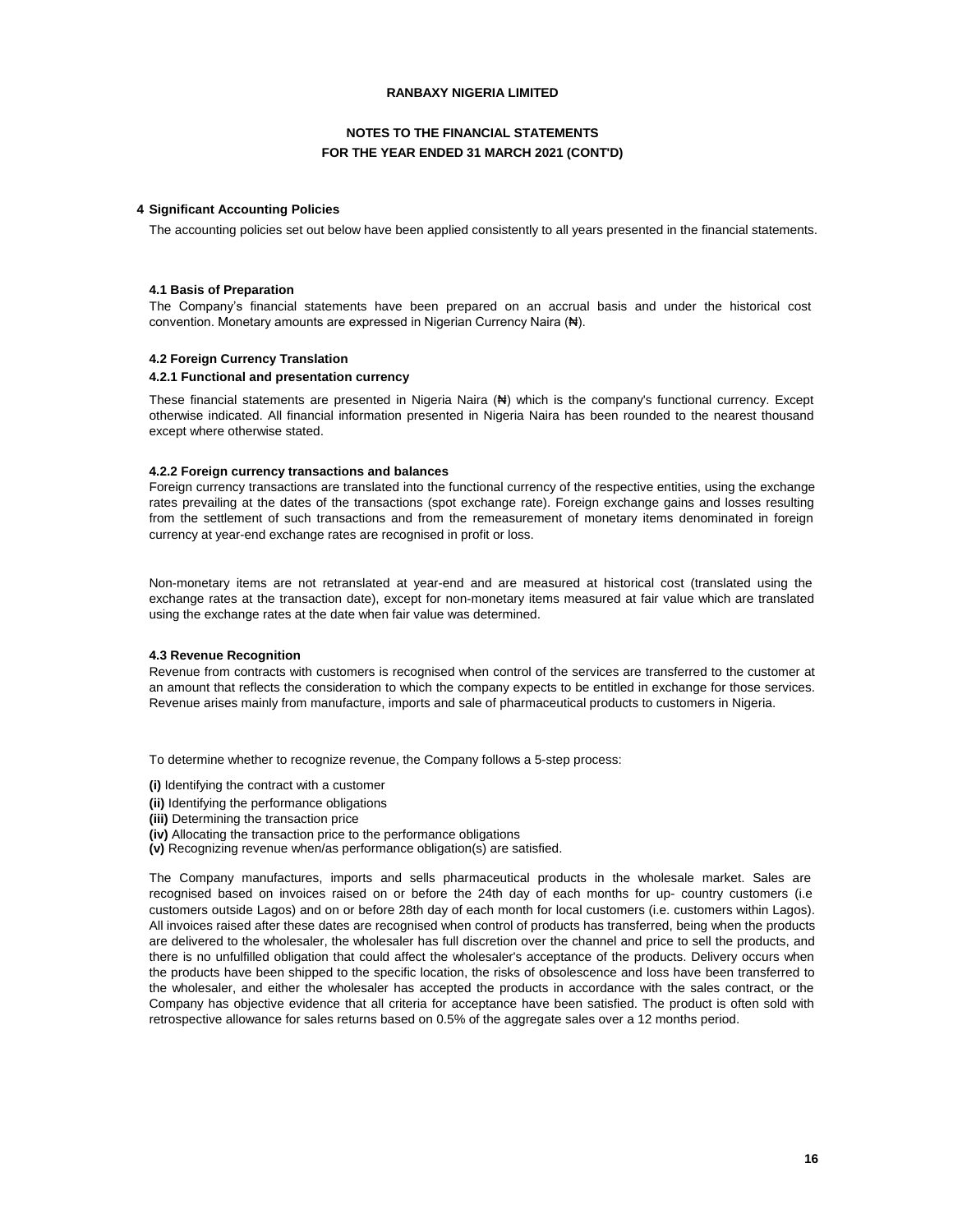## **NOTES TO THE FINANCIAL STATEMENTS FOR THE YEAR ENDED 31 MARCH 2021 (CONT'D)**

#### **Significant Accounting Policies (Cont'd)**

#### **4.3 Revenue Recognition (Cont'd)**

Revenue from these sales is recognised based on the price specified on the invoice, net of estimated volume discounts(/if any). Accumulated experience is used to estimate and provide for the sales returns, using the expected value method, and revenue is only recognised to the extent that it is highly probable that a significant reversal will not occur. No element of financing is deemed present as the sales are made with a credit term of 30 days, which is consistent with market practice. The Company's obligation to provide a refund for returned products under the standard terms is recognised as a provision.

The Company often enters into transactions involving a range of the Company's pharmaceutical products. In all cases, the total transaction price for a contract is allocated amongst the various performance obligations based on their relative stand-alone selling prices.

Revenue is recognized either at a point in time or over time, when (or as) the Company satisfies performance obligations by transferring the promised services to its customers.

The company recognizes contract liabilities for consideration received in respect of unsatisfied performance obligations and reports these amounts as other liabilities in the statement of financial position. Similarly, if the Company satisfies a performance obligation before it receives the consideration, the Company recognizes either a contract asset or a receivable in its statement of financial position, depending on whether something other than the passage of time is required before the consideration is due.

#### **4.4 Finance Income/ Finance Cost**

Finance income and finance income represent interest income on fund invested. Interest income is recognised as it accrues in profit or loss, using the effective interest method.

Finance costs comprise interest expense on borrowing. Interest expense is recognised as it accrues in profit or loss, using the effective interest method.

Foreign currency gains and losses on financial assets and financial liabilities are reported on a net basis as either finance income or finance cost depending on whether foreign currency movements are in a net gain or net loss position.

#### **4.5 Operating**

Operating expenses are recognized in statements of profit or loss upon utilization of the service or as incurred. **expenses**

#### **4.6 Borrowing Cost**

Borrowing Cost directly attributable to the construction of qualifying assets, which are assets that necessarily take a substantial period of time to prepare for their intended use, are added to the cost of those assets, until such time as the assets are substantially ready for their intended use. All other borrowing costs are recognised as interest payable in the income statements in the period in which they are incurred.

#### **4.7 Income and deferred tax**

Income tax expense comprises current and deferred tax. Current tax and deferred tax are recognized in profit or loss except to the extent of items recognized directly in equity or in other comprehensive income.

Current tax is the expected tax payable or receivable on the taxable income or loss for the year, using tax rates statutorily enacted at the reporting date, and any adjustment to tax payable in respect of previous years.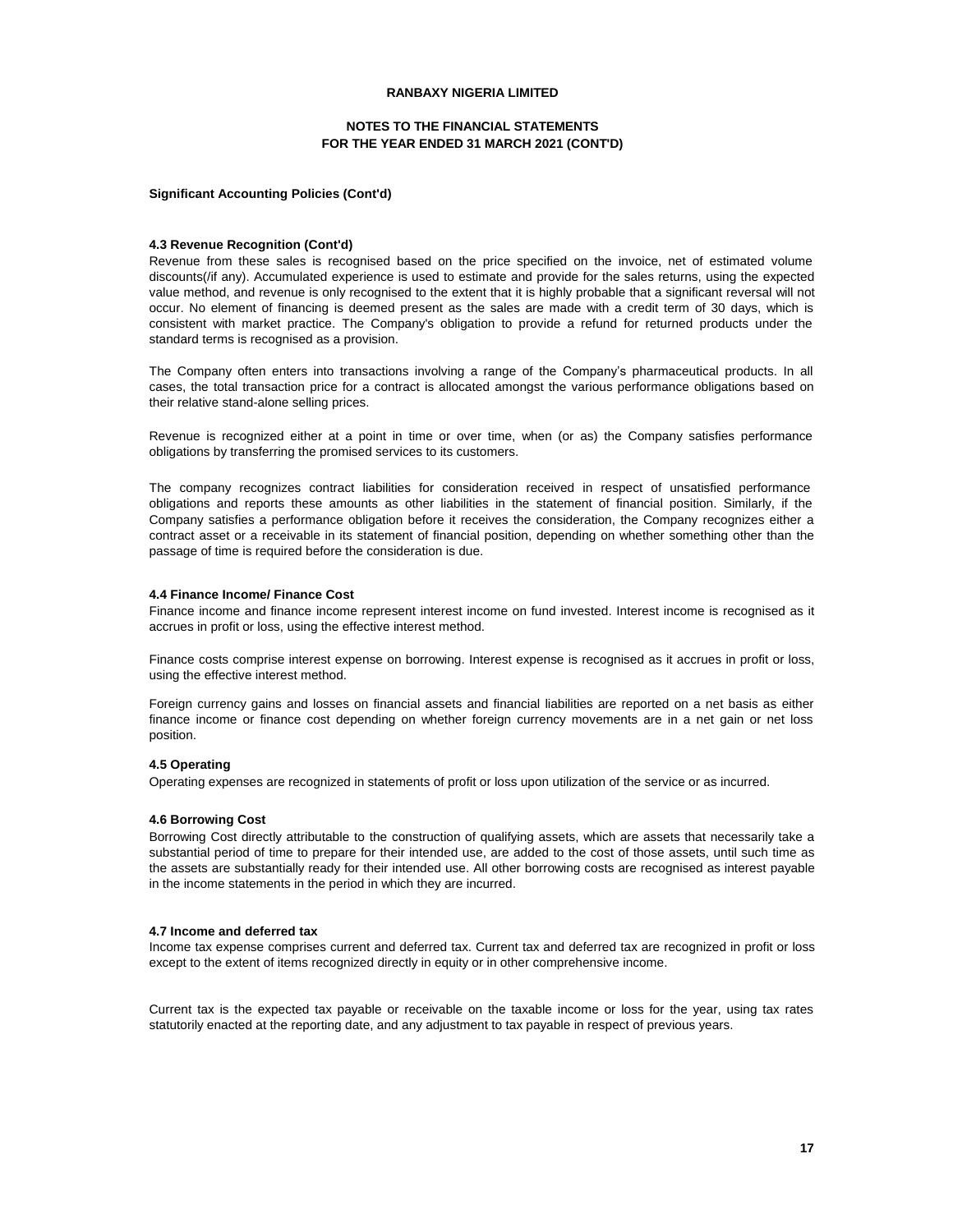## **NOTES TO THE FINANCIAL STATEMENTS FOR THE YEAR ENDED 31 MARCH 2021 (CONT'D)**

#### **Significant Accounting Policies (Cont'd)**

#### **4.7 Income and deferred tax (Cont'd)**

Deferred tax is recognized in respect of temporary differences between carrying amounts of assets and liabilities for financial reporting purposes and the amounts used for taxation purposes. Deferred tax is not recognized for the initial recognition of assets or liabilities in a transaction that is not a business combination and that affects neither accounting nor taxable profit or loss.

Deferred tax asset is recognized in profit or loss account except to the extent that it relates to a transaction that is recognized directly in equity. A deferred tax asset is recognized only to the extent that it is probable that future taxable profits will be available against which the amount will be utilized. Deferred tax assets are reduced to the extent that it is no longer probable that the related tax benefit will be realized.

Deferred tax is measured at the tax rates that are expected to be applied to temporary differences when they reverse, based on the laws that have been enacted or substantively enacted by the reporting date. Deferred tax assets and liabilities are offset if there is a legally enforceable right to offset current tax liabilities and assets, and they relate to income taxes levied by the same tax authority on the same taxable entity, or on different tax entities, but they intend to settle current tax liabilities and assets on a net basis or their tax assets and liabilities will be realized simultaneously.

#### **4.8 Property, plant and equipment**

#### **4.8.1 Recognition and measurement**

Items of property, plant and equipment are measured at cost or deemed cost less accumulated depreciation and accumulated impairment losses.

Cost includes expenditure that is directly attributable to the acquisition of the asset. Property, plant and equipment under construction are disclosed as capital work-in-progress. The cost of self-constructed asset includes the cost of materials and direct labour, any other costs directly attributable to bringing the assets to a working condition for their intended use including, where applicable, the costs of dismantling and removing the items and restoring the site on which they are located and borrowing costs on qualifying assets.

Purchased software that is integral to the functionality of the related equipment is capitalized as part of the equipment. When parts of an item of property, plant and equipment have different useful lives, they are accounted for as separate items (major components) of property, plant and equipment.

If significant parts of an item of property, plant and equipment have different useful lives, they are accounted for as separate items (major components) of property, plant and equipment.

#### **4.8.2 Derecognition**

The carrying amount of an item of property, plant and equipment is derecognised on disposal or when no future economic benefits are expected from its use or disposal.

Gains and losses on derecognition or disposal of an item of property, plant and equipment are determined by comparing the proceeds from disposal with the carrying amount of the item of property, plant and equipment, and are recognised net in profit or loss.

#### **4.8.3 Subsequent costs**

The cost of replacing a part of an item of property, plant and equipment is recognized in the carrying amount of the item if it is probable that the future economic benefits embodied within the part will flow to the company and its cost can be measured reliably. The carrying amount of the replaced part is derecognized. The costs of the day-to-day servicing of property, plant and equipment are recognized in profit or loss as incurred.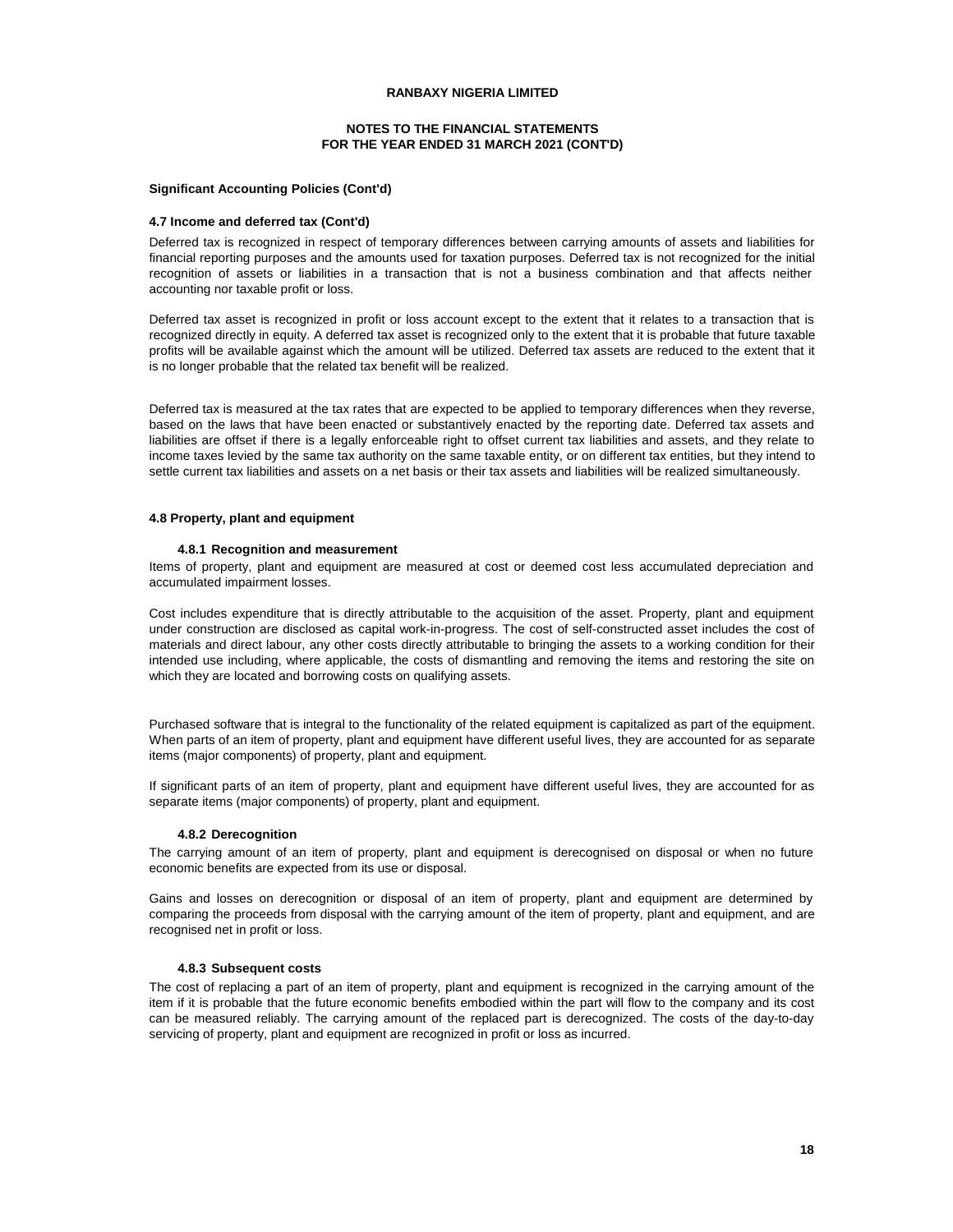#### **NOTES TO THE FINANCIAL STATEMENTS FOR THE YEAR ENDED 31 MARCH 2021 (CONT'D)**

### **Significant Accounting Policies (Cont'd)**

## **4.8 Property, plant and equipment (Cont'd)**

#### **4.8.4 Depreciation**

Depreciation is calculated over the depreciable amount, which is the cost of an asset, or other amount substituted for cost, less its residual value.

Depreciation is recognised in profit or loss on a straight-line basis over the estimated useful lives of each part of an item of property, plant, and equipment which reflects the expected pattern of consumption of the future economic benefits embodied in the asset. Leased assets are depreciated over the shorter of the lease term and their useful lives unless it is reasonably certain that the company will obtain ownership by the end of the lease term in which case the assets are depreciated over the useful life.

Depreciation of an asset begins when it is available for use, i.e. when it is in the location and condition necessary for it to be capable of operating in the manner intended by management.

The estimated useful lives for the current and comparative years are as follows:

| $\overline{\phantom{a}}$ | Leasehold improvements | Over the period of the lease |
|--------------------------|------------------------|------------------------------|
| $\overline{\phantom{a}}$ | Plant and machinery    | 10 $-15$ years               |
| $\overline{\phantom{a}}$ | Motor                  | $4 - 6$ years                |
| $\overline{\phantom{a}}$ | Furniture and fittings | 5 -7 years                   |
| $\overline{\phantom{a}}$ | Generators             | $4 - 6$ years                |
|                          |                        |                              |

Depreciation methods, useful lives and residual values are reviewed at the end of each financial year and adjusted if appropriate.

#### **4.9 Intangible Assets**

#### **4.9.1 Recognition and measurement**

The cost of an intangible asset is recognised as an asset if it is probable that future economic benefits associated with the item will flow to the entity and the cost of the item can be measured reliably.

#### **4.9.2 Derecognition**

An intangible asset is derecognised on disposal, or when no future economic benefit are expected from the use. Gain or losses arising from derecognition of an intangible asset, measured as the difference between the net disposal proceeds and the carrying amount of the asset are recognised in profit or loss when the asset is derecognised.

#### **4.9.3 Subsequent costs**

Subsequent expenditure is capitalised only when it increases the future economic benefits embedded in the specific asset to which it relates. All other expenditure on internally generated goodwill and brands, is recognised in profit or loss as incurred.

## **4.9.4 Amortisation**

Amortisation is calculated over the cost of the asset, or other amount substituted for cost, less its residual value. Amortisation is recognised in profit or loss on a straight-line bases over the estimated useful lives of intangible assets, other than goodwill, from the date that they are available for use, since this most closely reflects the expected pattern of consumption of the future economic benefits embedded in the asset.

The estimated useful lives for the current year are as follows

#### Computer software

5 years

Amortisation methods, useful lives and residual values are reviewed at each financial year-end and adjusted if appropriate.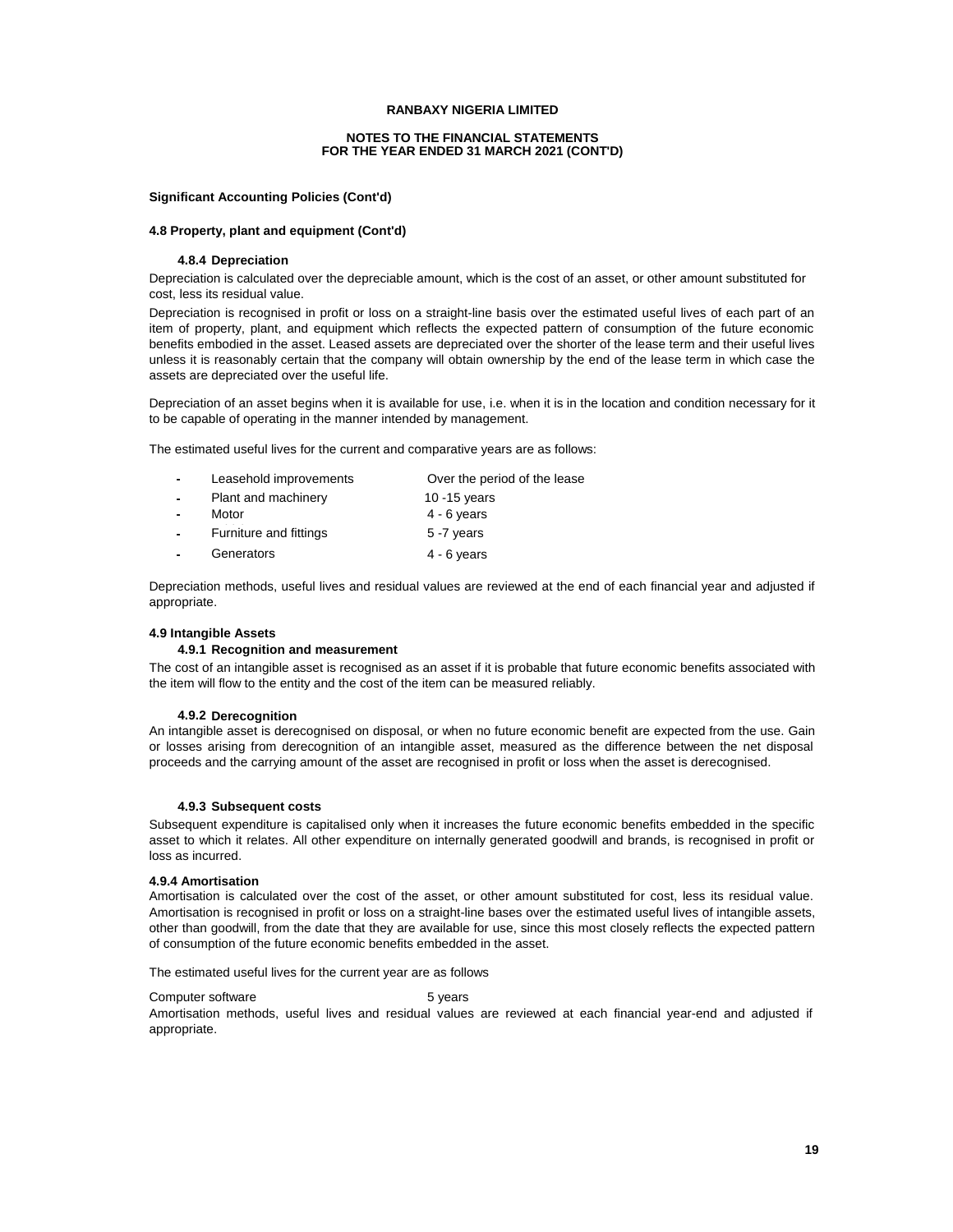## **NOTES TO THE FINANCIAL STATEMENTS**

#### **FOR THE YEAR ENDED 31 MARCH 2021 (CONT'D)**

#### **Significant Accounting Policies (Cont'd)**

## **4.8 Property, plant and equipment (Cont'd)**

#### **4.9.5 Impairment testing of property, plant and equipment**

For impairment assessment purposes, assets are grouped at the lowest levels for which there are largely independent cash inflows (cash generating units). As a result, some impairment losses for cash-generating units reduce first the carrying assets are tested individually for impairment and some are tested at cash-generating unit level.. All other individual assets or cash-generating units are tested for impairment whenever events or changes in circumstances indicate that the carrying amount may not be recoverable.

An impairment loss is recognized for the amount by which the asset's or cash-generating unit's carrying amount exceeds its recoverable amount, which is the higher of fair value less costs to sell and value-in use. To determine the value-in-use, management estimates expected future cash flows from each cash-generating unit and determines a suitable interest rate in order to calculate the present value of those cash flows.

The data used for impairment testing procedures are directly linked to the entity's latest approved budget, adjusted as necessary to exclude the effects of future reorganizations and asset enhancements. Discount factors are determined individually for each cash-generating unit and reflect management's assessment of respective risk profiles, such as market and asset-specific risks factors. amount of any assets allocated to that cash-generating unit. Any remaining impairment loss is charged pro rata to the other assets in the cash-generating unit. With the exception of goodwill, all assets are subsequently reassessed for indications that an impairment loss previously recognized may no longer exist. An impairment charge is reversed if the cash-generating unit's recoverable amount exceeds its carrying amount.

#### **4.10 Inventories**

Inventories are measured at the lower of cost and net realisable value. The cost of inventory include purchase cost and all relevant costs that have been incurred in bringing the items of inventory to their present location and obligation. Inventories comprise of finished products and goods-in-transit.

#### The basis of costing is as follows:

Raw materials: Raw materials includes purchase cost and other costs incurred to bring the materials to their location and condition. Raw materials are valued using weighted average cost.

Finished products: Purchase cost on a first-in, first-out basis including transportation and applicable delivering charges.

Goods in transit: Purchase cost incurred to date.

Net realisable value represents the estimated selling price less all estimated costs of completion and costs to be incurred in marketing, selling and distribution.

#### **4.11 Cash and cash equivalents**

Cash and Cash Equivalents comprise of notes on hand, demand deposits and other short term, highly liquid financial assets with original maturities of three months or less that are convertible to a known amount of cash which are subject to insignificant risk of changes in value, all of which are available for use by the company unless otherwise stated. In the statement of financial position, company overdrafts are included in current liabilities.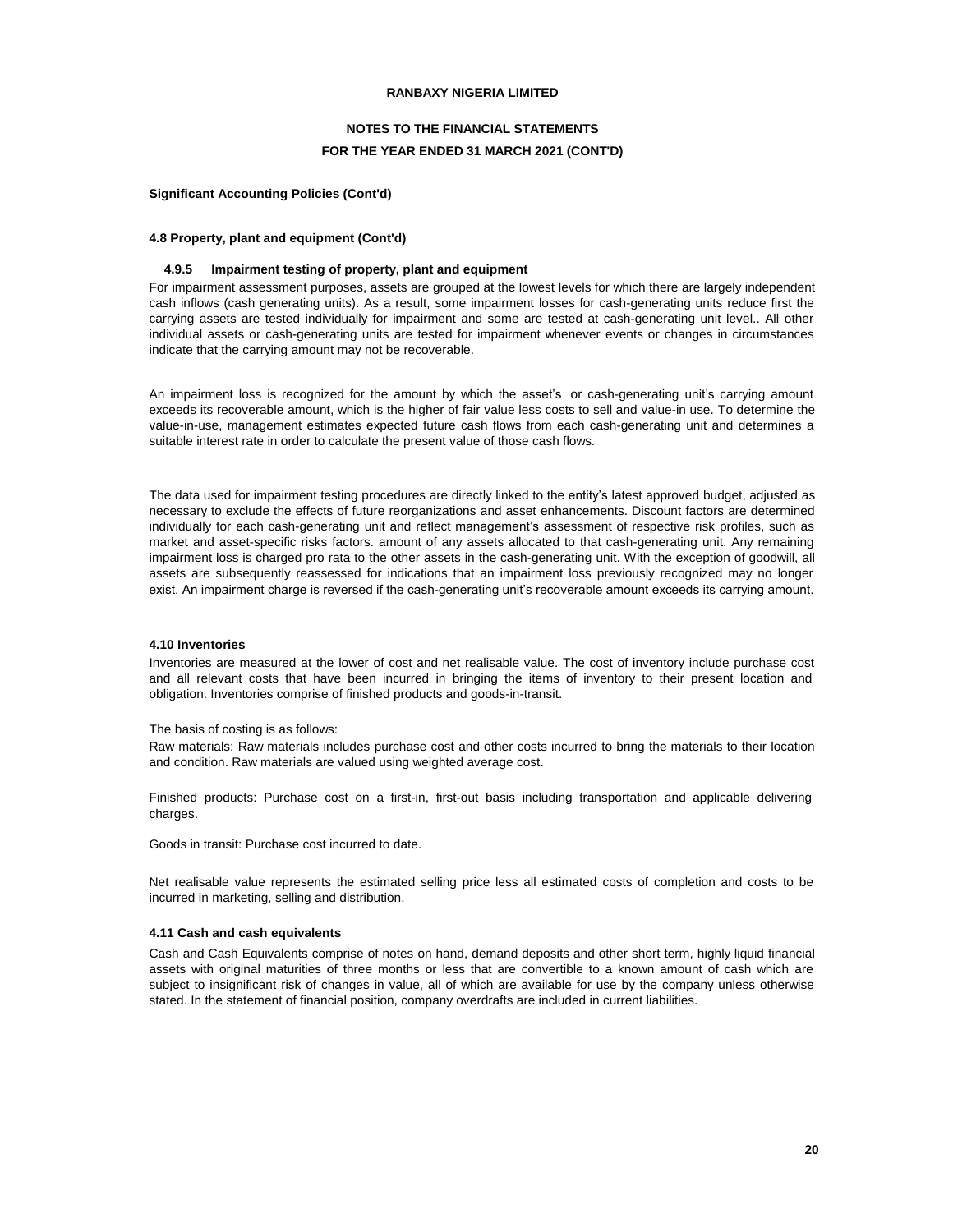## **NOTES TO THE FINANCIAL STATEMENTS FOR THE YEAR ENDED 31 MARCH 2021 (CONT'D)**

### **Significant Accounting Policies (Cont'd)**

#### **4.12 Financial Instruments**

### **4.12.1 Recognition and derecognition**

Financial assets and financial liabilities are recognized when the Company becomes a party to the contractual provisions of the financial instrument.

Financial assets are derecognized when the contractual rights to the cash flows from the financial asset expire, or when the financial asset and substantially all the risks and rewards are transferred. A financial liability is derecognized when it is extinguished, discharged, cancelled or expires.

#### **4.12.2 Classification and initial measurement of financial assets**

Except for those trade receivables that do not contain a significant financing component and are measured at the transaction price in accordance with IFRS 15, all financial assets are initially measured at fair value adjusted for transaction costs (where applicable).

Financial assets, other than those designated and effective as hedging instruments, are classified into the following categories:

- Amortized cost
- Fair value through profit or loss (FVTPL)
- Fair value through other comprehensive income (FVOCI).

In the periods presented the corporation does not have any financial assets categorized as FVOCI.

The classification is determined by both:

- The entity's business model for managing the financial asset.
- The contractual cash flow characteristics of the financial asset.

All income and expenses relating to financial assets that are recognized in profit or loss are presented within finance costs, finance income or other financial items, except for impairment of trade receivables which is presented within other expenses.

## **4.12.3 Subsequent measurement of financial assets**

#### **4.12.3.1 Financial assets at amortized cost**

Financial assets are measured at amortized cost if the assets meet the following conditions (and are not designated as FVTPL):

• they are held within a business model whose objective is to hold the financial assets and collect its contractual cash flows.

• the contractual terms of the financial assets give rise to cash flows that are solely payments of principal and interest on the principal amount outstanding.

After initial recognition, these are measured at amortised cost using the effective interest method. Discounting is omitted where the effect of discounting is immaterial. The Company's cash and cash equivalents, trade and most other receivables fall into this category of financial instruments as well as listed bonds that were previously classified as held-to-maturity under IAS 39.

## **4.12.3.2 Financial assets at fair value through profit or loss (FVTPL)**

Financial assets that are held within a different business model other than 'hold to collect' or 'hold to collect and sell' are categorized at fair value through profit and loss. Further, irrespective of business model financial assets whose contractual cash flows are not solely payments of principal and interest are accounted for at FVTPL. All derivative financial instruments fall into this category, except for those designated and effective as hedging instruments, for which the hedge accounting requirements apply.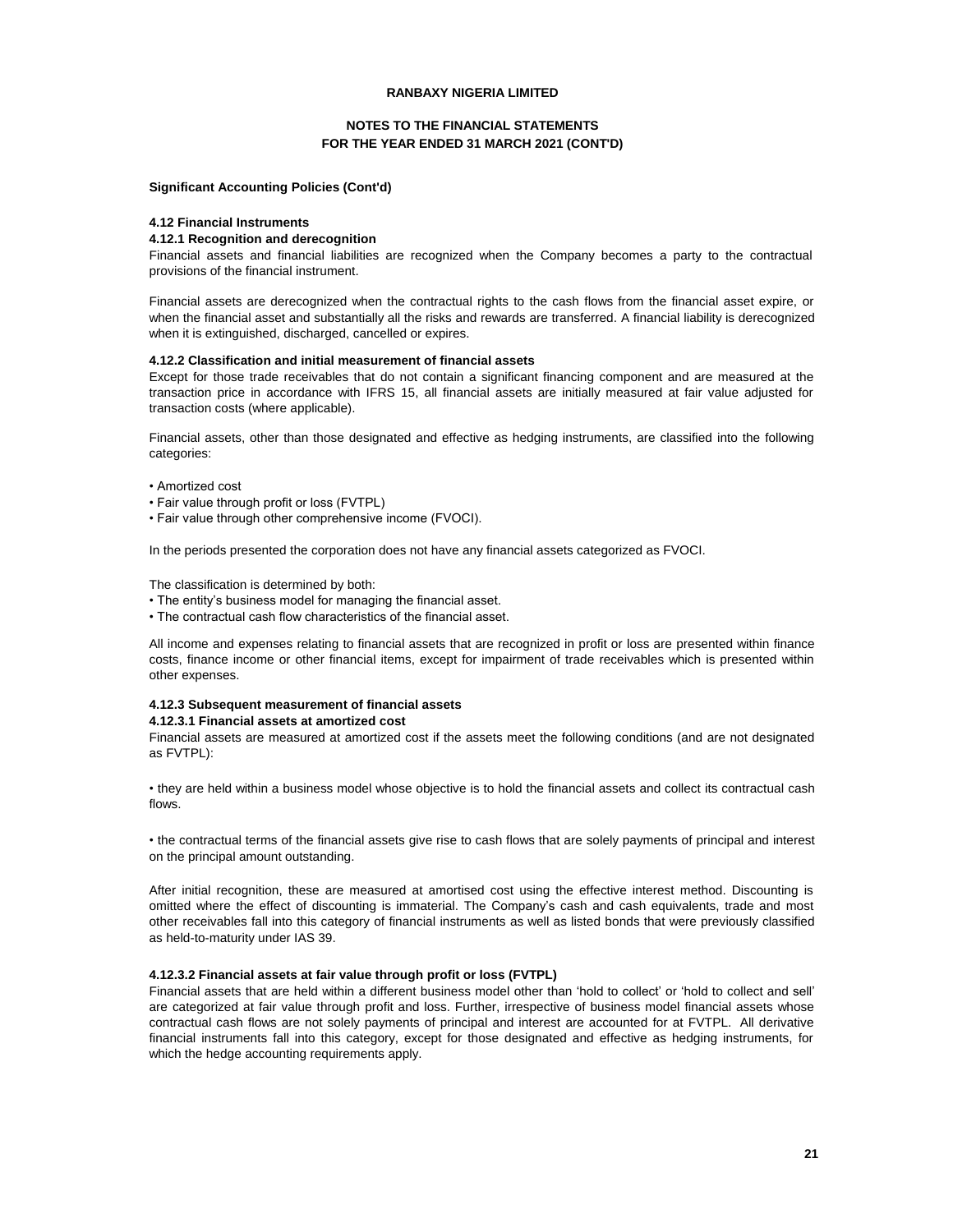### **FOR THE YEAR ENDED 31 MARCH 2021 (CONT'D) NOTES TO THE FINANCIAL STATEMENTS**

### **Significant Accounting Policies (Cont'd)**

### **Financial instruments (Cont'd)**

#### **4.12.3.2 Financial assets at fair value through profit or loss (FVTPL) (Cont'd)**

Assets in this category are measured at fair value with gains or losses recognised in profit or loss. The fair values of financial assets in this category are determined by reference to active market transactions or using a valuation technique where no active market exists.

#### **4.12.3.3 Financial assets at fair value through other comprehensive income (FVOCI)**

The Company accounts for financial assets at FVOCI if the assets meet the following conditions:

- they are held under a business model whose objective it is "hold to collect" the associated cash flows and sell and
- the contractual terms of the financial assets give rise to cash flows that are solely payments of principal and interest on the principal amount outstanding.

Any gains or losses recognised in other comprehensive income (OCI) will be recycled upon derecognition of the asset.

Financial assets classified as available for sale (AFS) under IAS 39 (comparative periods) AFS financial assets are non-derivative financial assets that are either designated to this category or do not qualify for inclusion in any of the other categories of financial assets (FVTPL or held to maturity and loans and receivables).

Within equity, except for interest and dividend income, impairment losses and foreign exchange differences on monetary assets, which are recognised in profit or loss. When the asset was disposed of or was determined to be impaired, the cumulative gain or loss recognised in other comprehensive income was reclassified from the equity reserve to profit or loss. Interest calculated using the effective interest method and dividends were recognised in profit or loss within finance income.

#### **4.12.4 Impairment of financial assets**

IFRS 9's impairment requirements use more forward-looking information to recognize expected credit losses – the 'expected credit loss (ECL) model'. This replaces IAS 39's 'incurred loss model'. Instruments within the scope of the new requirements included loans and other debt-type financial assets measured at amortized cost and FVOCI, trade receivables, contract assets recognized and measured under IFRS 15 and loan commitments and some financial guarantee contracts (for the issuer) that are not measured at fair value through profit or loss.

Recognition of credit losses is no longer dependent on the Company first identifying a credit loss event. Instead the Company considers a broader range of information when assessing credit risk and measuring expected credit losses, including past events, current conditions, reasonable and supportable forecasts that affect the expected collectability of the future cash flows of the instrument.

In applying this forward-looking approach, a distinction is made between:

• financial instruments that have not deteriorated significantly in credit quality since initial recognition or that have low credit risk ('Stage 1') and

• financial instruments that have deteriorated significantly in credit quality since initial recognition and whose credit risk is not low ('Stage 2').

• would cover financial assets that have objective evidence of impairment at the reporting date (Stage 3').

Twelve month expected credit losses' are recognized for the first category while 'lifetime expected credit losses' are recognized for the second category. Measurement of the expected credit losses is determined by a probabilityweighted estimate of credit losses over the expected life of the financial instrument.

Measurement of the expected credit losses is determined by a probability-weighted estimate of credit losses over the expected life of the financial instrument.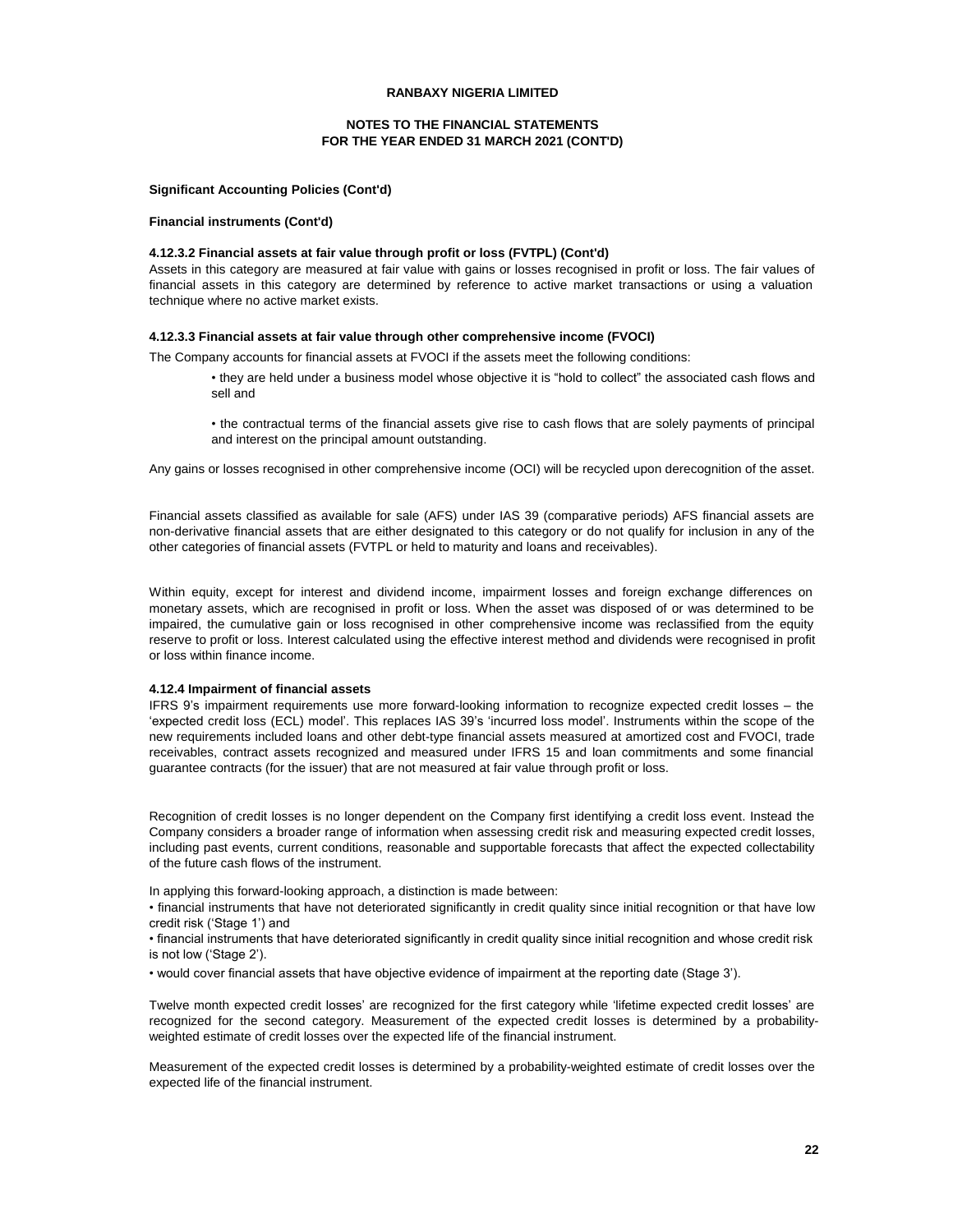## **FOR THE YEAR ENDED 31 MARCH 2021 (CONT'D) NOTES TO THE FINANCIAL STATEMENTS**

### **Significant Accounting Policies (Cont'd)**

#### **4.12.5 Trade and other receivables and contract assets**

The Company makes use of a simplified approach in accounting for trade and other receivables as well as contract assets and records the loss allowance as lifetime expected credit losses. These are the expected shortfalls in contractual cash flows, considering the potential for default at any point during the life of the financial instrument. In calculating, the Company uses its historical experience, external indicators and forward-looking information to calculate the expected credit losses using a provision matrix.

The Company assess impairment of trade receivables on a collective basis as they possess shared credit risk characteristics they have been grouped based on the days past due.

#### **4.12.6 Classification and measurement of financial liabilities**

As the accounting for financial liabilities remains largely the same under IFRS 9 compared to IAS 39, the Company's financial liabilities were not impacted by the adoption of IFRS 9. The Company's financial liabilities include borrowings, trade and other payables and derivative financial instruments.

Subsequently, financial liabilities are measured at amortised cost using the effective interest method except for derivatives and financial liabilities designated at FVTPL, which are carried subsequently at fair value with gains or losses recognised in profit or loss (other than derivative financial instruments that are designated and effective as hedging instruments).

All interest-related charges and, if applicable, changes in an instrument's fair value that are reported in profit or loss are included within finance costs or finance income.

#### **4.12.7 Trade and other payables**

Trade payables are obligations to pay for goods or services that have been acquired in the ordinary course of business from suppliers. Trade payables are classified as current liabilities if payment is due within one year or less (or in the normal operating cycle of the business if longer). If not, they are presented as non-current liabilities.

#### **4.12.8 Trade and other payables (Cont'd)**

Trade payables are recognized initially at fair value and subsequently measured at amortized cost using the effective interest method.

## 4.13 Prepayments and advances a

Prepayments and advances are non-financial assets which result when payments are made in advance of the receipt of goods or services. They are recognised when the company expects to receive future economic benefits equivalent to the value of the prepayment. The receipt or consumption of the goods or services results in a reduction in the prepayment and a corresponding increase in expenses or assets for that reporting period.

### **4.14 Borrowing**

Borrowings are recognised initially at their issue proceeds and subsequently stated at cost less any repayments. Transaction costs where immaterial, are recognised immediately in the income statements. Where transaction costs are material, they are capitalised and amortised over the life of the loan. Interest paid on borrowing is recognised in the income statement for the period.

### **4.15 Post-employment benefits**

#### **4.15.1 Defined contribution plan**

A defined contribution plan is a post-employment benefit plan (pension fund) under which the company pays fixed contributions into a separate entity. The company has no legal or constructive obligations to pay further contributions if the fund does not hold sufficient assets to pay all employees the benefits relating to employee service in the current and prior years.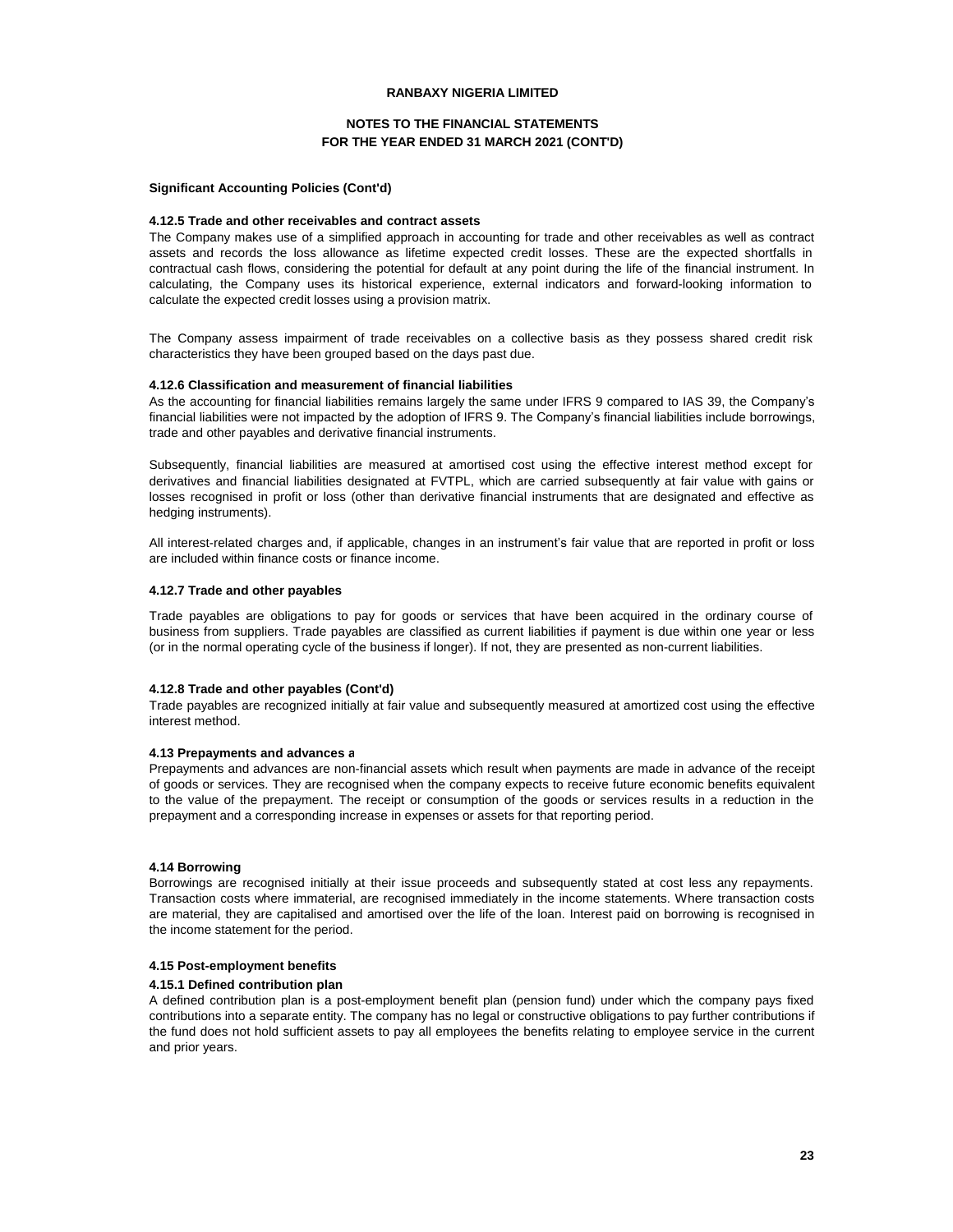## **NOTES TO THE FINANCIAL STATEMENTS FOR THE YEAR ENDED 31 MARCH 2021 (CONT'D)**

**Significant Accounting Policies (Cont'd)**

### **4.15 Post-employment benefits (Cont'd)**

#### **4.15.1 Defined contribution plan (Cont'd)**

In line with the provisions of the Pension Reform Act, the company has instituted a defined contribution pension scheme for its permanent staff. Staff contributions to the scheme are funded through payroll deductions while the company's contribution is recognized in profit or loss as employee benefit expense in the years during which services are rendered by employees. Employees contribute 8 % each of their Basic salary, Transport and Housing Allowances to the Fund on a monthly basis. The company's contribution is 10 % of each employee's Basic salary, Transport and Housing Allowances.

## **4.15.2 Defined benefit plan**

For defined benefit plans, the cost of providing benefit is determined using the projected unit credit method, with actuarial valuations being carried out periodically so that a provision for the present value of the estimated cost for liabilities due at the reporting date in respect of employee's terminal gratuities based on qualifying years of service and applicable emoluments as per operating collective agreement is being made in the statement of financial position.

## **4.15.3 Termination benefits**

Termination benefits are recognized as an expense and liability at the earlier of when the company can no longer withdraw the offer of those benefits and when the company recognizes costs for a restructuring that is within the scope of IAS 37 Provisions, Contingent Liabilities and Contingent Assets and involve the payment of termination of benefits. If benefits are payable more than 12 months after the reporting year, then they are discounted to their present value.

## **4.15.4 Short-term employee benefits**

Short-term employee benefit obligations are measured on an undiscounted basis and are expensed as the related service is provided. A liability is recognized for the amount expected to be paid under short-term cash bonuses if the Company has a present legal or constructive obligation to pay this amount as a result of past service provided by the employee, and the obligation can be estimated reliably.

#### **4.15.5 Gratuity Scheme**

The employee gratuity scheme is a defined benefit plan, as at the reporting date, 31 March 2021; a memorandum of understanding was reached on the 24th February 2021 between the Management of Ranbaxy Nigeria Limited and In-House workers of the National Union of Chemical, Footwear, Rubber, Leather and Non-metallic Products Employees (NUCFRLANMPE) to discontinue the defined benefit Scheme.

The following agreement was reached:

- Both parties agreed on 5% compound interest rate on cumulative shall be from 2008 to 31 March 2019;
- Other cases already paid/settled is closed and cannot be revisited by this agreement;
- That there shall be no victimization and intimidation from both parties as a result of this agreement. To this effect provision for gratuity has been made in the books to settle employees who meet the requirement to

receive benefits based on the Company's policy. No valuation by an Actuarist will be required going forward as the Fund is being liquidated.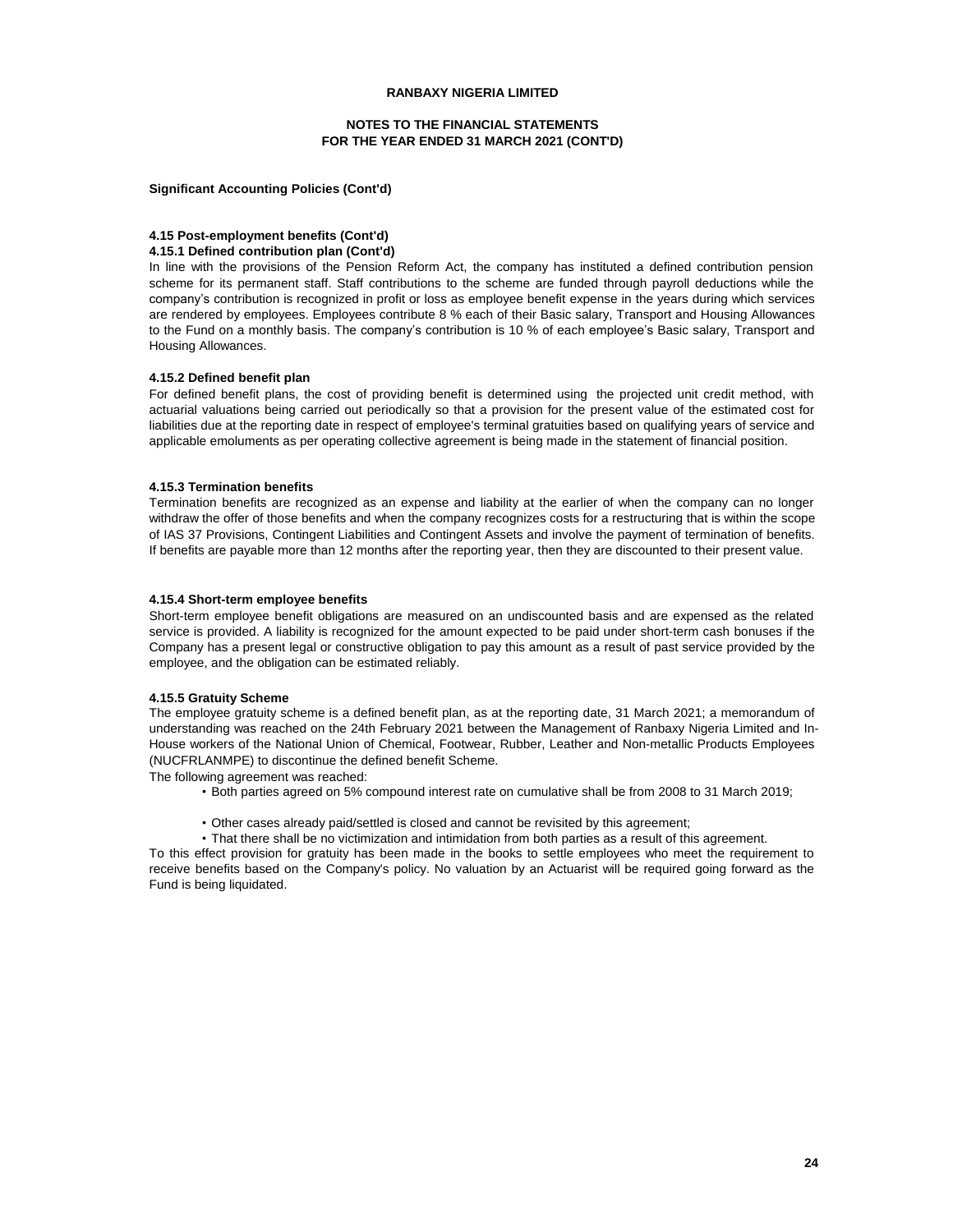## **FOR THE YEAR ENDED 31 MARCH 2021 (CONT'D) NOTES TO THE FINANCIAL STATEMENTS**

#### **Significant Accounting Policies (Cont'd)**

#### **4.16 Share Capital and Share Premium**

Shares are classified as equity when there is no obligation to transfer cash or other assets. Any amounts received over and above the par value of the shares issued is classified as 'share premium' in equity. Incremental costs directly attributable to the issue of equity instruments are shown in equity as a deduction from the proceeds, net of tax.

#### **4.17 Provisions and contingent liabilities**

### **4.17.1 Provisions**

A provision is recognized if, as a result of a past event, the company has a present legal or constructive obligation that can be estimated reliably, and it is probable that an outflow of economic benefits will be required to settle the obligation. Provisions are determined by discounting the expected future cash flows at a pre-tax rate that reflects current market assessments of the time value of money and the risks specific to the liability. The unwinding of the discount is recognized as finance cost.

A provision for restructuring is recognized when the company has approved a detailed and formal restructuring plan, and the restructuring either has commenced or has been announced publicly. Future operating losses are not provided for.

A provision for onerous contracts is recognized when the expected benefits to be derived by the company from a contract are lower than the unavoidable cost of meeting its obligations under the contract. The provision is measured at the present value of the lower of the expected cost of terminating the contract and the expected net cost of continuing with the contract. Before a provision is established, the company recognizes any impairment loss on the assets associated with that contract.

#### **4.18 Contingent liabilities**

A contingent liability is a possible obligation that arises from past events and whose existence will be confirmed only by the occurrence or non-occurrence of one or more uncertain future events not wholly within the control of the company, or a present obligation that arises from past events but is not recognized because it is not probable that an outflow of resources embodying economic benefits will be required to settle the obligation; or the amount of the obligation cannot be measured with sufficient reliability. Contingent liabilities are only disclosed and not recognized as liabilities in the statement of financial position. If the likelihood of an outflow of resources is remote, the possible obligation is neither a provision nor a contingent liability and no disclosure is made.

# **4.19 Related parties**

Related parties include the holding company and other group entities. Directors, their close family members and any employee who are able to exert a significant influence on the operating policies of the company are also considered to be related parties. Key management personnel are also regarded as related parties. Key management personnel are those persons having authority and responsibility for planning, directing and controlling the activities of the company, direct or indirectly, including any direct (whether executive or otherwise) of the company.

Related party transactions of similar nature are disclosed in aggregate except where separate disclosure is necessary for understanding the effects of the related party transactions on the financial statements of the company.

## **4.20 Statement of cash flows**

The statement of cash flows is prepared using the direct method. Changes in statement of financial position items that have not resulted in cash flows such as translation differences, fair value changes, equity-settled share-based payments and other non-cash items, have been eliminated for the purpose of preparing the statement. Dividends paid to ordinary shareholders are included in financing activities. Finance costs paid is also included in financing activities while finance income is included in investing activities.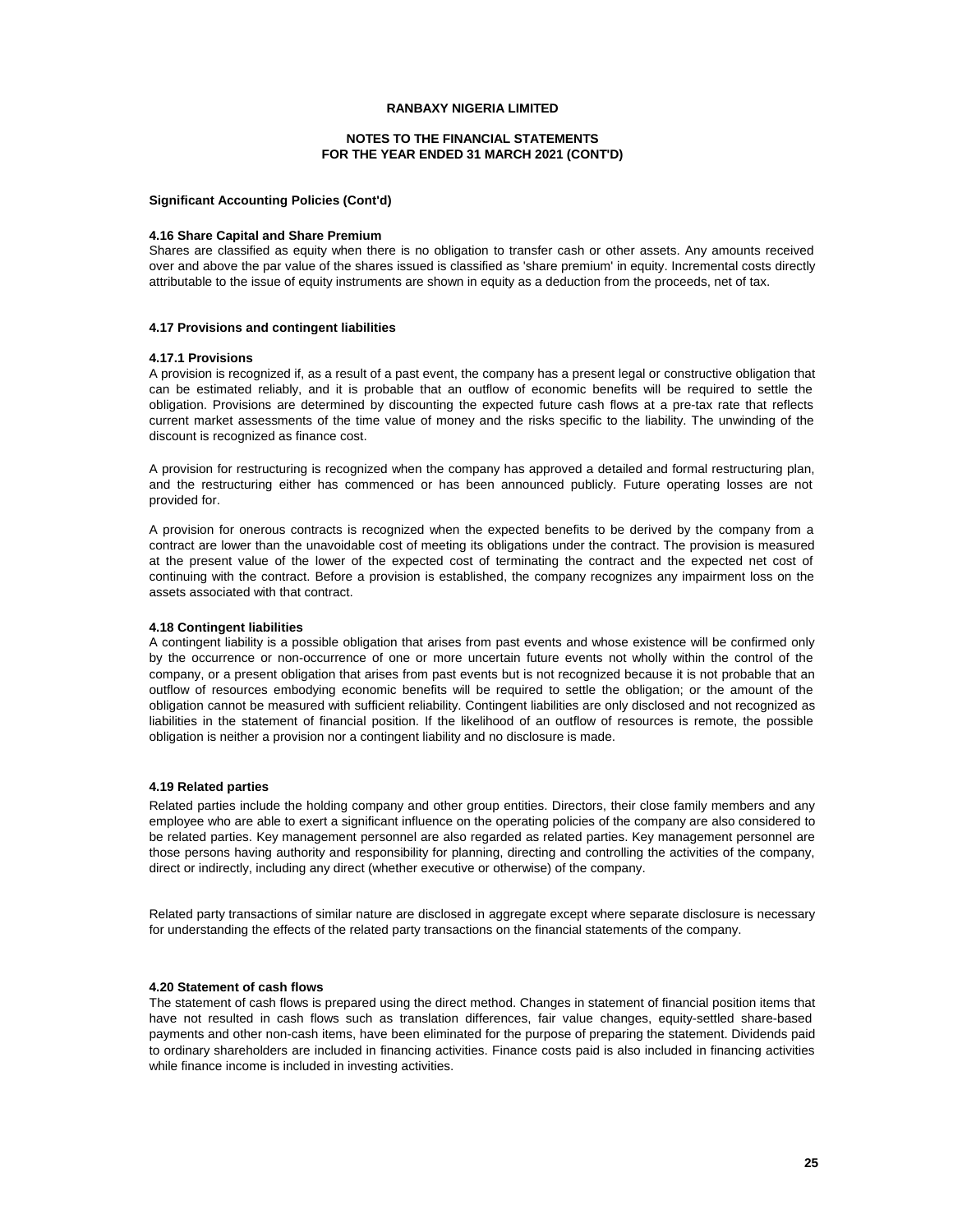## **NOTES TO THE FINANCIAL STATEMENTS FOR THE YEAR ENDED 31 MARCH 2021 (CONT'D)**

#### **Significant Accounting Policies (Cont'd)**

#### **4.21 Significant management judgement in applying accounting policies and estimation uncertainty**

When preparing the financial statements, management undertakes a number of judgements, estimates and assumptions about the recognition and measurement of assets, liabilities, income and expenses.

The following are significant management judgements in applying the accounting policies of the entity that have the most significant effect on the financial statements.

#### **4.21.1 Recognition of deferred tax assets**

The extent to which deferred tax assets can be recognised is based on an assessment of the probability of the company's future taxable income against which the deferred tax assets can be utilised. In addition, significant judgement is required in assessing the impact of any legal or economic limits or uncertainties in various tax jurisdictions.

#### **4.21.2 Estimation uncertainty**

Information about estimates and assumptions that have the most significant effect on recognition and measurement of assets, liabilities, income and expenses is provided below. Actual results may be substantially different.

#### **4.21.3 Impairment**

In assessing impairment, management estimates the recoverable amount of each asset or cash-generating units based on expected future cash flows and uses an interest rate to discount them. Estimation of uncertainty relates to assumptions about future operating results and the determination of a suitable discount rate.

#### **4.21.4 Useful lives of depreciable assets**

Management reviews its estimate of the useful lives of depreciable assets at each reporting date, based on the expected utility of the assets.

### **5 Financial Risk Management**

#### **5.1 Introduction**

The company uses its financial skills to provide competitive product pricing and delivery to a broad range of customers.

Risk Management is essential to help ensure business sustainability thereby providing customers and the shareholders with a long-term value proposition.

Key elements of risk management are:

- **-** Strong corporate governance including relevant and reliable management information and internal control processes;
- **-** Ensuring significant and relevant skills and services are available consistently to the company;
- **-** Influencing the business and environment by being active participants in the relevant regulatory and business forums; and
- **-** Keeping abreast of technology and consumer trends and investing capital and resources where required.

The overall company focus within an appropriate risk framework is to give value to the customers through effective and efficient execution of transactions.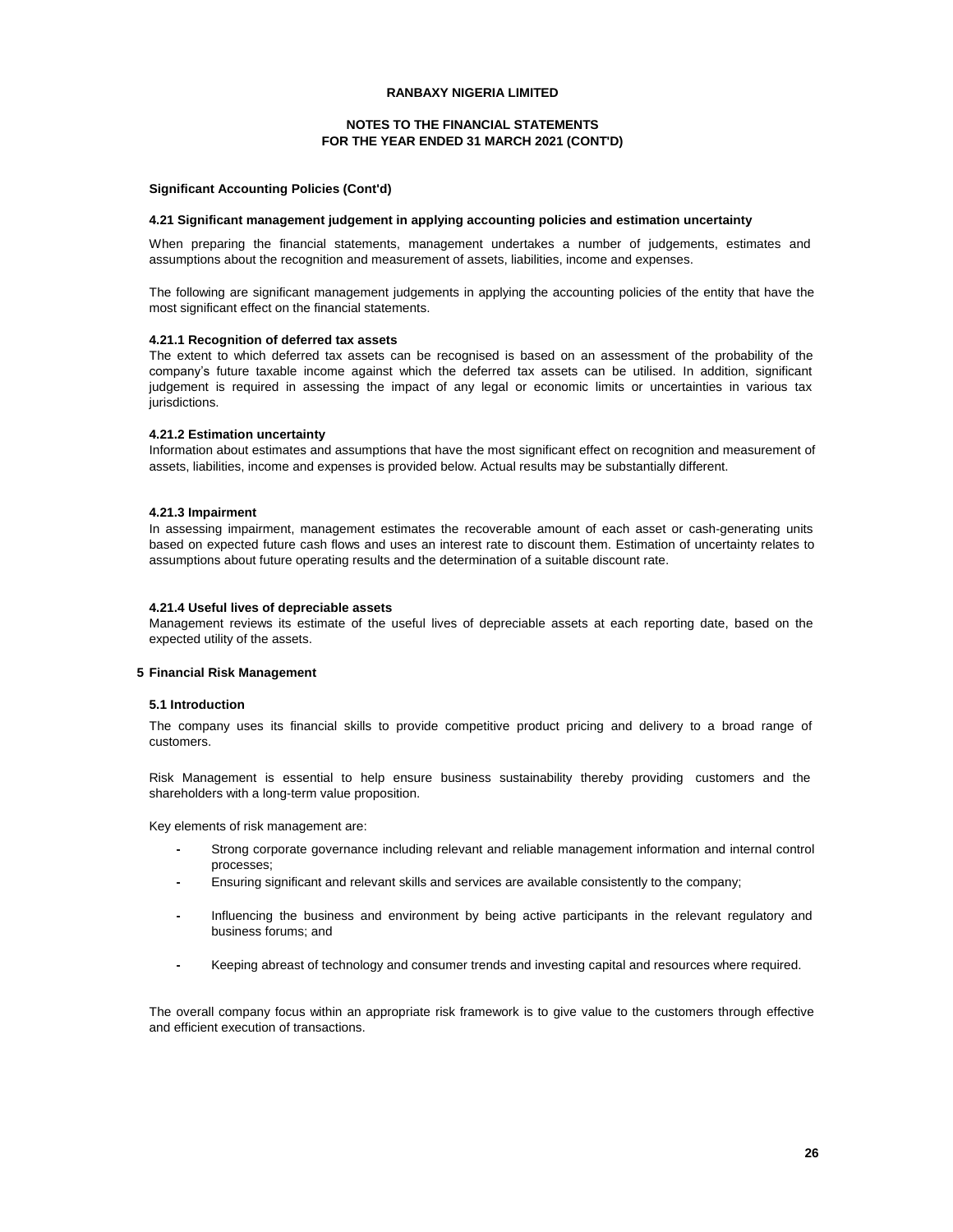## **FOR THE YEAR ENDED 31 MARCH 2021 (CONT'D) NOTES TO THE FINANCIAL STATEMENTS**

### **Financial Risk Management (Cont'd)**

The board of directors acknowledges its responsibility for establishing, monitoring and communicating appropriate risk and control policies.

The company has exposure to significant risks which are categorised as follows:

- (i) Regulatory (capital adequacy, legal, accounting and taxation);
- (ii) Business environment (reputation and strategic);
- (iii) Operational (people, information technology and internal control processes);
- (iv) Liquidity
- (v) Credit risk

## **5.2 Detailed discussion of significant risks**

## **5.2.1 Regulatory risk**

Regulatory risk is the risk arising from a change in regulations in any legal, taxation and accounting pronouncements or specific industry that pertain to the business of the company. In order to manage this risk, the company is an active participant in the marketing and research industry and engages in discussions with policy makers and regulators.

## **5.2.2 Legal risk**

Legal risk is the risk that the company will be exposed to contractual obligations which have not been provided for.

The company has a policy of ensuring all contractual obligations are documented and appropriately evidenced to agreements with the relevant parties to the contract.

All significant contracted claims are reviewed by independent legal resources and amounts are provided for if there is consensus as to any possible exposure. At 31 March 2021, the directors are not aware of any significant obligation not provided for.

## **5.2.3 Taxation risk**

Taxation risk is the risk of suffering a loss, financial or otherwise, as a result of an incorrect interpretation and application of taxation legislation or due to the impact of new taxation legislation on existing products or services.

Taxation risk occurs in the following key areas:

- **-** Transactional risk;
- **-** Operational risk;
- **-** Compliance risk; and
- **-** Financial accounting risk.

#### - **Transactional risk**

The risk which concerns specific transactions entered into by the company, including restructuring projects and reorganizations.

#### -  **Operational risk**

The underlying risks of applying tax laws, regulations and decisions to the day-to-day business operations of the company.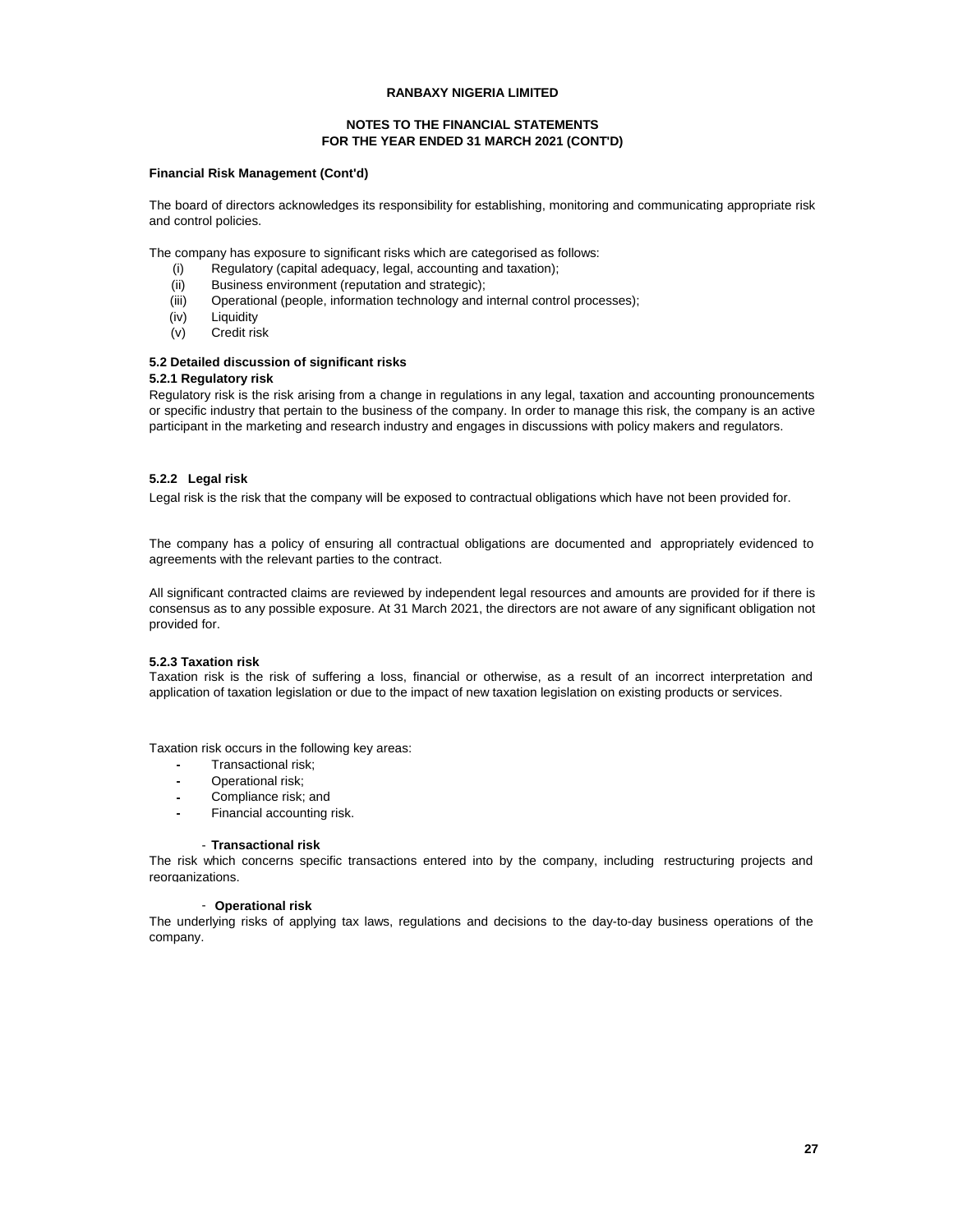### **NOTES TO THE FINANCIAL STATEMENTS FOR THE YEAR ENDED 31 MARCH 2021 (CONT'D)**

## **Financial Risk Management (Cont'd)**

## **5.2.3 Taxation risk (Cont'd)**

### - **Compliance risk**

The risk associated with meeting the company's statutory obligations.

#### - **Financial accounting risk**

The risk relates to the inadequacy of proper internal controls over financial reporting, including tax provision.

In managing the company's taxation risk, the company tax policy is as follows:

The company will fulfill its responsibilities under tax law in each of the jurisdictions in which it operates, whether in relation to compliance, planning or client service matters. Tax law includes all responsibilities which the company may have in relation to company taxes, personal taxes, capital gains taxes, indirect taxes and tax administration.

Compliance with this policy is aimed at ensuring that:

- **-** All taxes due by the company are correctly identified, calculated, paid and accounted for in accordance with the relevant tax legislation;
- **-** The company continually reviews its existing operations and planned operations in this context; and

Compliance with this policy is aimed at ensuring that:

**-** The company ensures that, where clients participate in company products, these clients are either aware of the probably tax consequences, or are advised to consult with independent professionals to assess these consequences, or both.

The identification and management of tax risk is the primary objective of the company tax function, and this objective is achieved through the application of a formulated tax risk approach, which measures the fulfillment of tax responsibilities against the specific requirements of each category of tax to which the company is exposed, in the context of the various types of activities the company conducts.

Accounting risk is the risk that the company fails to explain the current events of the business in the financial statements.

Accounting risk can arise from the failure of management to:

- **-** Maintain proper books and records, accounting system and to have proper accounting policies;
- **-** Establish proper internal accounting controls;
- **-** Prepare periodic financial statements that reflect an accurate financial position; and
- **-** Be transparent and fully disclose all important and relevant matters.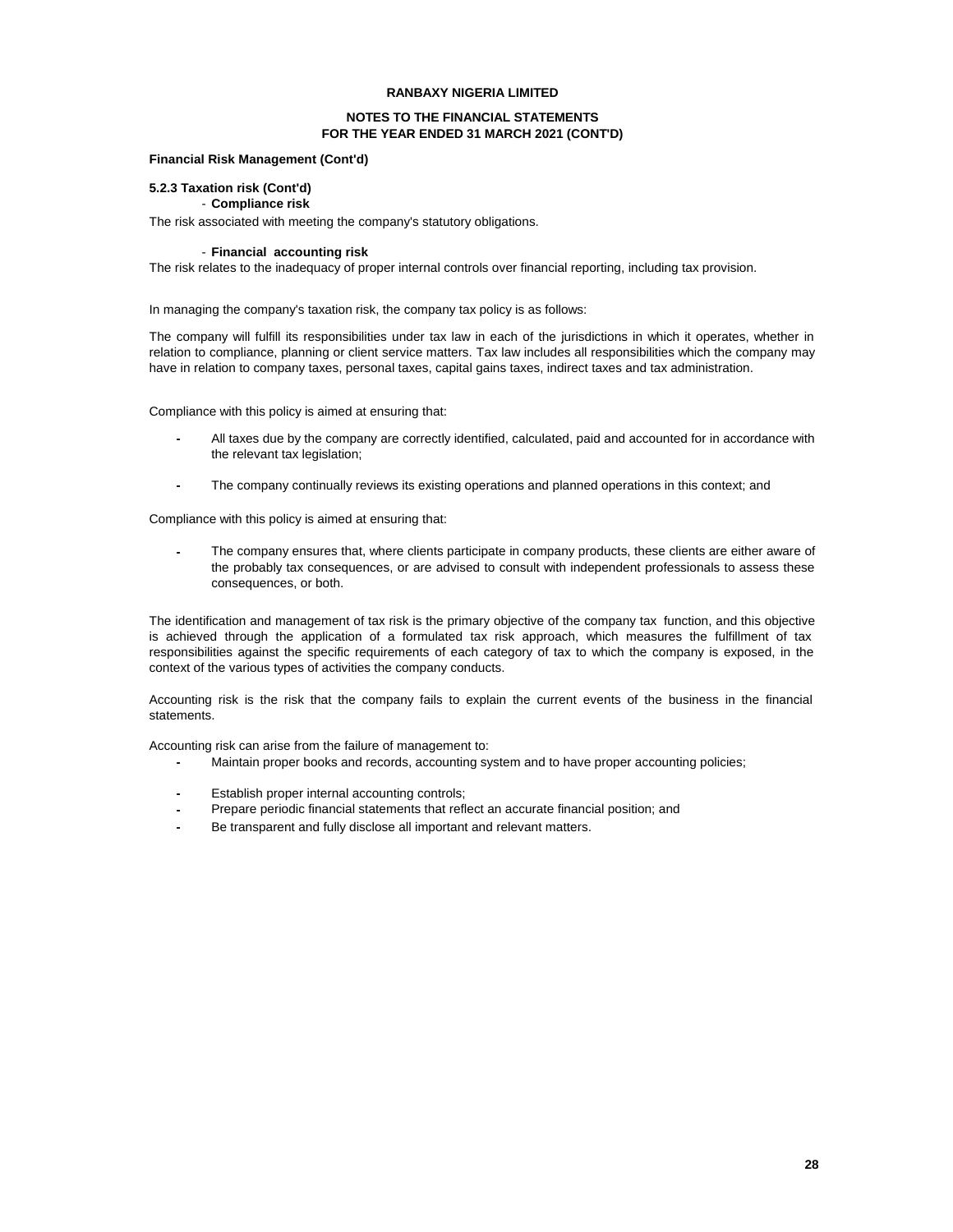#### **NOTES TO THE FINANCIAL STATEMENTS FOR THE YEAR ENDED 31 MARCH 2021 (CONT'D)**

#### **Financial Risk Management (Cont'd)**

#### **5.2.3 Taxation risk (Cont'd)**

Measures to control accounting risk are the use of proper accounting systems, books and records based on proper accounting policies as well as the establishment of proper internal accounting controls. Proposed accounting changes are researched by accounting resources, and if required external resources, to identify and advise on any material impact on the company.

Financial statements are prepared in a transparent manner that fully discloses all important and relevant matters as well as accurately reflecting the financial position, results and cash flows of the company.

## **5.3 Business environment**

#### **5.3.1 Reputational risk**

Reputational risk is the risk of loss caused by a decline in the reputation of the company or any of its specific business units from the perspective of its stakeholders, shareholders, customers, staff, business partners or the general public.

Reputational risk can both cause and result from losses in all risk categories such as market or credit risk.

## **5.3.2 Strategic risk**

Strategic Risk is the risk of an unexpected negative change in the company value, arising from the adverse effect of executive decisions on both business strategies and their implementation.

This risk is a function of the compatibility between strategic goals, the business strategies developed to achieve those goals and the resources deployed to achieve those goals. Strategic risk also includes the ability of management to effectively analyse and react to external factors, which could impact the future direction of the relevant business units.

Company risk identifies and assesses both those risks qualitatively as part of a periodic evaluation. On the basis of this evaluation, company risk creates an overview of local and global risks which also includes reputational risks, analyses of the risk profile of the company and regularly informs directors and management.

#### **5.3.3 Operational risk**

Operational risk is the risk of direct or indirect loss resulting from inadequate or failed internal processes, people and systems or from external events.

The initiation of all transactions and their administration is conducted on the foundation of segregation of duties that has been designed to ensure materially the completeness, accuracy and validity of all transactions. These controls are augmented by management and executive review of control accounts and systems, electronic and manual checks and controls, back-up facilities and contingency planning. The internal control systems and procedures are also subjected to regular internal audit reviews.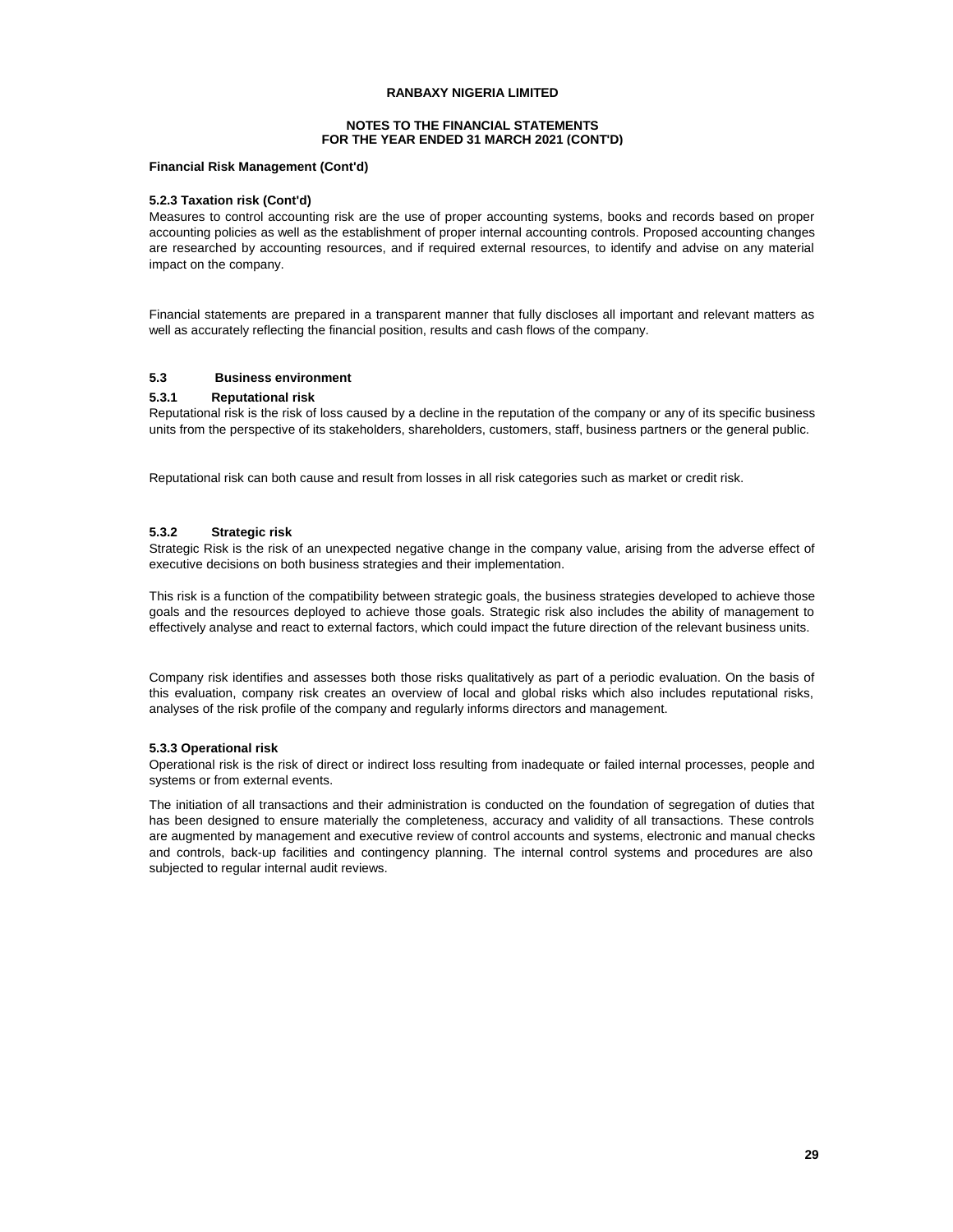## **FOR THE YEAR ENDED 31 MARCH 2021 (CONT'D) NOTES TO THE FINANCIAL STATEMENTS**

# **Financial Risk Management (Cont'd)**

#### **5.3.4 Credit risk**

Credit risk is the risk of financial loss to the company if a customer or counterparty to a financial instrument fails to meet its contractual obligations, and arises principally from the company's trade receivables.

The Board of Directors considers that the company is not exposed to significant concentration risk in relation to trade receivables. However, credit risk may arise in the event of non-performance of a counterparty. Credit limits are established for each customer and reviewed periodically.

The carrying amount of financial assets represents the maximum credit exposure to credit risk at the reporting date was as follows:

|                                                       | Note | 2021<br>#.000 | 2020<br>#.000 |
|-------------------------------------------------------|------|---------------|---------------|
| Trade receivables (Net)                               | 19   | 924.869       | 1.052.041     |
| Cash and cash equivalents (excluding cash in<br>hand) | 20   | 2.953.336     | 1.377.335     |
|                                                       |      | 3.878.204     | 2.429.375     |

#### **Impairment of trade recievables**

The Company has trade recievables for the sales of inventory that is subject to the expected credit loss model. While cash and cash equivalents are also subject to the impairment requirements of IFRS 9, the identified impairment loss was immaterial.

The Company applies the IFRS 9 simplified approach to measuring expected credit losses which uses a lifetime expected loss allowance for all trade receivables and contract assets. To measure the expected credit losses, trade receivables and contract assets have been grouped based on share credit risk characteristics and the days past due.

The expected loss rates are based on the payment profiles of sales over a period of 12 months before 31 March 2021 and the corresponding historical loss rates are adjusted to reflect current and forward-looking information on macroeconomic factors affecting the ability oft the customers to settle the receivables . The Company has identified the GDP and the unemployment rate of the countries in which its sells its goods and services to be the most relevant factors, and accordingly adjusts the historical loss rates based on expected changes in these factors

On that basis, the loss allowance as at 31 March 2021 and 31 March 2020 was determined as follows for trade recivables

| 31-Mar-21                 | <b>Current</b> | 30 days<br>past due | 60 days<br>past due | 180 days<br>past due | 360 days<br>past due | More than<br>360 days<br>past due | Total     |
|---------------------------|----------------|---------------------|---------------------|----------------------|----------------------|-----------------------------------|-----------|
| <b>Expected Loss rate</b> | 0.0%           | 0.0%                | 0.0%                | 0.0%                 | 0.0%                 | 100.0%                            |           |
|                           | #'000          | #'000               | #'000               | #'000                | #'000                | #'000                             | #'000     |
| Gross Amount              | 433,077        | 163,487             | 77,249              | 89,678               | 23,403               | 232,585                           | 1,019,478 |
| Loss allowance            |                |                     |                     |                      |                      | 232,585                           | 1,019,478 |
| 31-Mar-20                 | <b>Current</b> | 30 days<br>past due | 60 days<br>past due | 180 days<br>past due | 360 days<br>past due | More than<br>360 days<br>past due | Total     |
| <b>Expected Loss rate</b> | 0.0%           | 0.0%                | 0.0%                | 0.0%                 | 0.0%                 | 100.0%                            |           |
|                           | #'000          | #'000               | #'000               | #'000                | ₩'000                | #'000                             | ₩'000     |
| Gross Amount              | 456,126        | 236,337             | 63,964              | 147,965              | 58,218               | 173,043                           | 1,135,654 |
| Loss allowance            |                |                     |                     |                      |                      | 173,043                           |           |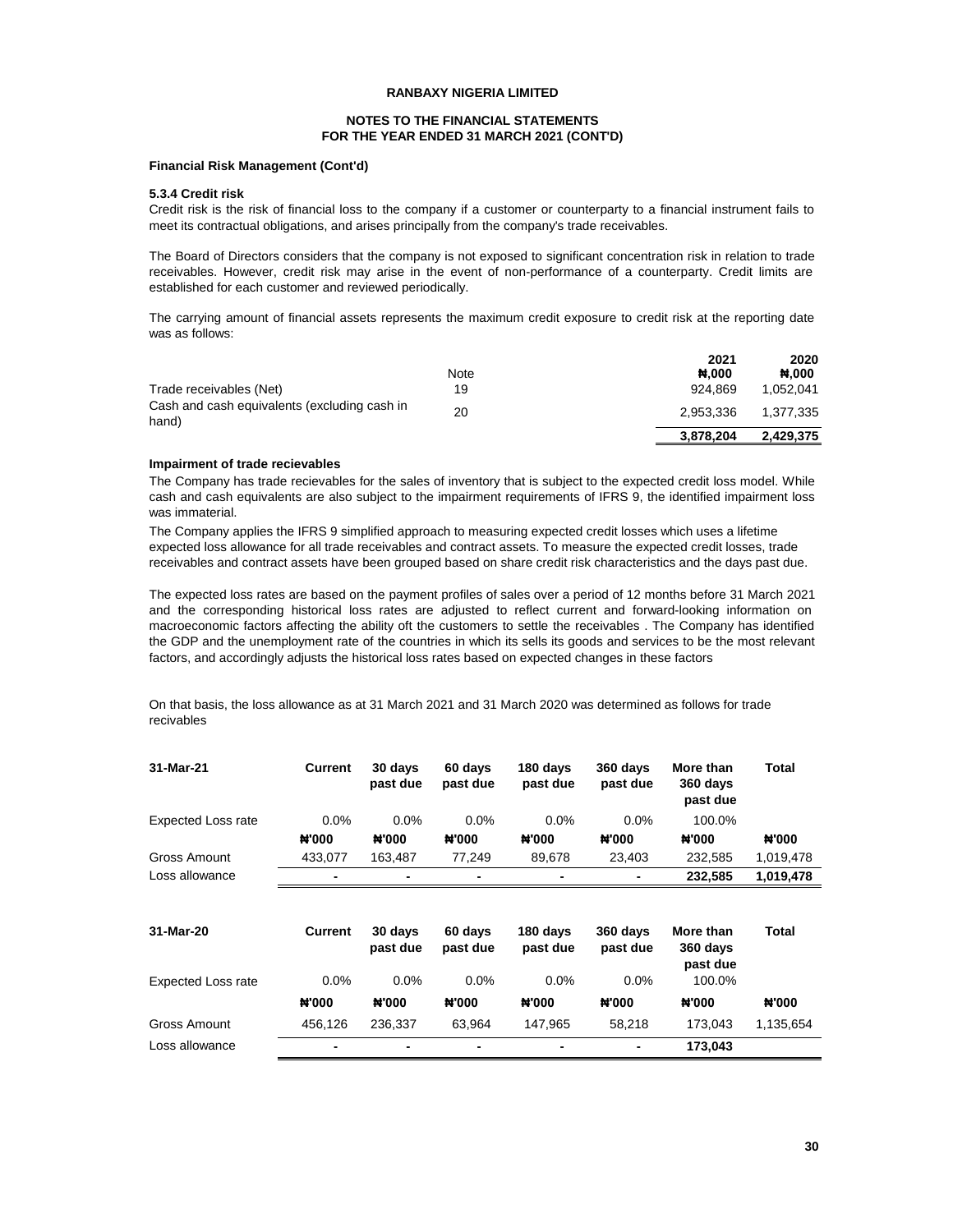## **NOTES TO THE FINANCIAL STATEMENTS FOR THE YEAR ENDED 31 MARCH 2021 (CONT'D)**

#### **Financial Risk Management (Cont'd)**

#### **Impairment losses**

The impairment related to doubtful trade receivables due from customers that are not expected to be able to pay outstanding balances, mainly due to economic circumstances. The company believes that the unimpaired amounts are still collectible, based on historical payment behavior and extensive analysis of the customers. The movement in the allowance for impairment in respect of trade receivables during the year was as follows:

**2021 2020 ₦'000 ₦'000** Impairment loss Movement during the year 205,717 57,615 **Balance as at 1 April**

## **Balance as at 31 March**

#### **Cash and cash equivalents**

The company held cash and cash equivalents of ₦2.95 billion (excluding cash at hand) as at 31 March (2020: ₦1.38 billion) which represents its maximum credit exposure on these assets. The company mitigates its credit risk exposure in respect of bank balance by selecting a reputable bank with a history of strong financial performance.

## **5.3.5 Liquidity risk**

Liquidity risk is the risk that the company will encounter difficulty in meeting the obligations associated with its financial liabilities that are settled by delivering cash or another financial asset. The company's approach to managing liquidity is to ensure as far as possible, that it will always have sufficient liquidity to meet its liabilities when due without incurring unacceptable losses or risking damage to the company's reputation.

The following are the contractual maturities of financial liabilities, including estimated interest:

|                                                    | Carrying<br>amount | cash flows | Contractual One year or<br>less | 1-5 years |
|----------------------------------------------------|--------------------|------------|---------------------------------|-----------|
| 31 March 2021 Non-derivative financial liabilities | #'000              | #'000      | #'000                           | #'000     |
| Borrowing                                          | 3,799,454          | 3,799,454  | 761,000                         | 3,038,454 |
| Trade and other payables*                          | 9,333,566          | 9,333,566  | 9,333,566                       |           |
| Provisions                                         | 30,955             | 30,955     | 30,955                          |           |
| Pension payables                                   | 148.994            | 148.994    | 148,994                         |           |
|                                                    | 9,513,515          | 9,513,515  | 9,513,515                       | 3,038,454 |
| 31 March 2020 Non-derivative financial liabilities | #'000              | #'000      | #'000                           | #'000     |
| Borrowing                                          | 3,508,445          | 3,508,445  | 3,508,445                       |           |
| Trade and other payables*                          | 6,848,328          | 6,848,328  | 6,848,328                       |           |
| Provisions                                         | 28.621             | 28.621     | 28,621                          |           |
| Pension payables                                   | 110,755            | 110,755    | 110,755                         |           |
|                                                    | 6.987.704          | 6.987.704  | 6.987.704                       |           |

It is not expected that the cash flows included in the maturity analysis could occur significantly earlier, or at significantly different amounts.

**423,682 217,965**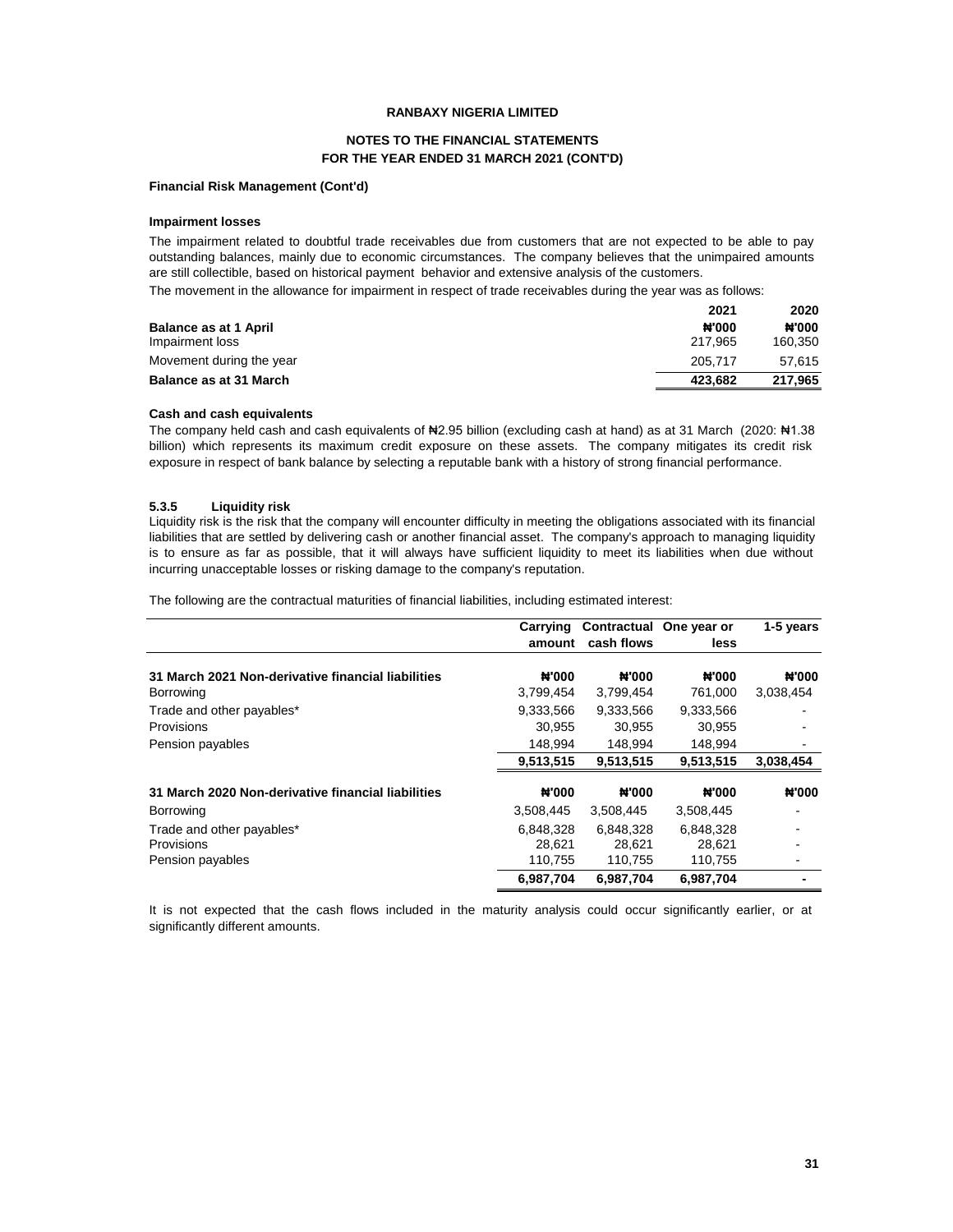## **NOTES TO THE FINANCIAL STATEMENTS FOR THE YEAR ENDED 31 MARCH 2021 (CONT'D)**

## **Financial Risk Management (Cont'd)**

## **5.4 Fair values**

### **Classification of financial instruments and fair values**

The classification and fair values of financial assets and liabilities, together with the carrying amounts shown in the statement of financial position are as follows:  $\Gamma$ ┯  $\overline{\mathsf{I}}$ 

|                                                                             | 2021      |           | 2020      |           |  |
|-----------------------------------------------------------------------------|-----------|-----------|-----------|-----------|--|
|                                                                             | Carrying  | Amortised | Carrying  | Amortised |  |
| Assets carried at amortised cost                                            | Amount    | Cost      | Amount    | Cost      |  |
| Receivables and cash                                                        | #'000     | #'000     | #'000     | #'000     |  |
| Trade receivables                                                           | 924.869   | 924.869   | 1,052,041 | 1,052,041 |  |
| Cash and cash equivalents                                                   | 2,954,073 | 2.954.073 | 1,378,203 | 1,378,203 |  |
|                                                                             | 3,878,942 | 3,878,942 | 2,430,244 | 2,430,244 |  |
| Liabilities carried at amortised cost<br><b>Other financial liabilities</b> |           |           |           |           |  |
| Trade and other payables                                                    | 9,333,566 | 9.333.566 | 6,848,328 | 6,848,328 |  |
|                                                                             | 9,333,566 | 9,333,566 | 6,848,328 | 6,848,328 |  |

All the Company's financial assets and liabilities are short term. Accordingly, management believes that the carrying amounts are reasonable approximations of their fair values due to the insignificant impact of discounting. Thus no further fair value information was disclosed.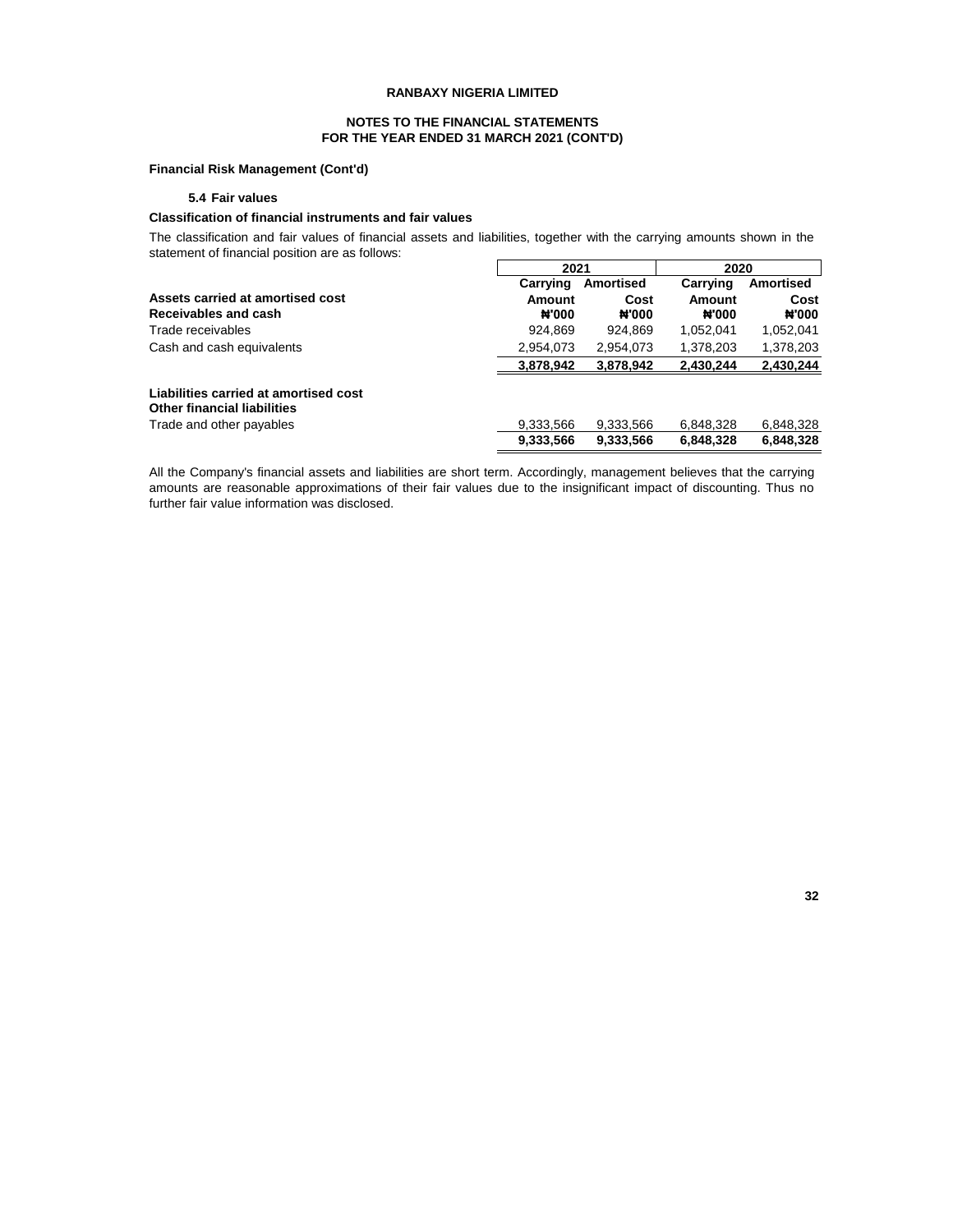# **NOTES ON THE FINANCIAL STATEMENTS FOR THE YEAR ENDED 31 MARCH 2021 (CONT'D)**

|                         | 2021<br>#'000 | 2020<br>#'000 |
|-------------------------|---------------|---------------|
| 6 Revenue               |               |               |
| Private                 | 5,931,415     | 5,460,603     |
| Institution             | 27,289        | 75,374        |
| Government              | 110,900       | 75,963        |
|                         | 6,069,604     | 5,611,940     |
| 6.1 Revenue by location |               |               |
| South East              | 2,208,535     | 2,086,398     |
| South South             | 512,933       | 458,563       |
| South West              | 1,302,909     | 1,252,662     |
| <b>North Central</b>    | 748,550       | 643,364       |
| North East              | 41,410        | 43,393        |
| North West              | 1,255,266     | 1,127,561     |
|                         | 6,069,604     | 5,611,940     |

Revenue involves sale of pharmaceutical products through marketing and sales promotion. The company make use of marketers to promote their product and reach out to the consumers.

# **7 Cost of Sales**

| Purchases of pharmaceutical products | 4.209.528 3.951.754 |  |
|--------------------------------------|---------------------|--|
|                                      | 4.209.528 3.951.754 |  |
|                                      |                     |  |

Cost of sales comprise of pharmaceutical products and the other related cost that are incurred to bringing the goods to the point of sales.

# **8 Other Income**

|                                                     | 642.910 | 1,409,658 |
|-----------------------------------------------------|---------|-----------|
| Exchange gain                                       | 641.646 | 1.403.793 |
| Sale of scrap                                       | 514     | 651       |
| Profit on disposal of property, plant and equipment | 750     | 5.213     |
| This comprise:                                      |         |           |

Other income comprises of amount recovered from sale of scrap and profit from sale of disposed Property, plant and Equipment items during the year.

# **9 Selling and Distribution Expenses** Selling and promotion expenses<br>
Distribution expenses<br>
266,606 376,676<br>
365,606 376,676<br>
365,606 376,676 Distribution expenses 107,083 81,952  **473,689 458,628**

Selling and distribution expenses represent cost of promoting the company business.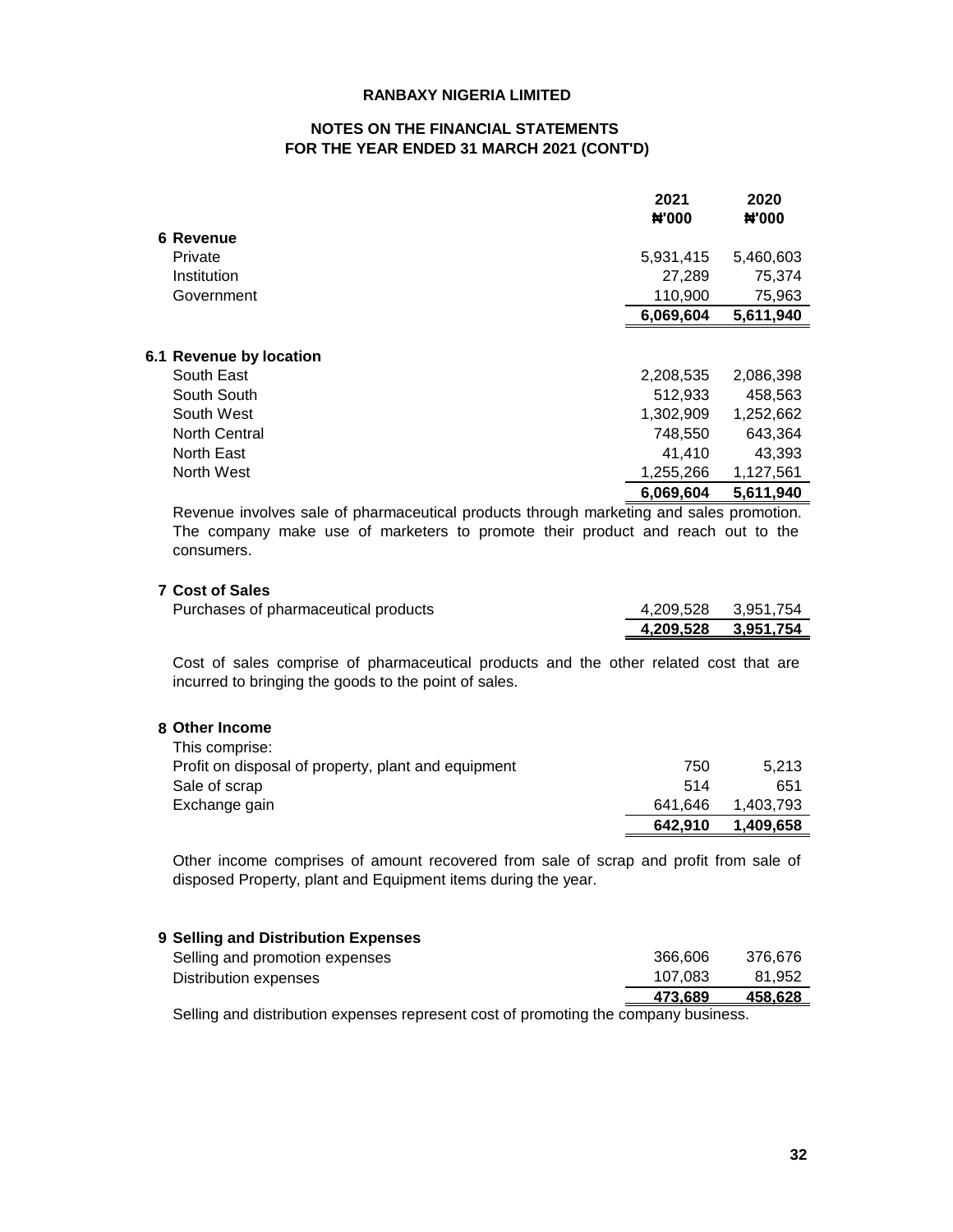# **NOTES ON THE FINANCIAL STATEMENTS FOR THE YEAR ENDED 31 MARCH 2021 (CONT'D)**

|                                           | 2021      | 2020      |
|-------------------------------------------|-----------|-----------|
|                                           | #'000     | #'000     |
| <b>10 Administrative Expenses</b>         |           |           |
| Salaries and Wages                        | 568,992   | 402,169   |
| Depreciation and amortisation             | 681,340   | 675,692   |
| Auditor's remuneration                    | 5,400     | 4,500     |
| Professional fees                         | 9,868     | 5,507     |
| Directors fee                             | 150       | 300       |
| Rent and rates                            | 67,899    | 75,229    |
| Transport and travelling expenses         | 40,255    | 11,579    |
| Repairs and maintenance                   | 26,494    | 8,713     |
| Regulatory expenses                       | 34,591    | 19,706    |
| Insurance                                 | 9,098     | 7,489     |
| Gift and entertainment                    | 110       | 185       |
| Bank charges                              | 15,011    | 27,565    |
| Printing, stationery and communication    | 28,478    | 17,008    |
| Impairment allowance on trade receivables | 35,947    | 20,841    |
| Security services                         | 8,327     | 6,689     |
| Electricity                               | 7,792     | 5,257     |
| Technical Know-how Expenses               | 109,035   | 111,807   |
| Foreign exchange loss                     | 1,171,013 | 2,326,928 |
| Other administrative expenses             | 51,616    | 53,335    |
| Training expenses                         | 706       | 1,003     |
|                                           | 2,872,121 | 3,781,502 |

Administrative expenses consist of the expenses stated above. Professional and legal fees comprise of payment made in respect of legal charges, consultanct charges Other administrative expenses represents medical expenses, other auditor's expenses, taxes (non deductible), automobile operating expenses, conveyance charge.

# **10.1 Depreciation and Amortisation Expense**

| Depreciation expense | 681.340 | 675.692 |
|----------------------|---------|---------|
|                      | 681.340 | 675.692 |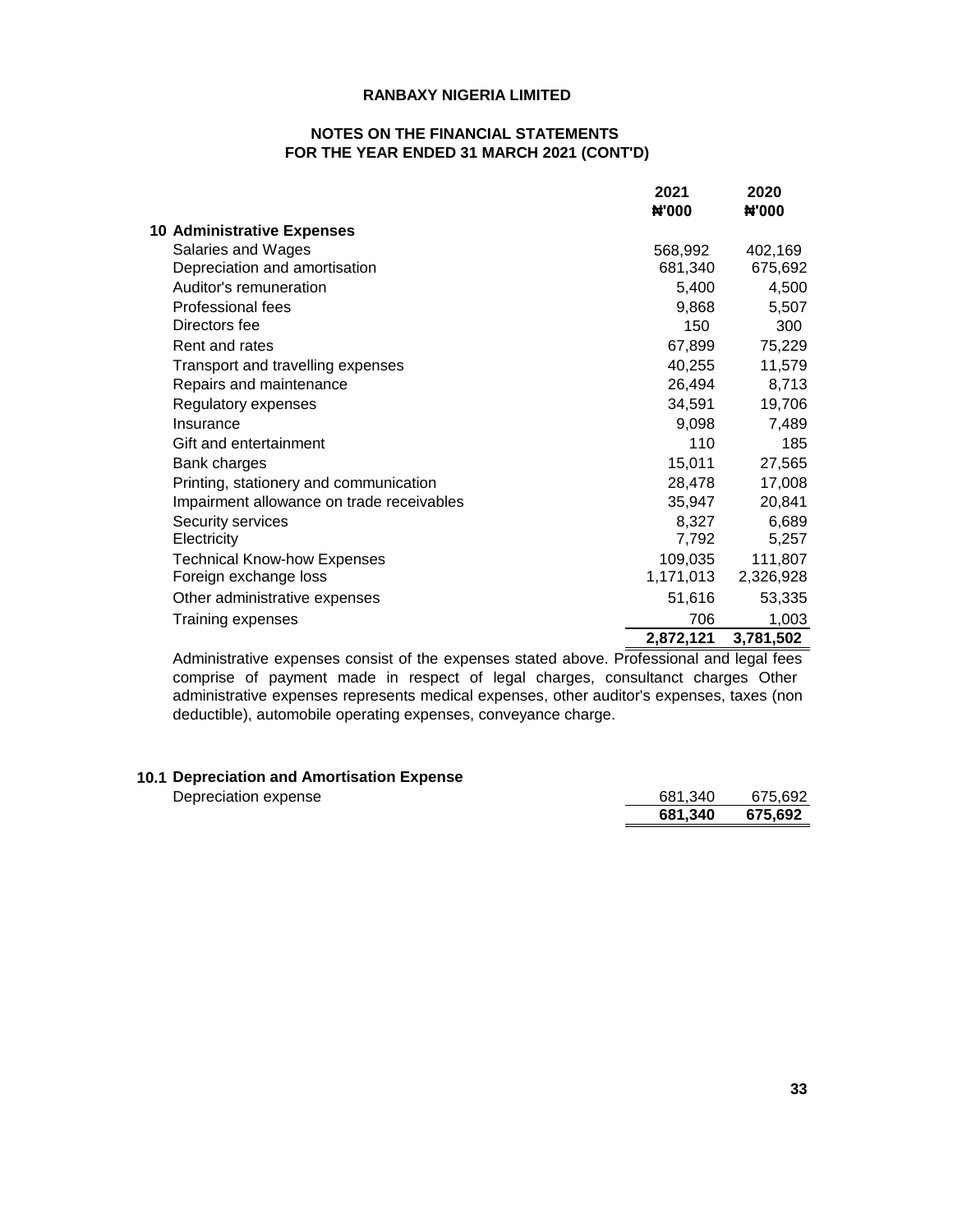# **NOTES ON THE FINANCIAL STATEMENTS FOR THE YEAR ENDED 31 MARCH 2021 (CONT'D)**

|                                                                                           | 2021<br>#'000      | 2020<br>#'000      |
|-------------------------------------------------------------------------------------------|--------------------|--------------------|
| 10.2 Classification by nature                                                             |                    |                    |
| Selling and distribution expenses                                                         | 473,689            | 458,628            |
| Other Administrative expenses<br>Personnel expenses                                       | 51,616<br>568,992  | 53,335<br>402,169  |
| Depreciation expense                                                                      | 681,340            | 675,692            |
|                                                                                           | 1,775,637          | 1,589,824          |
|                                                                                           |                    |                    |
| 11 Finance income                                                                         |                    |                    |
| Interest received on fixed deposit                                                        | 373                | 57,233             |
|                                                                                           | 373                | 57,233             |
|                                                                                           |                    |                    |
| <b>12 Finance Cost</b>                                                                    |                    |                    |
| Interest on Loan - Ranbaxy Netherlands                                                    | 106,609<br>106,609 | 153,886<br>153,886 |
| Finance cost comprise of interest charged due to loan received from the group company and |                    |                    |
| exchange loss incurred in the course of importation.                                      |                    |                    |
| <b>13 Personnel expenses</b>                                                              |                    |                    |
| Salaries, wages and allowances                                                            | 473,689            | 261,768            |
| Workmen and staff welfare                                                                 |                    | 5,445              |
| Net benefit expenses                                                                      |                    | 24,096             |
| Gratuity/pension cost                                                                     | 38,239<br>511,928  | 19,052<br>310,361  |
| Personnel expenses represents employee expenses incurred during the year.                 |                    |                    |
| <b>13.1 Directors Emolument</b>                                                           |                    |                    |
| Fees                                                                                      | 150                | 300                |
|                                                                                           | 150                | 300                |
| This represents remuneration paid to the company's director during the year.              |                    |                    |
| <b>14 Current Tax Liabilities</b><br>Income tax payable                                   |                    |                    |
| Balance as at 1 April                                                                     | 23,422             | 10,921             |
|                                                                                           |                    |                    |
| Provision for the year:                                                                   |                    |                    |
| Company income tax                                                                        |                    | 28,060             |
| <b>Education tax</b>                                                                      |                    |                    |
| Minimum tax                                                                               | 15,175             |                    |
| Additional assessment                                                                     | 175,868            |                    |
|                                                                                           | 214,465            | 38,981             |
| Payment during the year                                                                   | (175, 868)         | (15, 559)          |
| Balance as at 31 March 2021                                                               | 38,597             | 23,422             |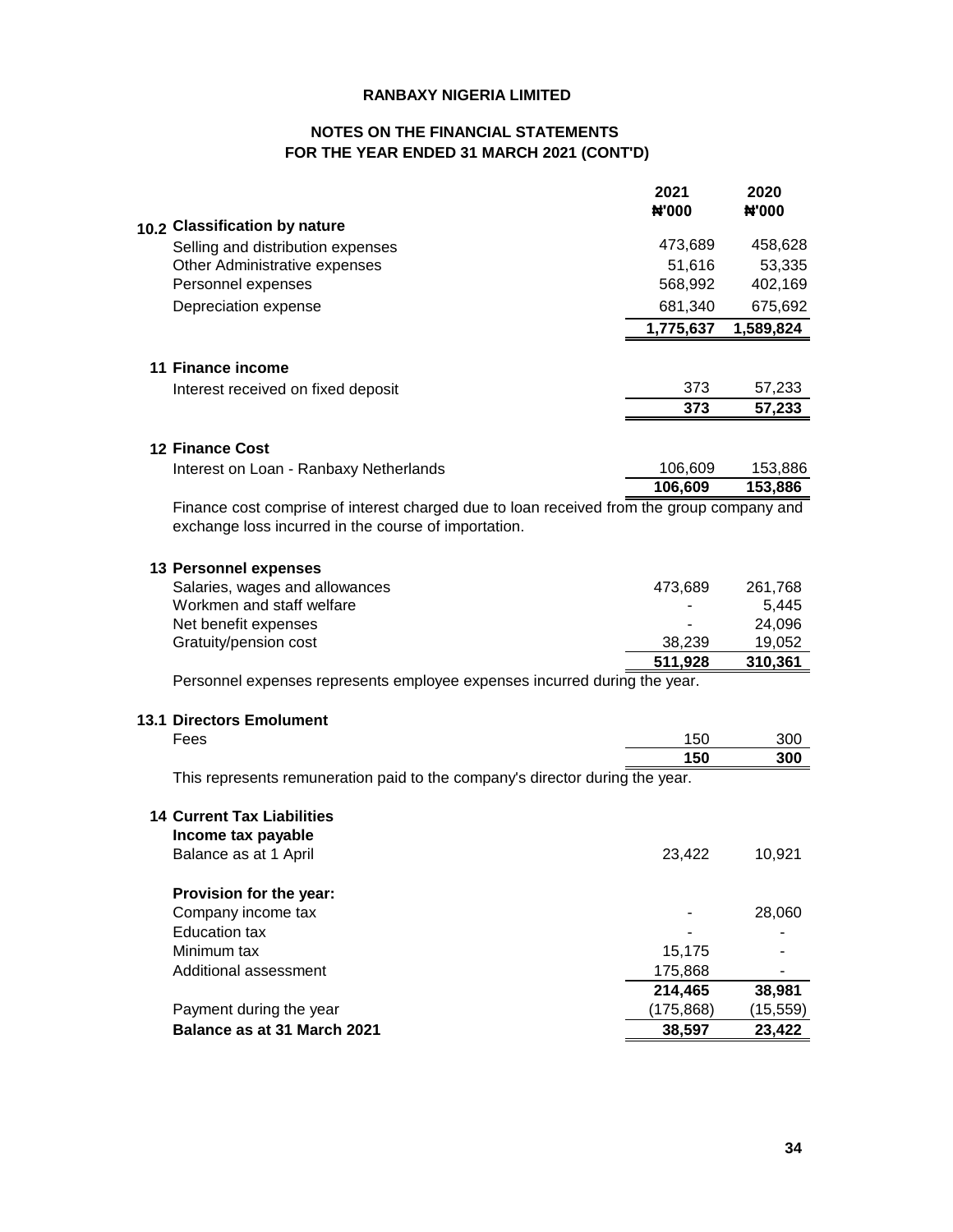# **NOTES ON THE FINANCIAL STATEMENTS FOR THE YEAR ENDED 31 MARCH 2021 (CONT'D)**

|                                  | 2021<br>#'000 | 2020<br>#'000 |
|----------------------------------|---------------|---------------|
| 14.1 Income Tax Expense          |               |               |
| Company income tax               |               | 28,060        |
| <b>Education tax</b>             |               |               |
| Minimum tax                      | (15, 175)     |               |
| Additional assessment            | (175,868)     |               |
|                                  | (191, 043)    | 28,060        |
| Deferred tax asset               |               |               |
| <b>Total income tax expenses</b> | 191,043       | 28,060        |

The charge for taxation has been computed in accordance with provisions of the Company Income Tax Act CAP, C21, LFN 2004 as amended to date and Education Tax Act, CAP E4, LFN 2004. The rate used for the 2021 tax computation is 30% payable by corporate entities in Nigeria and 2% for Education Tax. Also, the minimum income tax is 0.25% of gross turnover.

| <b>14.2 Deferred Taxation</b>                                                                                                                                                                                                    |         |         |
|----------------------------------------------------------------------------------------------------------------------------------------------------------------------------------------------------------------------------------|---------|---------|
| Balance as at 1 April                                                                                                                                                                                                            | 125.955 | 125.955 |
| Movement during the year                                                                                                                                                                                                         |         | ۰       |
| Write-off to retain earnings                                                                                                                                                                                                     | -       |         |
| <b>Balance as at 31 March</b>                                                                                                                                                                                                    | 125.955 | 125,955 |
| $\mathbf{A}$ , as a set of the set of the set of the set of the set of the set of the set of the set of the set of the set of the set of the set of the set of the set of the set of the set of the set of the set of the set of |         |         |

As at 31 March 2021, deferred tax computation resulted in deferred tax asset of ₦1,180,673,337.The deferred tax asset was not recognised in the financial statements as it is not probable that taxable profit will be available in the near future against which deductible temporary differences will be ulitised.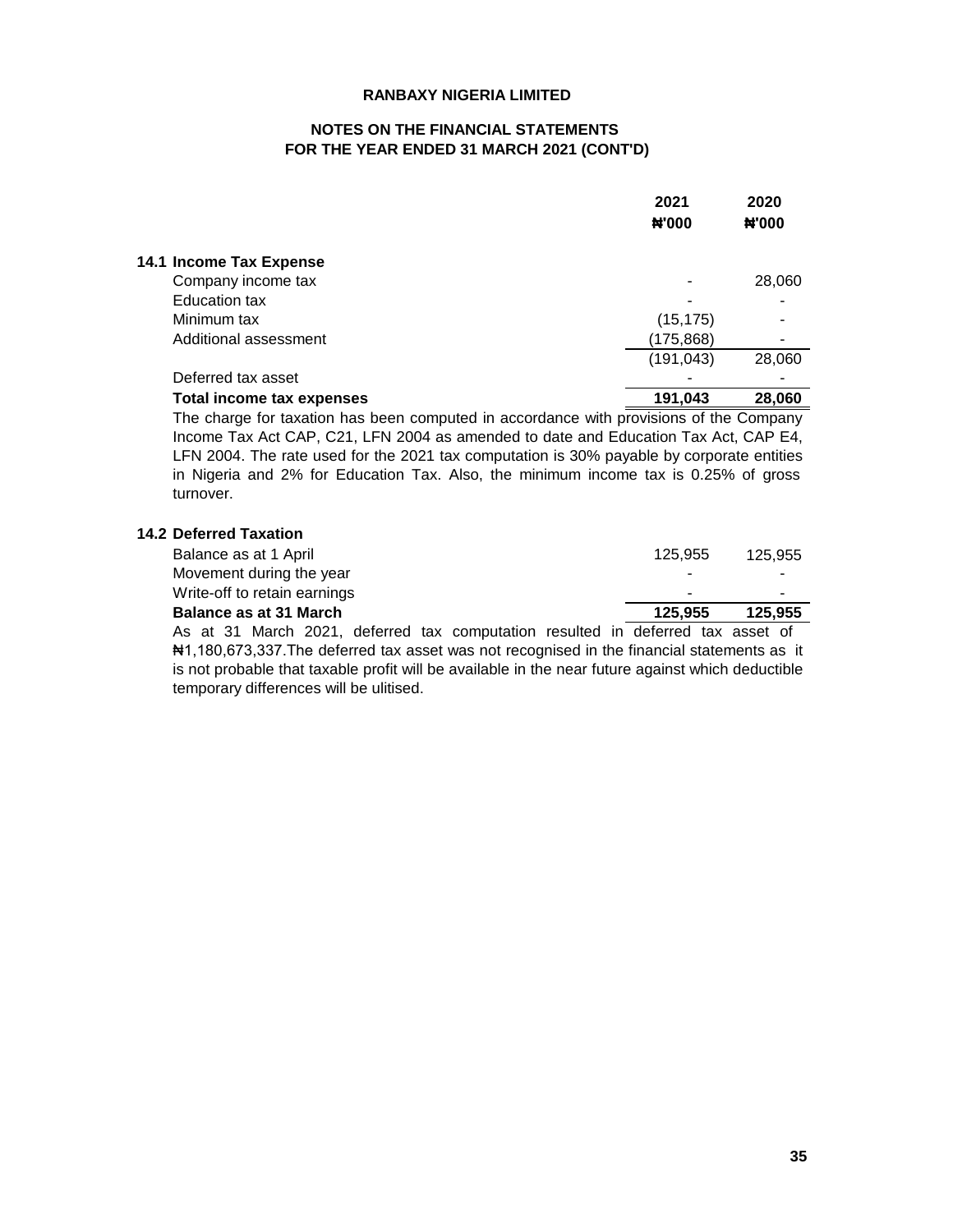# **NOTES TO THE FINANCIAL STATEMENTS FOR THE YEAR ENDED 31 MARCH 2021 (CONT'D)**

# **15 Property, Plant and Equipment**

|                                           | <b>Land and</b><br><b>Building</b> | Leasehold<br>Improvement<br>H,000 | <b>Furniture &amp;</b><br><b>Fittings</b><br>H,000 | <b>Motor</b><br><b>Vehicles</b><br>H,000 | Plant &<br><b>Machinery</b><br>H,000 | <b>Generator</b> | <b>Total</b><br><b>Amount</b><br>#,000 |
|-------------------------------------------|------------------------------------|-----------------------------------|----------------------------------------------------|------------------------------------------|--------------------------------------|------------------|----------------------------------------|
| <b>Cost</b>                               |                                    |                                   |                                                    |                                          |                                      |                  |                                        |
| As at 1 April 2020                        | 168,910                            | 3,990,699                         | 174,657                                            | 477,959                                  | 2,306,284                            | 18,456           | 7,136,964                              |
| <b>Additions</b>                          |                                    | 49,601                            | 19,266                                             | 94,914                                   | 28,014                               |                  | 191,794                                |
| Transfers-In                              | 3,925,639                          |                                   |                                                    |                                          | 18,456                               |                  | 3,944,095                              |
| <b>Transfers-Out</b>                      |                                    | (3,925,639)                       |                                                    |                                          |                                      | (18, 456)        | (3,944,095)                            |
| <b>Disposals</b>                          |                                    |                                   |                                                    | (8,660)                                  |                                      |                  | (8,660)                                |
| As at 31 March 2021                       | 4,094,548                          | 114,661                           | 193,923                                            | 564,212                                  | 2,352,754                            |                  | 7,320,099                              |
| <b>Depreciation</b><br>As at 1 April 2020 |                                    | 1,300,124                         | 149,027                                            | 364,917                                  | 876,889                              | 18,456           | 2,709,414                              |
| Charge for the year                       | 391,104.77                         |                                   | 7,474                                              | 55,135                                   | 227,627                              |                  | 681,340                                |
| Transfers-In                              | 1,185,462                          |                                   |                                                    |                                          | 18,456                               |                  | 1,203,918                              |
| <b>Transfers-Out</b>                      |                                    | (1, 185, 462)                     |                                                    |                                          |                                      |                  | (1, 185, 462)                          |
| Disposal                                  |                                    |                                   |                                                    | (8,660)                                  |                                      | (18, 456)        | (27, 116)                              |
| As at 31 March 2021                       | 1,576,567                          | 114,661                           | 156,501                                            | 411,392                                  | 1,122,971                            | $\blacksquare$   | 3,382,093                              |
| <b>Carring Amount</b>                     |                                    |                                   |                                                    |                                          |                                      |                  |                                        |
| As at 31 March 2021                       | 2,517,981                          |                                   | 37,422                                             | 152,820                                  | 1,229,783                            |                  | 3,938,005                              |
| As at 31 March 2020                       | 168,910                            | 2,690,576                         | 25,629                                             | 113,042                                  | 1,429,395                            | $\blacksquare$   | 4,427,551                              |
|                                           |                                    |                                   |                                                    |                                          |                                      |                  |                                        |

**36**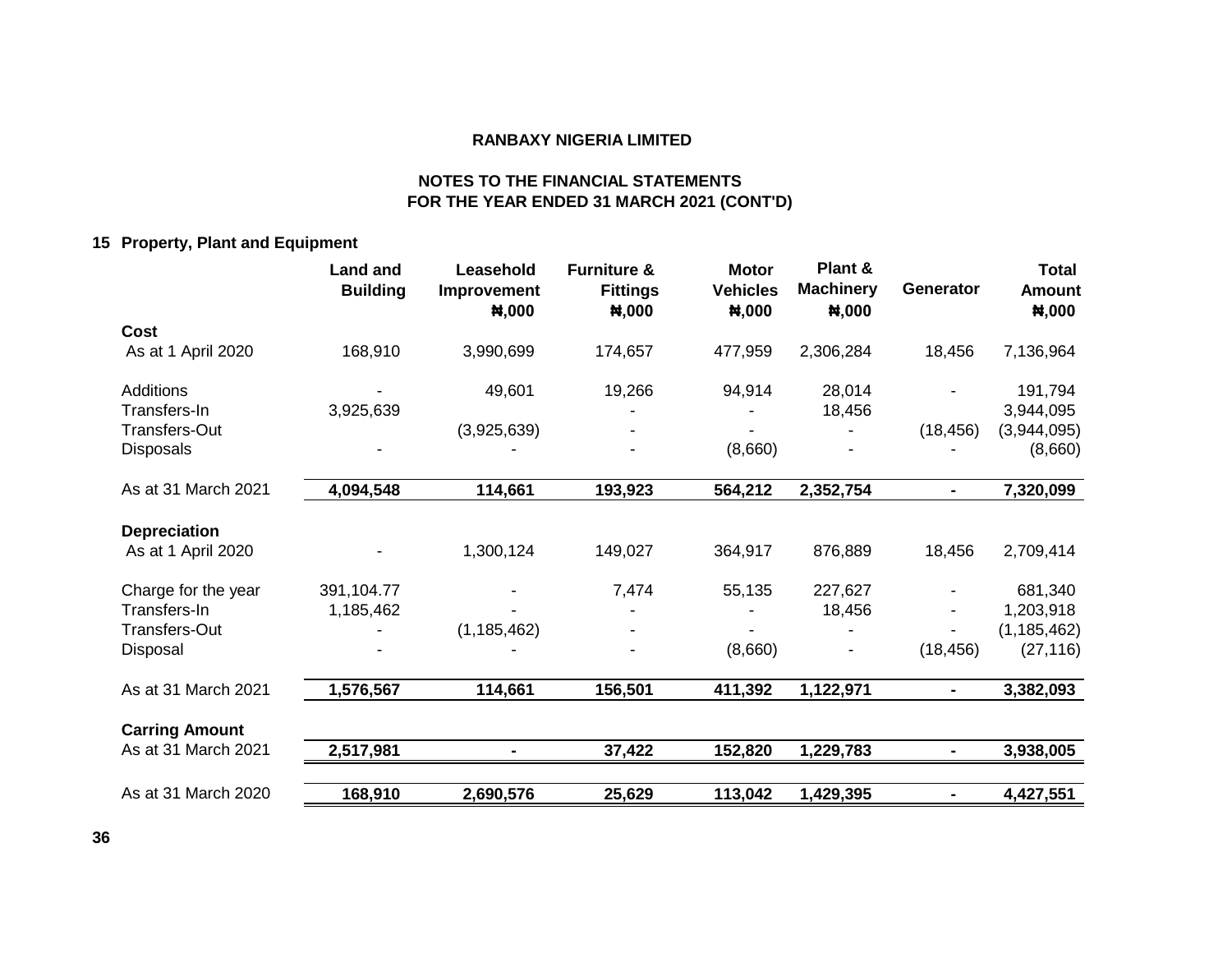# **NOTES ON THE FINANCIAL STATEMENTS FOR THE YEAR ENDED 31 MARCH 2021 (CONT'D)**

|                                                           | 2021   | 2020   |
|-----------------------------------------------------------|--------|--------|
| Intangible Assets (Software)<br>16                        | #'000  | #'000  |
| Cost:                                                     |        |        |
| <b>Balance as at 1 April</b>                              | 13.137 | 13,137 |
| Additions                                                 |        |        |
| Balance as at 31 March                                    | 13,137 | 13,137 |
| <b>Accumulated Amortisation:</b>                          |        |        |
| <b>Balance as at 1 April</b>                              | 13,137 | 13,137 |
| Amortisation for the Year                                 |        |        |
| Balance as at 31 March                                    | 13,137 | 13,137 |
| <b>Carrying Amount:</b>                                   |        |        |
| As at 31 March                                            |        |        |
| Intangible asset comprise of accounting systems software. |        |        |

# **17 Employee Define Benefit Asset**

The major categories of financial assets and the spread of the total plan assets are as stated below:

| Investment quoted in active market:                      |           |           |
|----------------------------------------------------------|-----------|-----------|
| Treasury bills                                           | 6.480     | 69,130    |
| Bonds issued by Nigerian Government                      | 69.045    | 14.919    |
| Cash and Cash Equivalents                                | 22,802    | 3,790     |
|                                                          | 98,327    | 87,479    |
| 18<br>Inventory                                          |           |           |
| Raw materials                                            | 603,458   | 848,276   |
| Work in progress                                         | 562,430   | 284,657   |
| Finished goods                                           | 436,756   | 435,660   |
| Spare parts                                              | 7.837     | 12.771    |
| Packaging materials                                      | 466.973   | 313,573   |
| Goods-In-transit                                         | 543.831   | 521,666   |
|                                                          | 2,621,285 | 2,416,602 |
| Allowance for obsolete spare parts and slow moving stock | (249,886) | (767,096) |
|                                                          | 2.371.399 | 1.649.507 |

The carrying amount of the inventories is the lower of their costs and net realisable values as at the reporting dates.

Movement in allowance for impairement for inventory is as stated below:

| Balance at beginning of the year | 767.096   | 258.811 |
|----------------------------------|-----------|---------|
| Impairment allowance             | (517.210) | 508,285 |
| Balance at the end of the year   | 249.886   | 767.096 |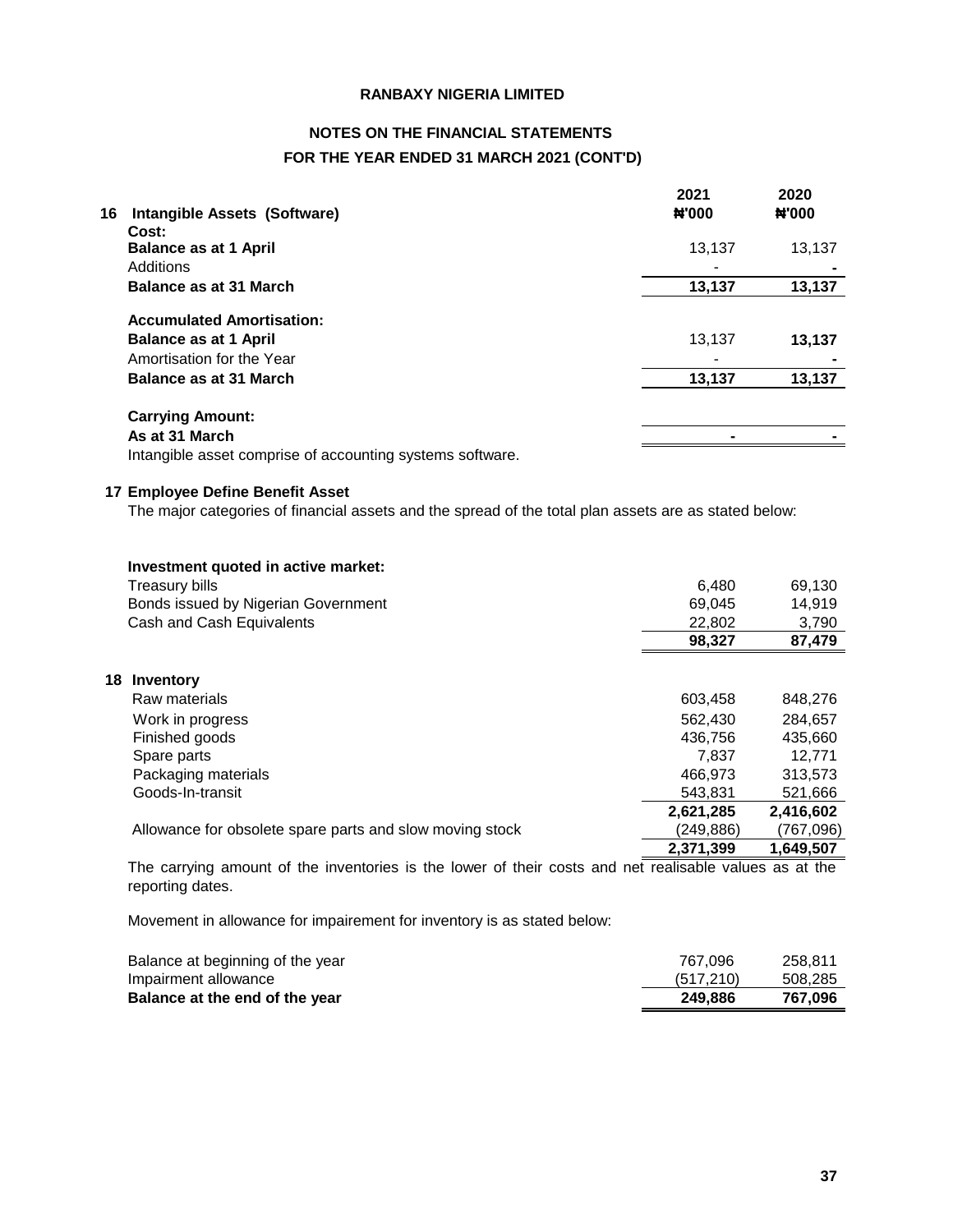# **NOTES ON THE FINANCIAL STATEMENTS FOR THE YEAR ENDED 31 MARCH 2021 (CONT'D)**

|                                               | 2021<br>#'000 | 2020<br>#'000 |
|-----------------------------------------------|---------------|---------------|
| 19 Trade and Other Receivables                |               |               |
| Trade receivables                             | 1,019,478     | 1,155,077     |
| Allowance for impairment of trade receivables | (423,682)     | (217, 965)    |
| Trade recievables - net                       | 595,796       | 937,113       |
| Other receivables                             | 227,985       | 42,707        |
| Loans and advances                            | 20.004        | 18,342        |
| Prepayments                                   | 62.448        | 43,602        |
| <b>Security Deposit</b>                       | 18.634        | 10,278        |
|                                               | 924.869       | 1.052.041     |

All amount are short-term. The net carrying amount of trade receivables is considered to be at transaction price.

Trade receivables are amounts due from customers for goods sold in the ordinary course of business. They are generally due for settlement within 30 days and therefore are all classified as current. Trade receivables are recognised initially at the amount of consideration that is unconditional unless they contain significant financing components,when they are recognised at fair value. The Company holds the trade receivables with the objective to collect the contractual cash flows and therefore measures them subsequently at amortised cost using the effective interest method.

## **The age analysis of trade receivables is as follows:**

| Not due                                | 433,077   | 456.126   |
|----------------------------------------|-----------|-----------|
| Past due 1-30 days                     | 163.487   | 236,337   |
| Past due 31-60 days                    | 77.249    | 63.964    |
| Past due 61-180 days                   | 89.678    | 147,965   |
| Past due 181-360 days                  | 23.403    | 58.218    |
| Amount due above 360 days and impaired | 232.585   | 173.043   |
|                                        | 1,019,478 | 1,135,654 |

The Company does not hold any collateral as security for trade receivables.

The Company applies the IFRS 9 simplified approach to measuring expected credit loss using a lifetime expected credit loss provision for trade receivables. To measure expected credit losses on a collectived basis, trade receivables are grouped based on similar credit risk and aging.

## **20 Cash and Cash Equivalents**

|                                                     | ----           |           |
|-----------------------------------------------------|----------------|-----------|
|                                                     | 2.954.073      | 1,378,203 |
| Short-term investments                              | $\blacksquare$ | 750.355   |
| Cash in Hand                                        | 738            | 868       |
| Cash at Bank                                        | 2,953,336      | 626,980   |
| Cash and cash equivalents consist of the following: |                |           |

These comprise of balance on hand and balance at bank as at the year end 31 March 2021.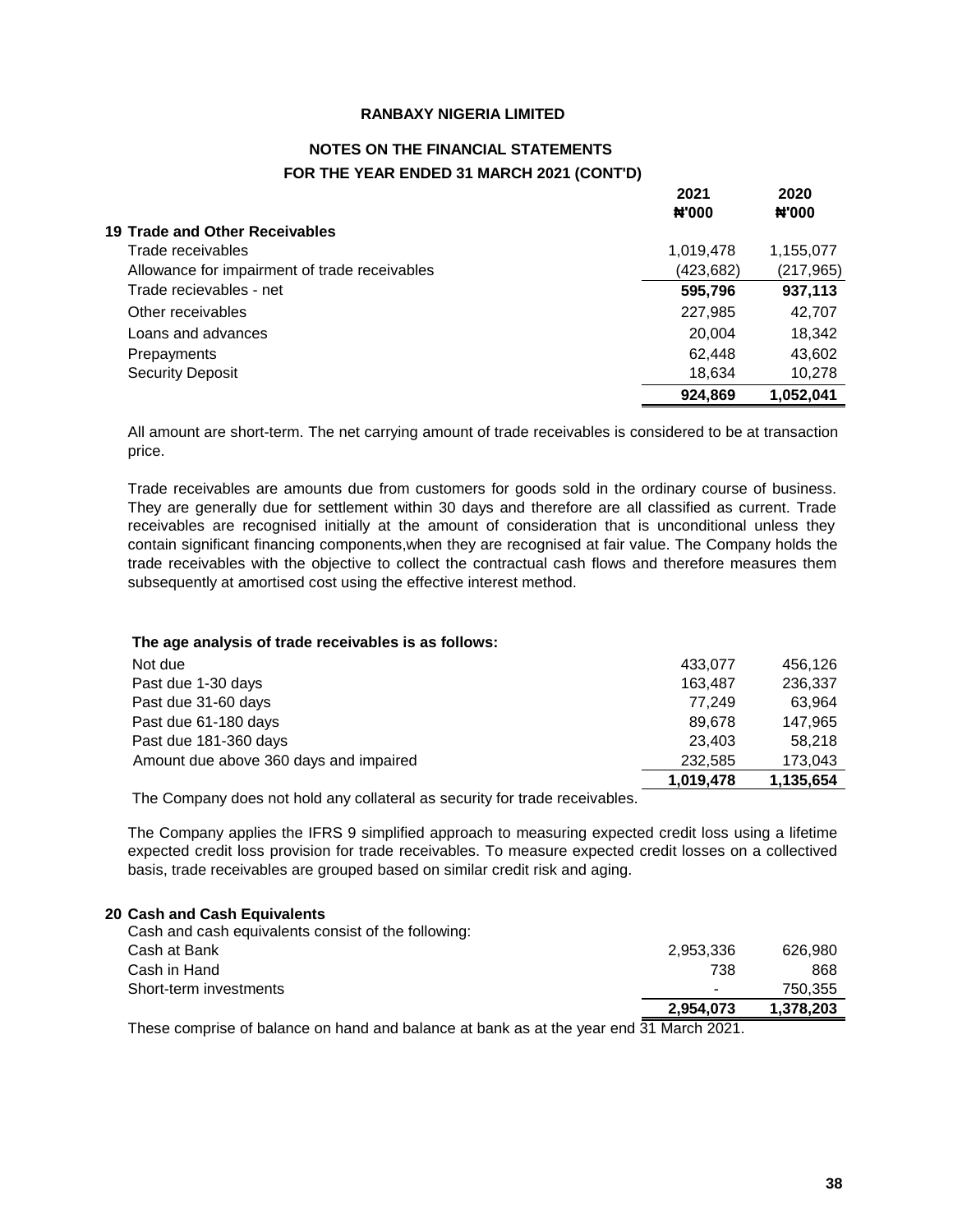# **NOTES ON THE FINANCIAL STATEMENTS FOR THE YEAR ENDED 31 MARCH 2021 (CONT'D)**

|                                           | 2021<br>#'000 | 2020<br>#'000 |
|-------------------------------------------|---------------|---------------|
| 21 Borrowings                             |               |               |
| Shor-term borrowing                       | 2,853,750     | 2,711,250     |
| Accrued interest expense                  | 945.704       | 797.195       |
|                                           | 3,799,454     | 3,508,445     |
|                                           |               |               |
| Movement in long term loan is as follows: |               |               |
| Balance at beginning of year              | 3,508,445     | 3,359,604     |
| Accrued interest expense                  | 945.704       | 797,195       |
| Exchange loss                             | (654,695)     | (648,354)     |
| Balance at end of year                    | 3,799,454     | 3,508,445     |
|                                           |               |               |
| Amount due within one year                | 3,799,454     | 3,508,445     |
| Amount due after one year                 | 2,092,750     |               |

The Company obtained a loan of \$7,500,000 from SUN Pharma (Netherlands) B.V (formerly Ranbaxy Netherlands BV) to finance its factory project.The principal amount is to be repaid in 15 equal instalment falling due on 31 December 2024. The loan is not secured on any property of the Company. The loan is priced at the rate of 6 monthly US Dollar LIBOR plus 300bp per annum on the principal amount outstanding and shall be calculated on the basis of actual / 360 days. The loan is stated at amortised cost using floating interest rate which approximate effective interest rate.

Accrued interest relates to portion of borrowing cost capitalised during the period but not yet paid as at the year end 31 March 2021.

## **22 Trade and Other Payables**

|                               | 9.333.566 | 6.848.328 |
|-------------------------------|-----------|-----------|
| Other Payables and Accruals   | 172.790   | 151.930   |
| Amount Due to Related Parties | 8.923.740 | 6.554.829 |
| Trade payables                | 237.036   | 141.569   |

The carrying amount of trade and other payables are considered to be at their amortized cost

# **23 Provisions**

| Balance at the beginning of the year                                                                      | 28.621 | 25.590 |
|-----------------------------------------------------------------------------------------------------------|--------|--------|
| Movement during the year                                                                                  | 2.334  | 3.031  |
| Balance at the end of the year                                                                            | 30.955 | 28.621 |
| Drovision represent monograment estimate of the value of goods sold but are probable of being returned if |        |        |

Provision represent management estimate of the value of goods sold but are probable of being returned if they are yet to be sold before their expiry date as contained in the contract of sales with the customers.

# **24 Employee Benefit Obligation**

| Balance as at 1 April  | 110.755 | 90.040  |
|------------------------|---------|---------|
| Addition               | 45.133  | 20.715  |
| Payment                | (6,893) |         |
| Balance as at 31 March | 148.994 | 110.755 |

As at the reporting date, 31 March 2021; a memorandum of understanding was reached between the Management of Ranbaxy Nigeria Limited and In-House workers of the National Union of Chemical, Footwear, Rubber, Leather and Non-metallic Products Employees (NUCFRLANMPE) to discontinue the defined benefit Scheme. No valuation by an Actuarist will be required going forward as the Fund is being liquidated.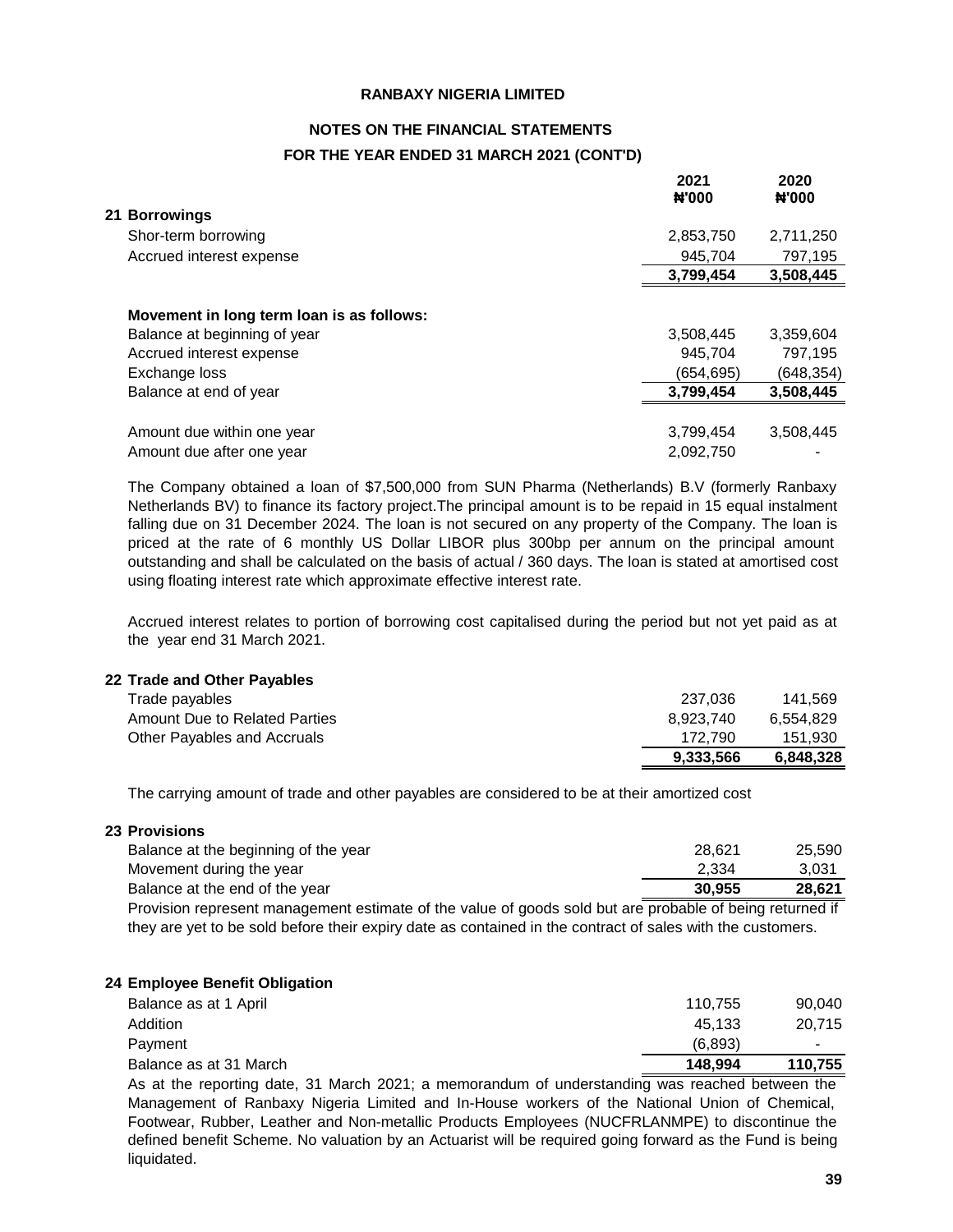# **FOR THE YEAR ENDED 31 MARCH 2021 (CONT'D) NOTES ON THE FINANCIAL STATEMENTS**

|                                      | 2021   | 2020         |
|--------------------------------------|--------|--------------|
|                                      | #'000  | <b>#'000</b> |
| 25 Authorised Share capital          |        |              |
| 40,000,000 Ordinary share of #1 each | 40.000 | 40,000       |
|                                      |        |              |
| 25.1 Issued and Fully Paid-Up        |        |              |
| 40,000,000 Ordinary share of #1 each | 40.000 | 40.000       |

The Company has one class of ordinary shares which carry no right to fixed income.

| 26 Share Premium   | 38.951        | 38,951      |
|--------------------|---------------|-------------|
| 27 Revenue Reserve |               |             |
| As at 1 April      | (1,877,789)   | (582, 435)  |
| Loss for the year  | (1, 140, 103) | (1,295,354) |
| As at 31 March     | (3,017,892)   | (1,877,789) |

# **28 Related Party Disclosures**

The Company is a subsidiary of Ranbaxy Laboratories Limited - India up until March 2015, when Ranbaxy Laboratories Limited (RLL) merged with the SUN Pharmaceutical Industry Limited, India. Ranbaxy Netherland BV (RNBV), a subsidiary of Ranbaxy Laboratories Limited (RLL) India holds 86.16% of the ordinary share capital of the Company. With effect from 28 July 2017, the name Ranbaxy Netherland BV was changed to SUN Pharma (Netherlands) B.V.

The Company enters into various transactions with its related companies and with other key management personnel in the normal course of business. Details of the significant transactions carried out during the year with the related parties transaction are as follows:

| <b>Technical Cost (SPIL)</b>                                                                | 109.035            | 111.807            |
|---------------------------------------------------------------------------------------------|--------------------|--------------------|
| Netherlands BV) (Note 21)<br>Due to related party (SPIL) for materials purchased (Note (22) | 8.923.740          | 6.554.829          |
| Borrowings from Sun Pharma (Netherlands) B.V (formerly Ranbaxy                              | #'000<br>3.799.454 | #'000<br>3.508.445 |

# **29 Directors and Employees**

The average number of persons including Directors whose duties were wholly and mainly discharged in Nigeria, receive remuneration (excluding pension costs and certain benefits) in the following range:

|                       | Number<br>2021 | <b>Number</b><br>2020 |
|-----------------------|----------------|-----------------------|
| 29.1 Directors        |                |                       |
| Up to #10,000,000     |                |                       |
| #10,000,001 and above |                |                       |
|                       |                |                       |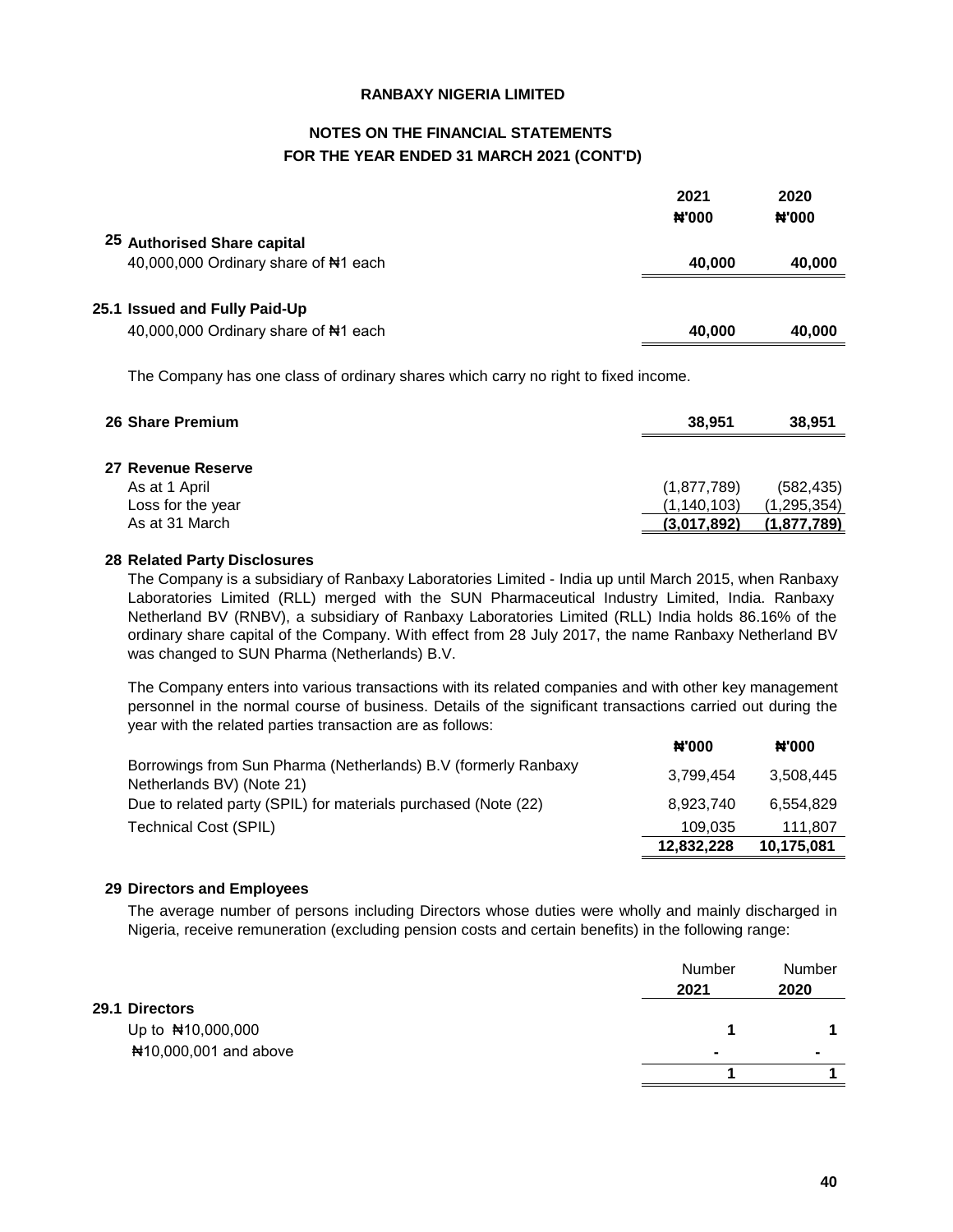## **NOTES ON THE FINANCIAL STATEMENTS FOR THE YEAR ENDED 31 MARCH 2021 (CONT'D)**

|                | 2021         | 2020  |
|----------------|--------------|-------|
|                | <b>#'000</b> | #'000 |
| 29.2 Employees |              |       |

The average number of persons employed (excluding Directors) in the Company during the year were as follows:

| Production                 | 72  | 66  |
|----------------------------|-----|-----|
| Sales and marketing        | 112 | 109 |
| Finance and administration | 13  |     |
|                            | 197 | 188 |

The number of employees of the Company ( other than Directors who earned over N500,000 during the year and which fell within the range stated below:

|                                            | 197 | 188 |
|--------------------------------------------|-----|-----|
| Above <b>N</b> 1,500,001                   | 80  | 63  |
| $\text{N}1,000,001$ to $\text{N}1,500,000$ | 106 | 77  |
| Net 500,001 to Net 1,000,000               | 11  | 48  |
| Up to $\frac{1}{2}500,000$                 | -   |     |

# **30 Contingent Liabilities, Litigation and Claims**

There were contingent liabilities as at year end arising from legal suits against the Company. Based on correspondence with the Solicitors, potential liabilitity may arise. However, no provision was made in the Books with regards to the law suits as the Directors, having taken legal advice, gives the assurance that no material liability will arise against the Company. Details of the outstanding litigations are stated below:

# (i) **Borex Int. Nig. Ltd Vs Ranbaxy Nig. Ltd (ID/ADR/107/2014)**

Borex is claimin general damages of ₦205,120,000.00 from Ranbaxy for breach of contract and ₦87,866,245.00 as accrued and outstanding sums arising out of the contract. Management is contesting vigorously the claims of Borex insisting that most of the items claimed for had already been paid for. Management has requested for both parties to meet and reconcile their accounts since 2013 but Borex refused to attend the meetings. The Solicitors believe that Borex chances of success in the suit is minimal as the excess sum claimed is not backed up by any purchase order issued by Ranbaxy.

# (ii) **Genux Nig. Ltd Vs Ranbaxy Nig. Ltd (ID/ADR/114/2016)**

This is a claim of USD60,000.00 being the sum purportedly due to the claimant for the structural designs and drawing of Ranbaxy pharmaceutical factory. Management insists that it never engaged the services of the claimant for the said structural drawings and design and it had no contractual relationship with them. In the opinion of the Solicitors, the claimant has not shown any evidence of being contracted by Ranbaxy. As there is no privity of conract between the parties, the claim will not succeed.

# (iii) **Ranbaxy Nig. Ltd Vs Feccox & Gen. Ent. Ltd (ID/ADR/575/2017)**

This is a counter-claim for #10,000,000.00 being unpaid incentives, soiled and unsupplied goods to Feccox Pharmacy. The Management is contesting that the counter-claim is statute bared as it arose from years 2005 - 2010 and case filed in 2017. In the opinion of the Solicitors, the counterclaim cannot succed since it is statute bared.

# (iv) **Keleko M. Aderemi Vs Ranbaxy Nig. Ltd (NICN/LA/629/2019)**

The former employee claims for the sum of  $\frac{1}{2}7,923,243.00$  as his addtitional retirement benefits. Management insists that his entitlement has been paid in full in accordance with his employment contract. However, a further review of his claim shows an additional liability of ₦1,331,608.99. In the opinion of the Solicitors, the Management review of this case is the subject of negotiations for amicable settlement.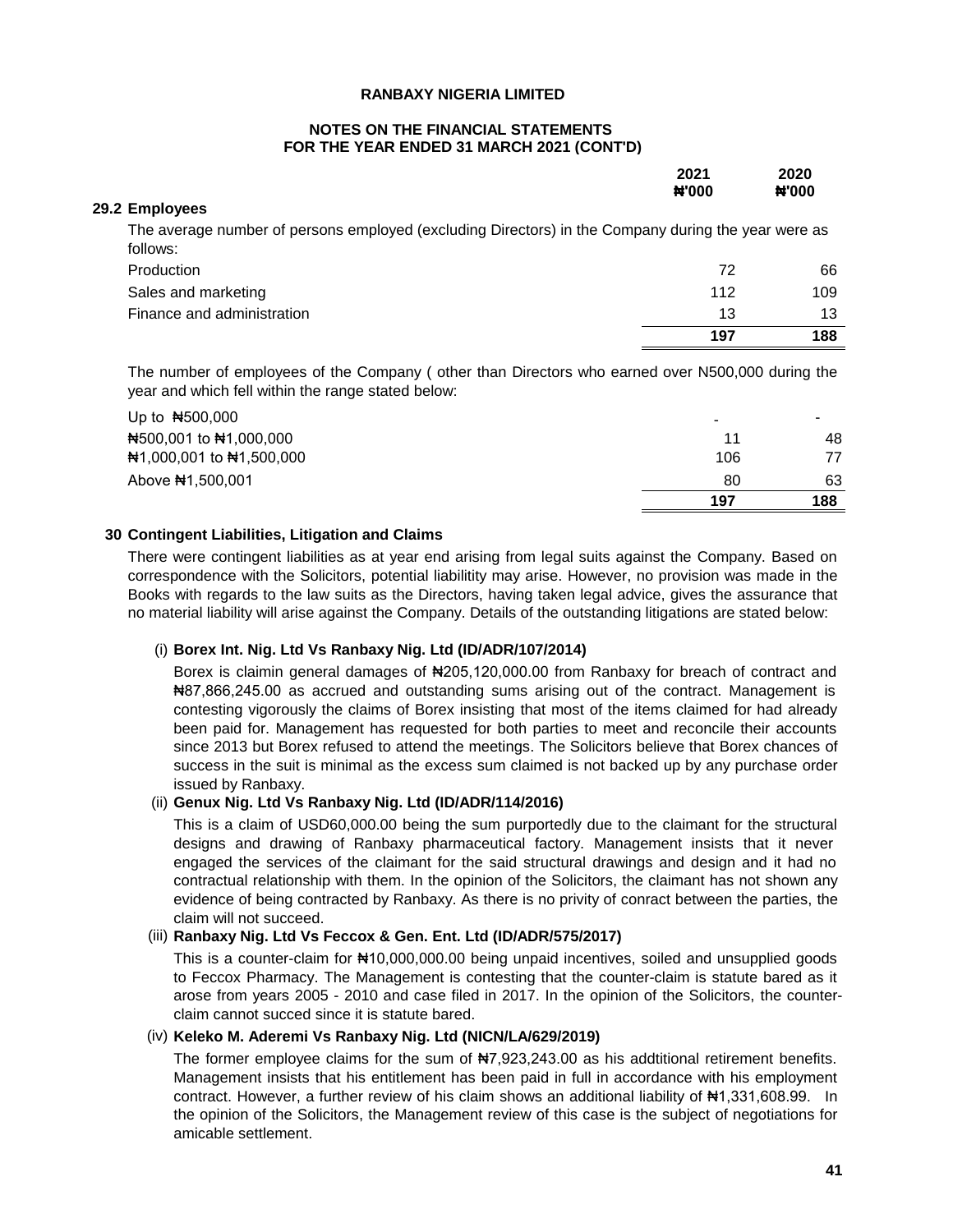# **NOTES ON THE FINANCIAL STATEMENTS FOR THE YEAR ENDED 31 MARCH 2021 (CONT'D)**

## **31 Financial commitments**

The Board of Directors are of the opinion that all known liabilities and commitments, which are relevant in assessing the state of affairs of the Company, have been taken into consideration in the preparation of these financial statements.

# **32 Events after reporting period**

Following the COVID-19 pandemic and its impact on business and operations of the Company. Revenue ₦6.07bn (2020: ₦5.6bn), gross profit 1.9bn (2020: 1.7 bn); expenses for the year reduced by 21%. In summary, the Company had a positive growth despite the COVID-19 impact.

# **33 Authorisation of Financial Statements**

The financial statements for the year ended 31 March 2021 were approved by the board of directors on **…............. 2021**.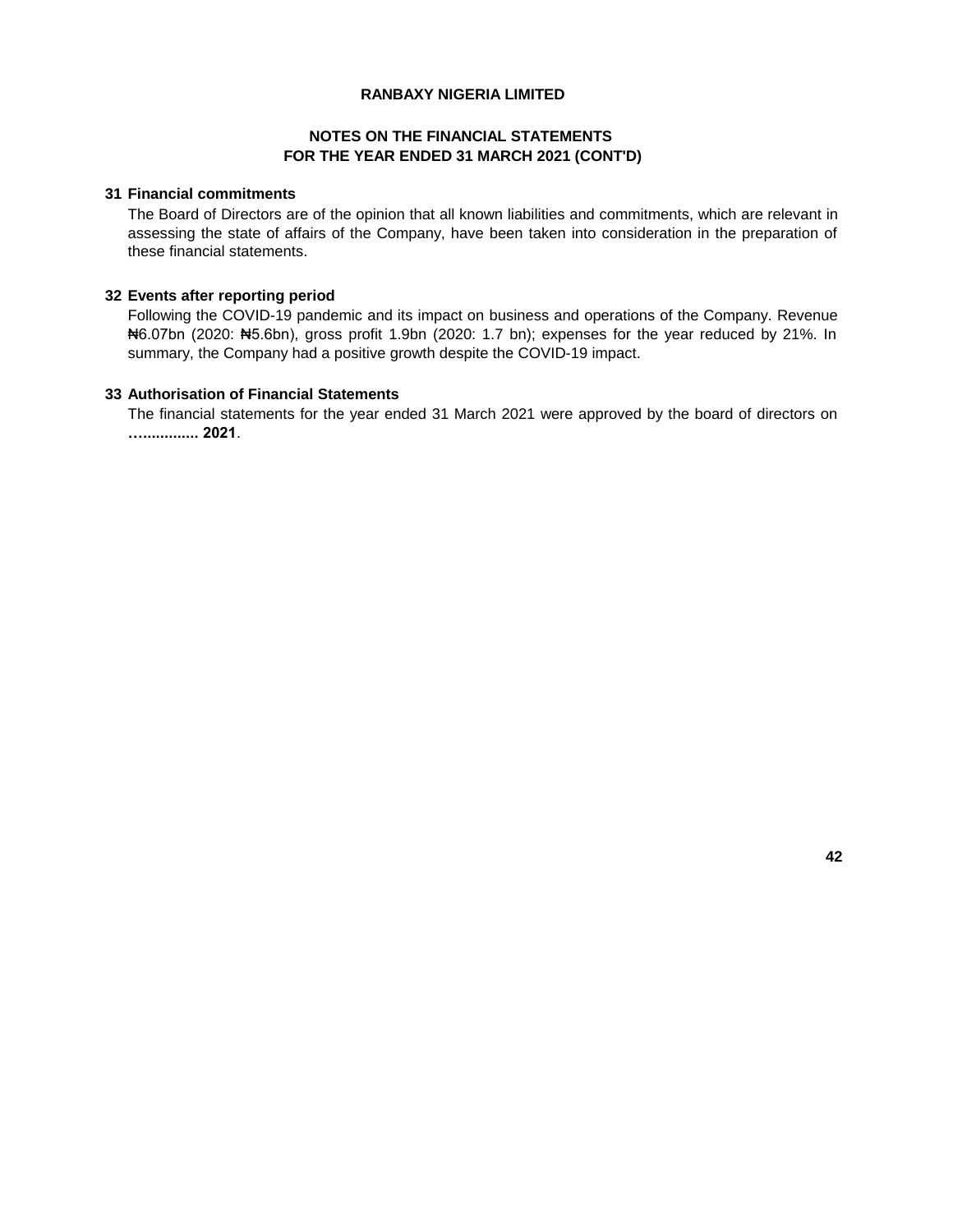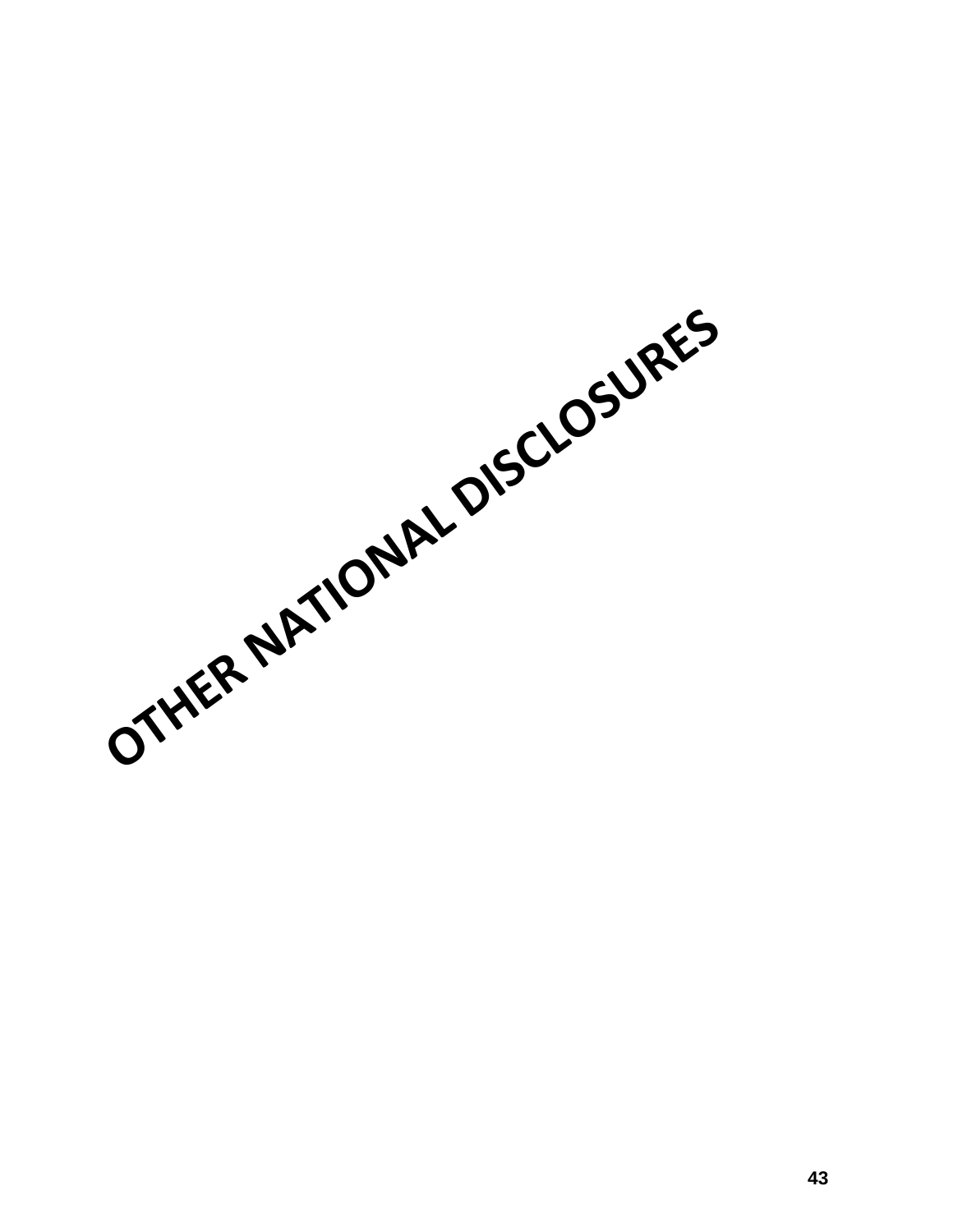# **VALUE ADDED STATEMENT FOR THE YEAR ENDED 31 MARCH 2021**

|                                                 | 2021          |       | 2020          |          |
|-------------------------------------------------|---------------|-------|---------------|----------|
|                                                 | #'000         | $\%$  | #'000         | %        |
| Revenue                                         | 6,069,604     |       | 5,611,940     |          |
| Investment Income                               | 373           |       | 57,233        |          |
| Other Income                                    | 642,910       |       | 1,409,658     |          |
|                                                 | 6,712,887     |       | 7,078,830     |          |
| Cost of Bought-In materials, goods and services | (6,305,005)   |       | (7, 114, 023) |          |
| <b>Value Added</b>                              | 407,881       | 100   | (35, 193)     | 100      |
|                                                 |               |       |               |          |
| Applied as follows:                             |               |       |               |          |
| To Pay Employees:                               |               |       |               |          |
| Salaries, Wages and Other Benefits              | 568,992       | 139   | 402,169       | (1, 143) |
| <b>To Pay Government:</b>                       |               |       |               |          |
| Income and Education Taxes                      | 191,043       | 47    | 28,060        | (80)     |
| <b>To Pay Providers of Capital:</b>             |               |       |               |          |
| To pay interest                                 | 106,609       | 26    | 153,886       | (437)    |
| <b>Assets Replacement Provision:</b>            |               |       |               |          |
| Depreciation                                    | 681,340       | 167   | 675,692       | (1,920)  |
| To Provide for the Future:                      |               |       |               |          |
| Loss for the year                               | (1, 140, 103) | (280) | (1,294,999)   | 3,680    |
|                                                 | 407,881       | 100   | (35, 193)     | 100      |

Value Added represents the wealth created by the efforts of the company and its employees. The statements shows the distribution of the wealth among employees, government, providers of capital and the amount retained for future creation of wealth.